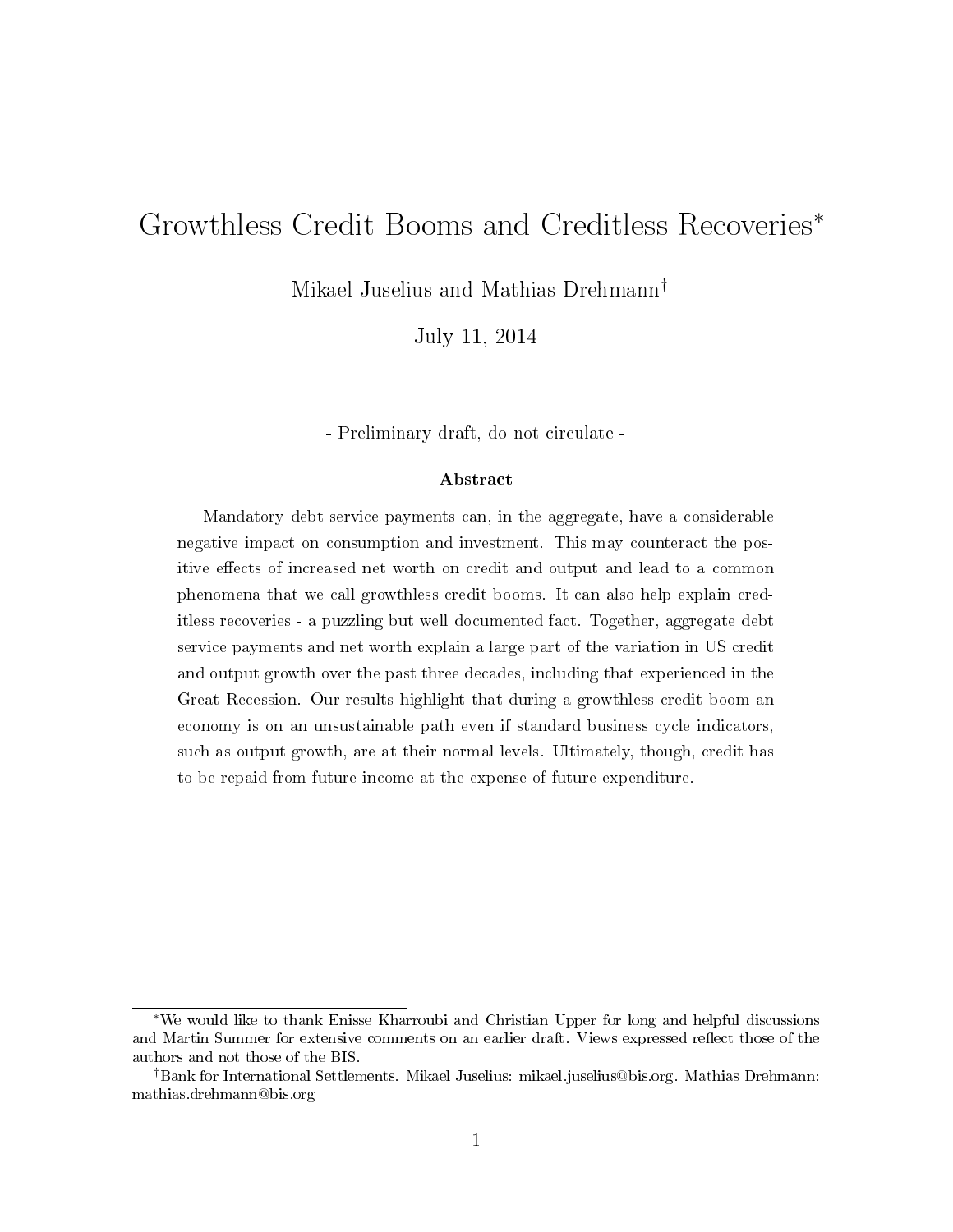## 1 Introduction

Creditless recoveries are a stylized but somewhat puzzling fact. After recessions have bottomed out, output often picks up without a corresponding pickup in credit, especially in the wake of a credit boom or financial crisis (eg Calvo et al  $(2006)$  or Claessesn et al (2009)). A less noted but even more surprising fact is that output growth rarely moves much beyond its long-run average during the preceding boom. We call this phenomena a growthless credit boom. Both puzzles can be understood by recognizing that in addition to the widely analyzed interactions between net worth, credit and output there is an important channel that has generally been overlooked: mandatory debt service payments on the outstanding stock of credit that have a considerable negative impact on consumption and investment.

Empirically, feedbacks between net-worth, credit and debt servicing burdens are important drivers of the economy around a credit boom. Initially, an increase in asset prices and thus net worth feeds into higher credit and output growth. As the boom progresses, credit stocks and associated debt burdens rise, increasingly offsetting the positive effects from credit growth. Hence, we observe a growthless credit boom. At some point, the growth enhancing effects from new credit are no longer sufficient to counterbalance the drag on expenditure from debt service payments. Asset prices fall and the credit boom comes to an end. Both channels now work in the same direction, leading to sharp declines in credit and output. Spending only returns to normal as credit stocks and debt service burdens are reduced. At this stage, net worth still remains depressed, holding back credit even though output growth has recovered, ie we observe a creditless recovery.

We show that both channels have substantial quantitative effects on US credit and output growth since 1985, helping inter alia to explain why growth was not particularly impressive in the run-up to the recent crisis and why the "Great Recession" has been so severe and prolonged - developments that led Summers (2013) to think about the possibilities of secular stagnation in the  $US<sup>1</sup>$ . While we do not have to say anything about the suggested potential drivers of secular stagnation, such as a drop in productivity or changing demographics, the net-worth and debt service burdens account for a substantial part in explaining the macro developments around the recent crisis in the United States. For example, consumption growth was approximately normal during 2005 and

<sup>&</sup>lt;sup>1</sup>The debate about secular stagnation has so far played out mainly in the press and in more conjunctural pieces such as Krugman (2013), Taylor (2013) or Canuto et al (2014)).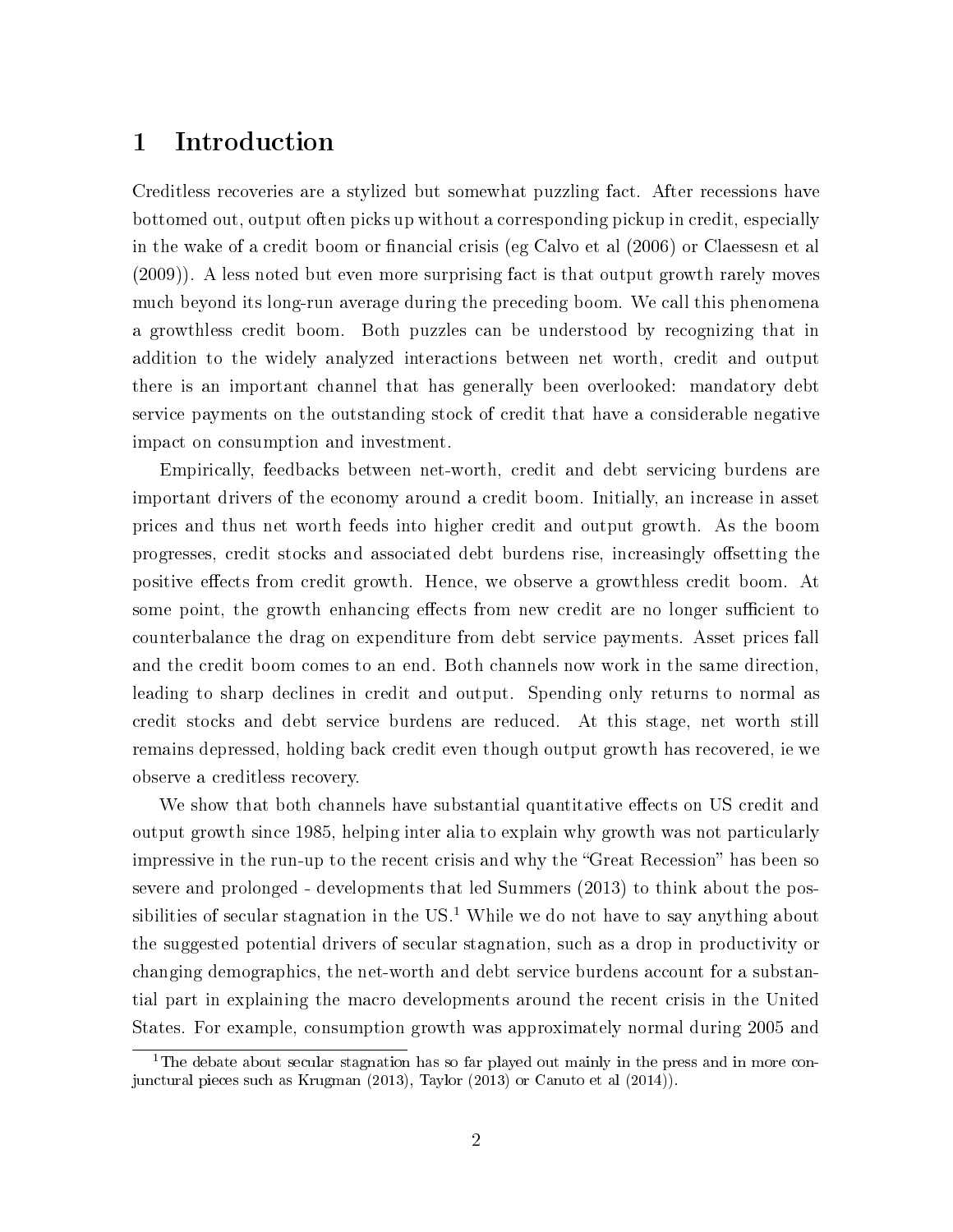2006. Rising asset prices increased credit growth, which in turn boosted consumption growth by 1 percentage point. Debt service burdens on the other hand reduced it by 0.9 percentage points. During the "Great Recession" from late 2007 to mid 2009, however, both effects contributed to depressing annual consumption growth by on average 1.5 percentage points. Afterwards, continuously low net worth forced households to delever, reducing consumption growth by around on average 1.8 percentage points from mid 2009 until the end of 2013. Shedding of debt and ultra-loose monetary policy had pushed debt service burdens below steady-state levels in mid-2010. Yet, the positive consumption effects only started to outweigh low net worth by mid 2013, bringing consumption back to more long run levels.

We are not the first to recognize debt service burdens as an important additional driver for consumption and investment.<sup>2</sup> It was for example understood by the FED in the recession in the early 1990s that "difficulties faced by borrowers in servicing their debts ... prompted many to cut back expenditures and divert abnormal proportions of their cash flows to debt repayment. This in turn fed back into slower economic growth."  $(p.3, Greenspan (1993))$ .<sup>3</sup> Several micro studies also show that households tend to cut consumption rather than default on their loans in face of high debt service payments (eg Olney (1999), Johnson and Li  $(2010)$ , Dynan  $(2012)$ ). This also applies to firms, where higher debt service payments reduce investment because of its cash flow sensitivity.<sup>4</sup>

To uncover the aggregate effects of net worth and debt service burdens over the cycle, we will work directly with aggregate time-series data as micro evidence alone cannot comprehensively address this question. For instance, there is a large literature showing that basic properties of representative-agent micro models are generally not preserved under aggregation if agents are heterogeneous (eg Forni and Lippi (1999)). Yet, the theoretical literature has identified the heterogeneity of agents and the potential of feedback effects from individual optimal behaviour to macro outcomes as key elements

<sup>2</sup>There is strong micro econometric evidence for a positive link between net worth and expenditure. For example, Gan (2007) or Chaney et al (2012) document this for the corporate sector. For the household sector, for example, in a series of papers, most recently summarised in a book, Mian and Sufi (2014) empirically show the feedback effects between real estate prices, household credit and consumption.

<sup>&</sup>lt;sup>3</sup>At the same time, the FED was puzzled about the creditless recovery as growth had picked up in 1993 without any matching expansion in credit (Greenspan (1993)).

<sup>4</sup>Following Fazzari et al (1988), there has been extensive debate in the literature how the observed cash flow sensitivity of investment relates to financial constraints. Controlling more effectively for potential endogeneity issues, available collateral or access to credit, the recent literature supports the finding that lower cash flows decrease investment for financially constrained firms (eg Rauh  $(2006)$ , Gan (2007), Campello et al (2011) or Chaney et al (2012)).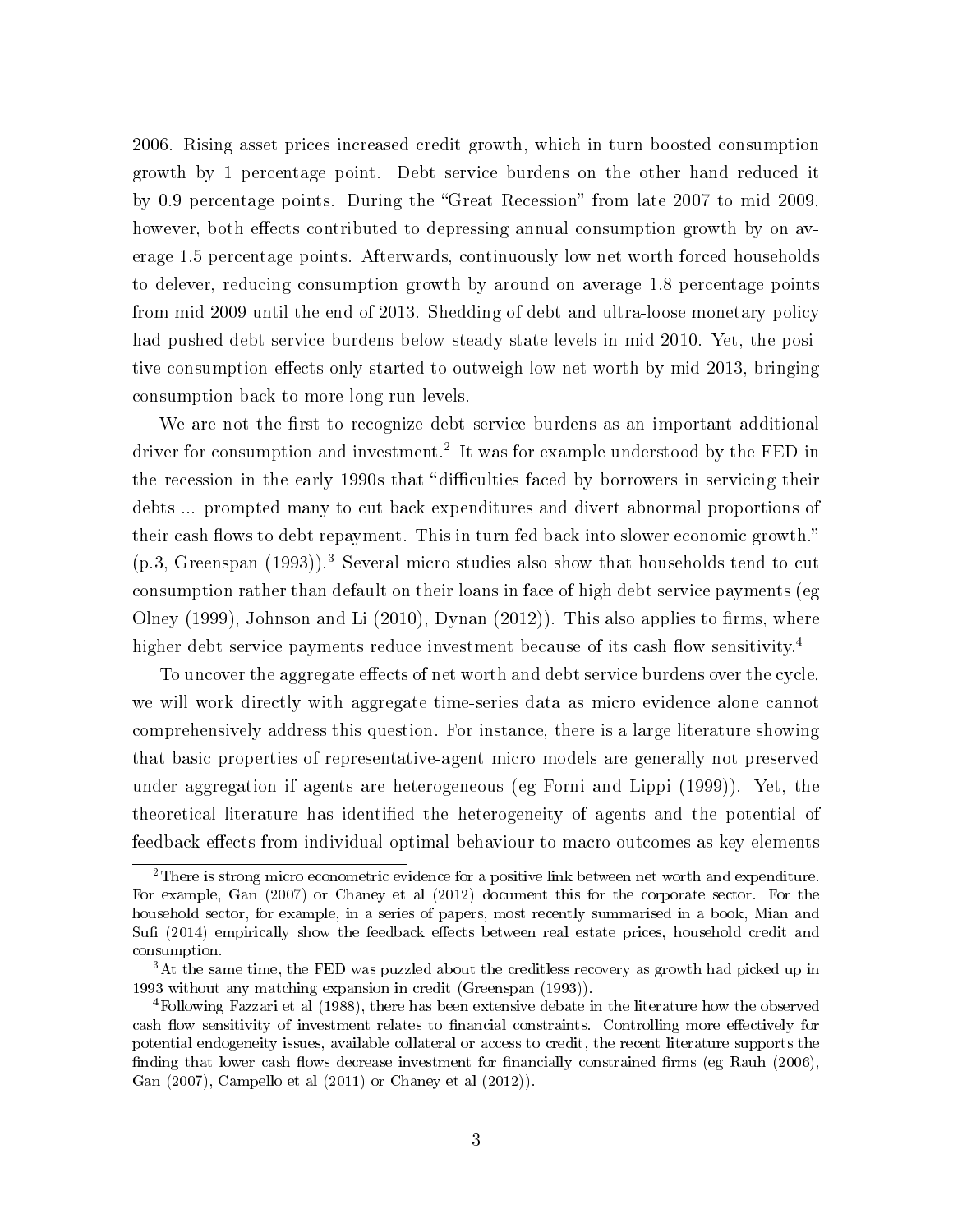in understanding how real and financial variables interact at the macro level.

Net worth constraints have been at the heart of the macro finance literature since the seminal papers by Bernanke and Gertler (1990), Bernanke et al (1999) and Kiyotaki and More (1997). In these type of models, financial frictions limit the pledgeability of assets so that investors cannot fully fund projects with debt. Thus, positive shocks to asset prices, and hence collateral values, increase credit and output, which in turn feeds back to higher asset prices. We find clear empirical evidence that this is the case. But whereas these models imply that asset-to-debt ratios remain constant, our empirical evidence suggests that aggregate debt levels do not adjust as quickly as asset prices so that this ratio fluctuates over the cycle.

More recently, aggregate demand externalities associated with high debt service burdens have been suggested as one explanation why the recent post-crisis recovery has been so weak (eg Eggerston and Krugman (2012), Farhi and Werning (2013), Korineck and Simsek (2014)). To avoid default, the budget constraint implies that borrowers have to cut back on expenditure to compensate for higher debt service burdens or lower income.<sup>5</sup> In a general equilibrium framework, the reduction in demand from borrowers can, however, be compensated by an increased demand from lenders, unless frictions such as the zero lower bound prevent interest rates from falling sufficiently low. Our results show that demand externalities associated with high debt service burdens seem to be more generally at work, even during credit booms and when nominal interest rates are well above zero.

To measure the effects of net worth and debt service burdens at the macro level, it is necessary to separate between steady-state and transitory developments as the latter are more relevant for the cycle. Technically, we model the transitory components as meanreverting deviations from two intuitive empirical steady-states. Steady-state net worth is approximated by a cointegrating relationship between credit-to-GDP and real asset prices. But the results are robust to several other specifications, for example, directly based on the assets-to-credit ratio. Similarly, we derive a steady-state for the aggregate debt service burden both from a direct measure of this variable and, as a robustness check, from a cointegration relationship between credit-to-GDP and the lending rate. Throughout the paper, we use quarterly time-series data for the United States from 1985-2013. And we provide separate results of the total non-financial private sector as well as the household and corporate sectors.

<sup>&</sup>lt;sup>5</sup>Borrowers could also roll over credit. But this is only possible for a limited time in the aggregate as debt has to be repaid at some point so that borrowing does not become a Ponzi scheme.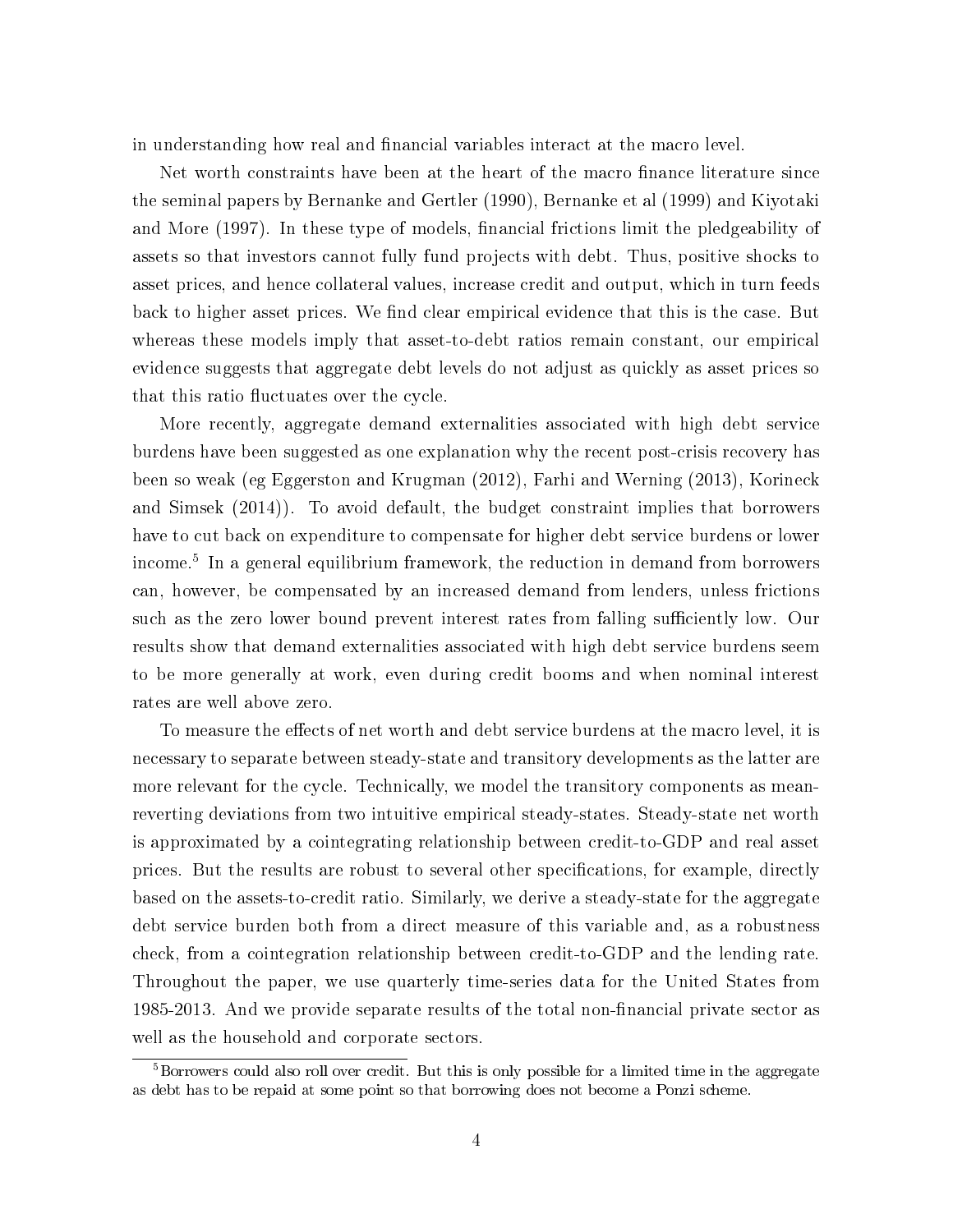In a second step, we study how deviations from net-worth and debt service steady states affect expenditure and credit growth. We find that positive deviations from the debt service steady-state feed negatively into future consumption and investment growth. On the other hand, positive deviations from long-run net worth increase future credit growth. Credit growth, in turn, has a positive impact on expenditure growth and vice versa, in line with standard financial accelerator effects. Technically, we obtain these results by including the deviations from two steady-states as error correction mechanisms (ECMs) in a vector auto-regressive (VAR) model for real private credit and expenditure growth. The model also includes a real interest rate as an additional ECM to control for the cost of refinancing, as well as, endogenous real asset price and output growth to control for wealth and income effects. The results are robust with respect to variations in the sample. For example, the same quantitative results hold even if the recent credit boom and subsequent recession are excluded.

The relevance of aggregate debt service burdens and net-worth has strong implications for macroeconomic assessments and thus policy. Most importantly, our results suggest that an economy can be on an unsustainable path even though output growth - or traditional real time measures of the output gap for that matter - appears to be normal. The reason is that during a growthless credit boom two countervailing forces are at work: there is the growth enhancing effect of new credit and a growth reducing effect of debt service burdens. These effects push demand in opposite directions. If debt service burdens are ignored, it would also appear ex-post, to use the much stretched phrase by financial stability practitioners, that vulnerabilities were building up in the background and crystallised with vehemence once asset prices collapsed. In contrast, our analysis highlights that such dynamics should not come as a surprise. Over time, loosened net worth conditions increase the stock of credit thus raising debt service burdens, which counteract the positive effects from new credit. At some point, the latter effect begins to dominate, asset prices collapse, and a severe recession follows.

The rest of the paper is organized as follows: Section 2 places it in the context of the growing empirical literature on macro financial linkages. Section 3 provides the empirical evidence of growthless credit booms and creditless recoveries. After laying down the empirical approach in Section 4, results are presented in Section 5. Section 6 shows what our results imply for credit and expenditure growth in the United States since 1985, allowing us to explain the phenomena of growthless credit booms and creditless recoveries. The final section concludes and discusses policy implications. A series of appendices provide further robustness checks.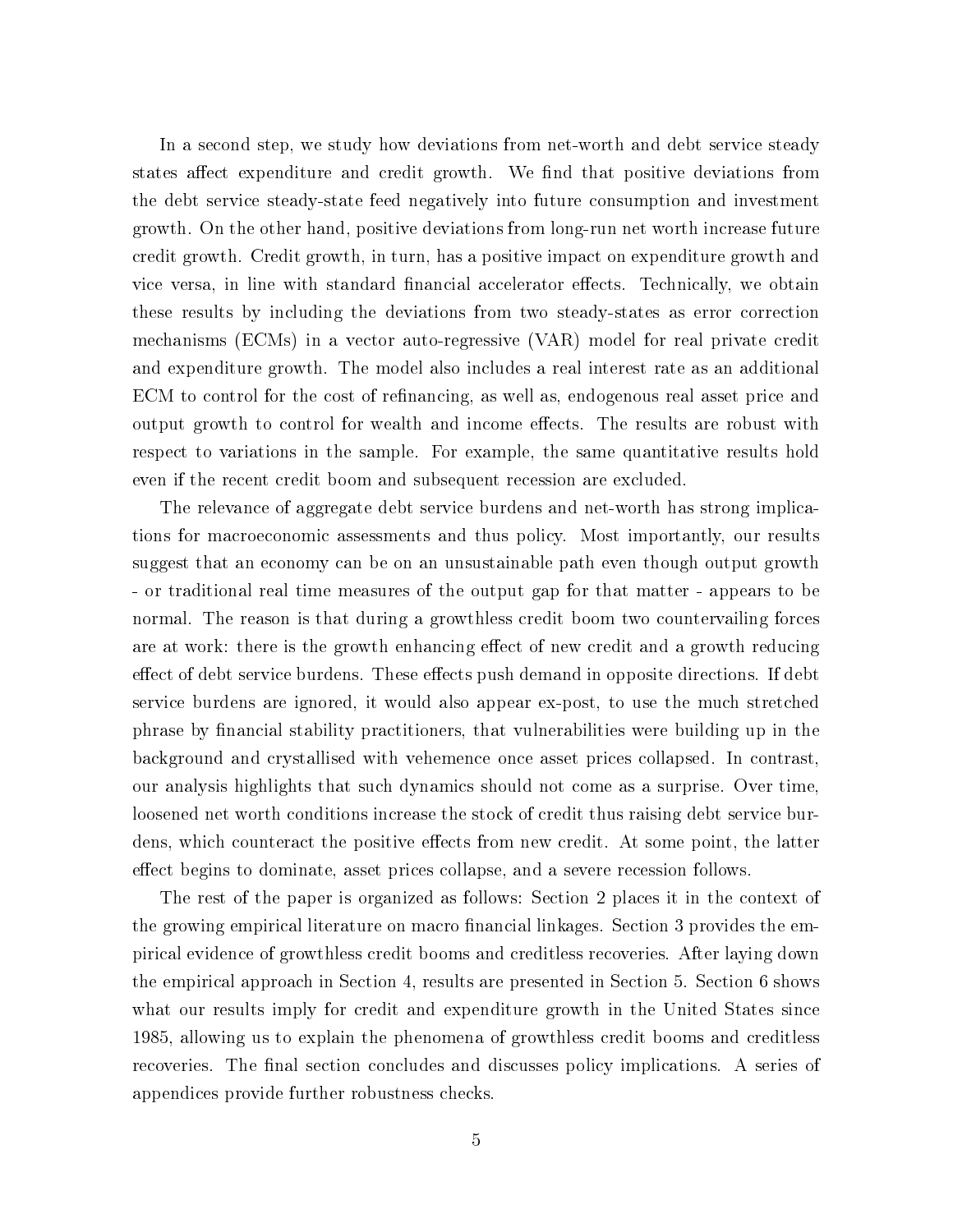### 2 Relation to the literature

Several stylised facts have emerged from the empirical literature analysing macro financial developments during credit booms and busts or around financial crises, in particular from the works of Reinhart and Rogoff (2009), Taylor and Schularick (2012), Jorda et al (2013, 2014), Claessens et al (2009, 2011), Mendoza and Terrones (2008), Drehmann et al  $(2012)$  and the literature on early warning indicators of financial crisis.<sup>6</sup> The story can be summarised as follows:

Credit booms, often measured by very high credit growth or large deviations of the credit to GDP ratio from its trend, tend to go hand in hand with surges in asset and particularly property prices.<sup>7</sup> At the late stage of the boom, debt service burdens start to rise substantially above long-run values. Once the boom ends, financial crises often occur, or at least several periods of severe macroeconomic stress. During the bust phase, asset prices and debt service burdens fall. And the associated recession is generally much deeper and more prolonged than recessions that are not preceded by a credit boom, independent of whether a financial crisis occurred or not. Once the economy has turned around, the recovery tends to be creditless, ie output picks up without a pickup in credit.<sup>8</sup>

We add one "stylised fact" to this literature by showing that output does not move much beyond its normal trend during a credit boom, in particular during the later stages, ie the credit booms tend to be growthless. It has already been shown that that GDP growth is not particularly strong or even slowing somewhat in the years ahead of crises (eg Reinhart and Rogoff  $(2008)$ , Drehmann et al  $(2011)$ ). But the literature has not move beyond this fact and related it to the prevailing macro finance literature which suggests a strong positive correlation between credit and output, contrary to this findings. Unspectacular output growth ahead of the recent crisis was also one factor that led Summers (2013) to speculate about the possibilities of secular stagnation. Yet, we show here that growthless credit booms are rather common phenomena and occurring frequently ahead of crises.

We also complement the literature by providing a unified empirical framework that

 $6$ This literature cannot be adequately summarised here. In addition to the importance of credit developments, the recent literature highlights the role of debt service payments as early warning indicators (eg Drehmann and Juselius (2013) or Alessi et al (2014)).

<sup>&</sup>lt;sup>7</sup>It has also been shown that credit booms are not rate events and that they tend to be longer and more pronounced than standard business cycles.

<sup>&</sup>lt;sup>8</sup>Creditless recoveries were first identified by Calvo et al (2006). More recent work includes Abidad et al (2011), Bijsterbosch and Dahlhaus (2011) or Upper and Takats (2013)).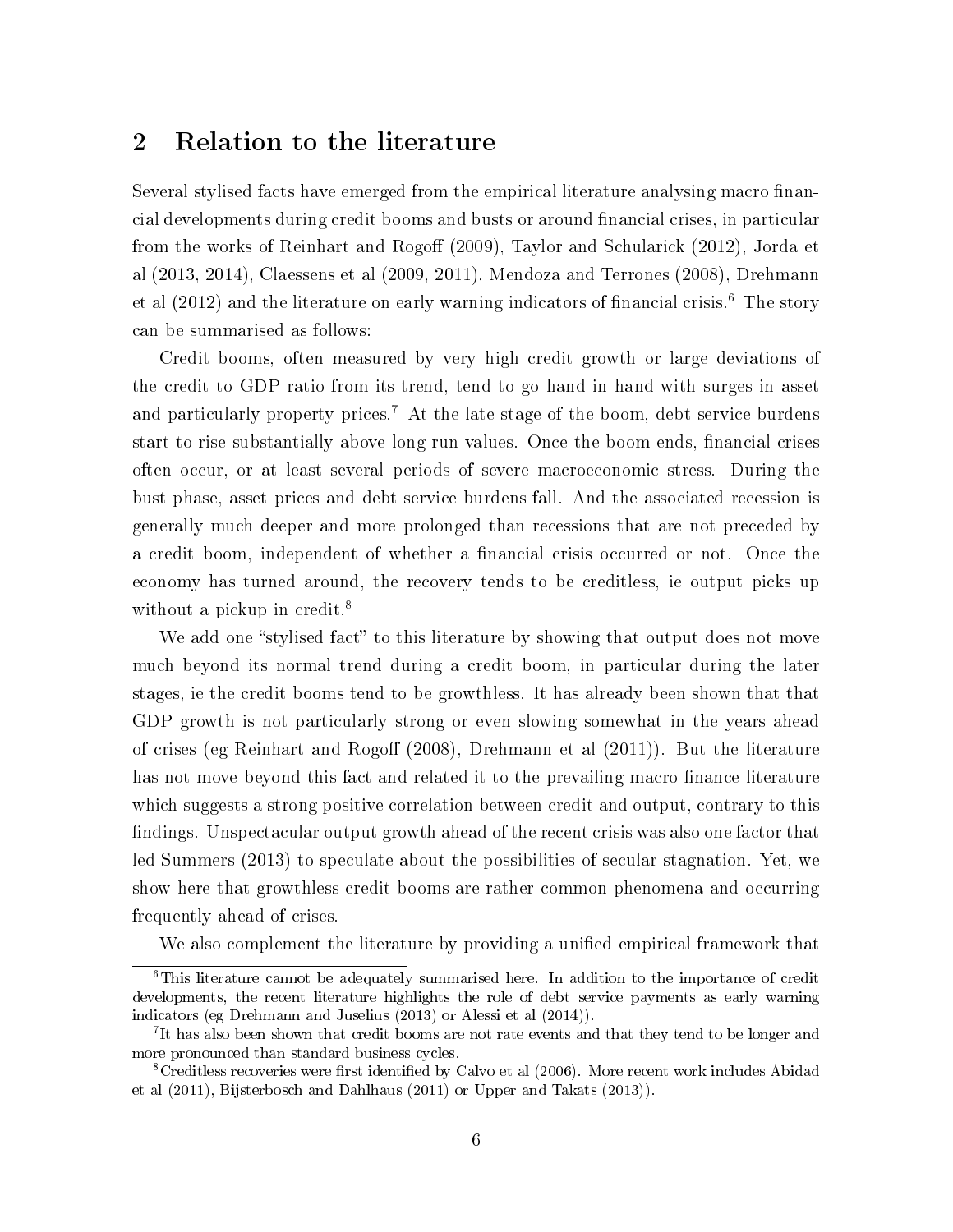helps to explain some of the key stylised facts. Our results show that when asset prices rise, net-worth goes up, which in turn increases credit growth. At the same time, the increase in debt service payments holds back expenditure, leading to a growthless credit boom and a rapid increase in credit-to-GDP ratios, typical ex-post measures of credit booms. Once the downward drag of debt service payments outweighs the beneficial impact of net-worth, the cycle turns. At this point, the recession is especially severe as net worth is depressed and debt service payments are very high. Once debt service payments return to steady-state levels, output starts to pick up and we observe a creditless recovery.

# 3 The puzzles: growthless credit booms and creditless recoveries

To document creditless recoveries and growthless booms, we first to identify credit booms and subsequent recovery periods. As credit booms often end up in financial crises (eg Jorda et al  $(2011)$  or Gourinchas and Obstfeld  $(2012)$ ), our first approach is to define the years leading up to a crisis as a boom and the years following it as a recovery period.

An alternative approach, in line with Claessesn et al (2009), is to use a simple turning point methods to identify peaks in (the log of) real credit. We adopt the computerised algorithm by Harding and Pagan (2002), which builds on business cycle dating algorithms by Burns and Mitchell  $(1946)$  and Bry and Boschan  $(1971)$ . The algorithm first searches for local maxima (minima) in real credit within five-quarter windows centered at each t. The identified points are then taken to define peaks (troughs) of the cycle if they fulll two conditions: (i) each cycle has a minimum length of 5 quarters; and (ii) each phase (expansion or contraction) is at least two-quarters long. As it is hard to label a 2 quarter expansion a credit boom, we arbitrarily require that the expansion phase must last at a minimum three years.<sup>9</sup>

We establish the puzzles using quarterly data from 33 countries starting in 1985 or at the earliest date when credit and GDP data become available.<sup>10</sup> As a measure of

<sup>&</sup>lt;sup>9</sup>In total, we identify 60 peaks in credit this way. If we exclude peaks where the expansion phase was less than 4 years, the number decreases to 28 but results remain robust.

<sup>&</sup>lt;sup>10</sup>The countries are Australia, Belgium, Brazil, Canada, China, the Czech Republic, Denmark, Finland, France, Germany, Great Britain, Hong Kong SAR, Hungary, Indonesia, Ireland, Italy, Japan, Malaysia, Mexico, the Netherlands, New Zealand, Norway, Poland, Portugal, Russia, South Africa,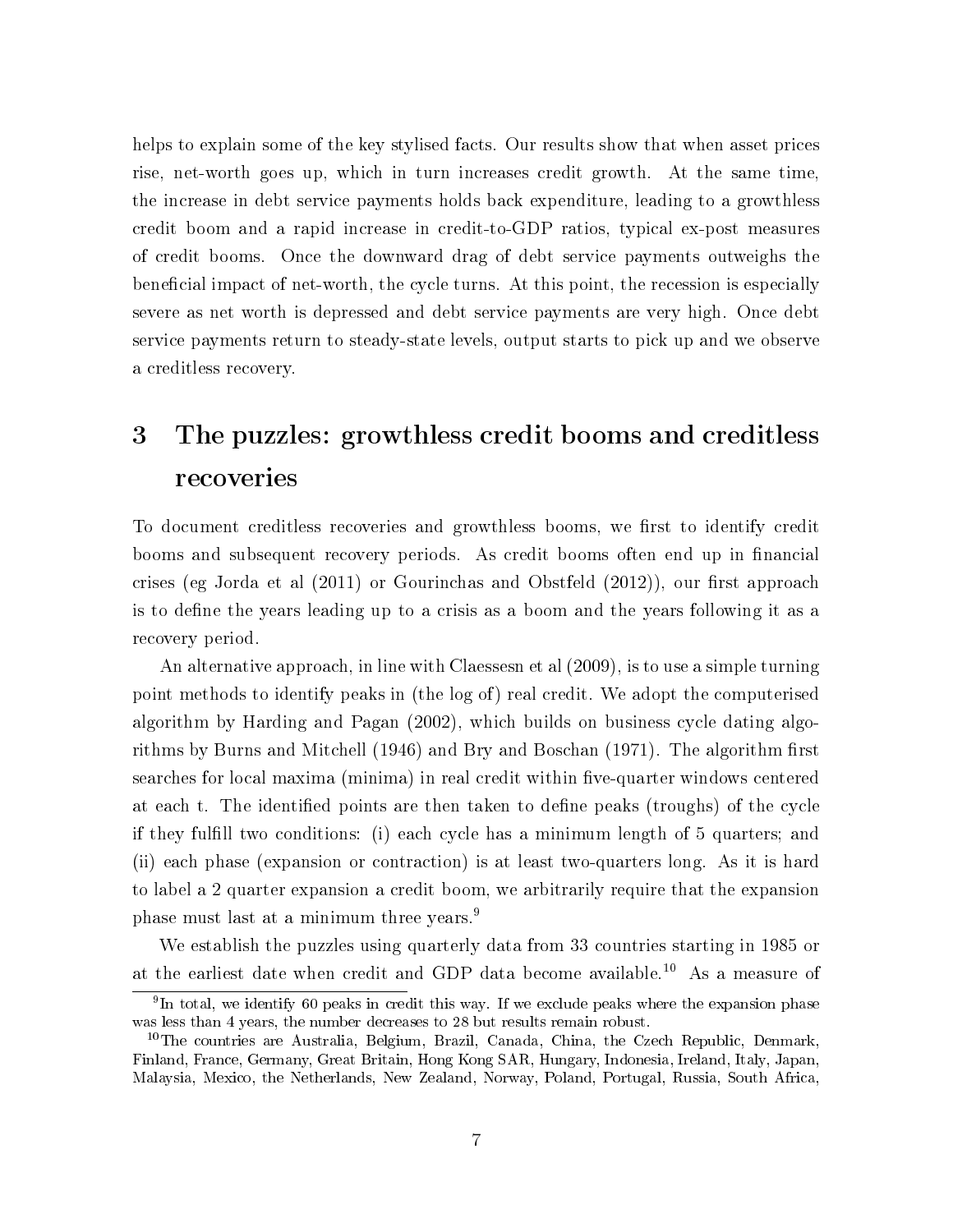

Figure 1: Growthless credit booms and credit less recoveries. Evolution of real quarterly credit growth and real quarterly GDP growth in the United States and  $+/-16$  quarters around 60 peaks in the credit cycle or 35 financial crises (time 0 in the panels). For peak $\langle$ crises panels, series are normalised by country specific long run averages first, before taking averages for each quarter.

credit, we use total credit to the private non-financial sector taken from the BIS website (Dembiermont et al (2013)). GDP is taken from national data sources and both series are deflated by the GDP deflator. With respect to the dating of systemic banking crises we follow Drehmann and Juselius (2013), who take the dates from Laeven and Valencia (2012), but ignore three crises that were primarily driven by cross-border exposures.

Growthless credit booms and creditless recoveries are clearly evident in Figure 1. The left-hand and middle panels show the average evolution of real quarterly credit and GDP growth 16 quarters around financial crises or peaks in the credit cycle (time 0 in the graph).<sup>11</sup> The right-hand panel simply focuses on the US since 2004. In the 16 quarters before peaks\crises, credit growth is several percentage points above the normal and only slows down a few quarters ahead of the event. At the same time, real GDP growth is only somewhat higher than its historical norm, particularly early in the boom, after which it starts to decline and falls below the average level in last year before the turning point crises. After the event, both credit and GDP initially fall very rapidly. Yet, GDP growth recovers more quickly than credit growth.

These patterns can also be established more formally. To do so, we regress quarterly real GDP or real credit growth on 8 dummies, one for each year before and after  $crises/peaks.<sup>12</sup>$  The dummies take the value one during four quarters of a specific year

South Korea, Spain, Sweden, Switzerland, Thailand, Turkey and the United States.

 $^{11}\mathrm{Results}$  are qualitatively similar when using cross-country medians.

<sup>&</sup>lt;sup>12</sup>Year 1 after the peak\crises starts with the quarter of the event. As robustness check, we also ran regressions including dummies for year 5 or even 6 before and after crises\peaks. Results do not change qualitatively and are available on request. They indicate that credit booms may start earlier.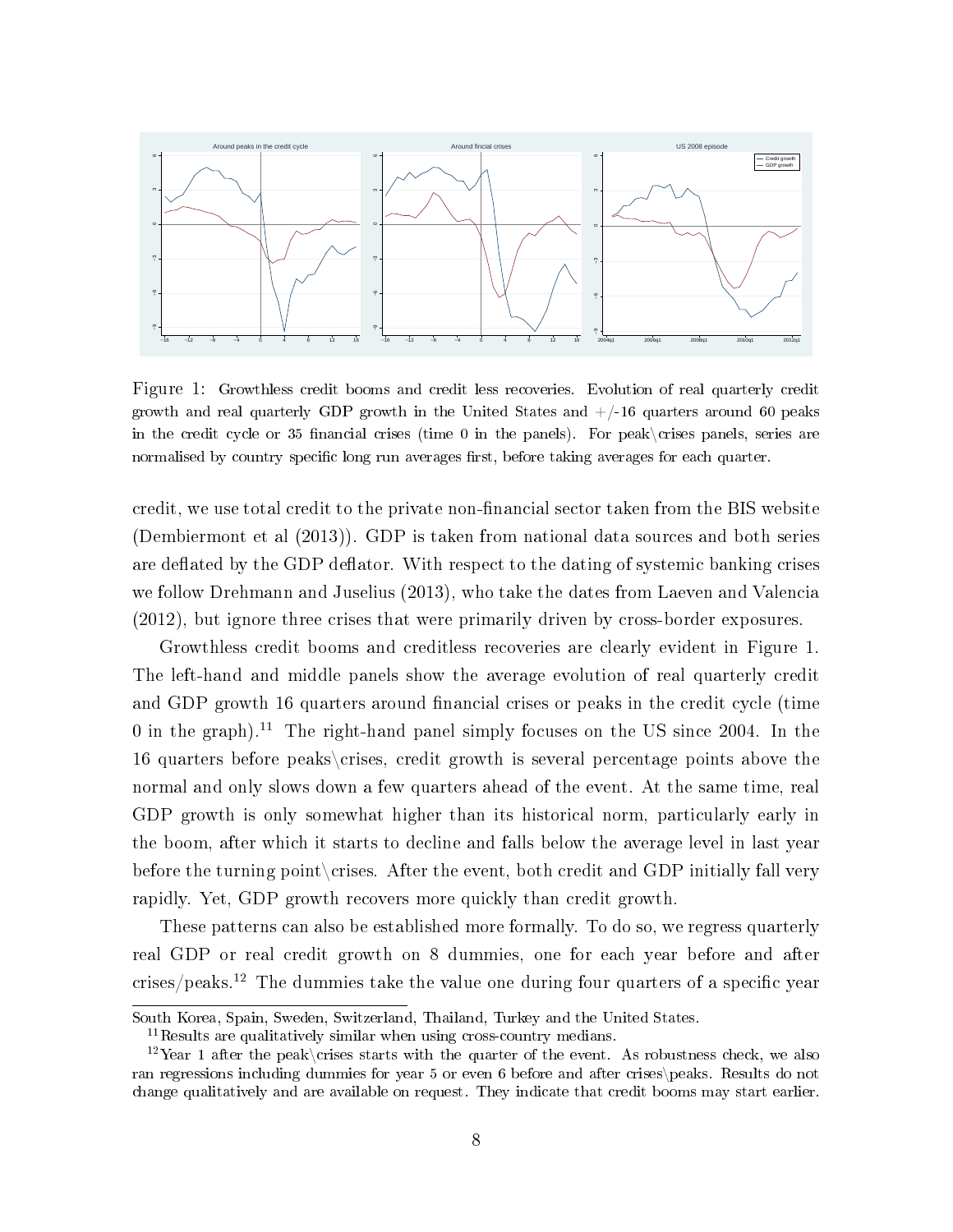| Credit and output growth around turning points in the credit cycle |                      |            |                          |           |  |  |  |
|--------------------------------------------------------------------|----------------------|------------|--------------------------|-----------|--|--|--|
| Around financial crises<br>Around peaks in credit                  |                      |            |                          |           |  |  |  |
|                                                                    | Credit growth        | GDP growth | Credit growth GDP growth |           |  |  |  |
| Year 4 before                                                      | $1.8*$               | $1.0*$     | $3.2**$                  | 0.6       |  |  |  |
| Year 3 before                                                      | $3.7***$             | 0.7        | $3.2**$                  | $2.0***$  |  |  |  |
| Year 2 before                                                      | $37***$              | $-0.5$     | $3.3**$                  | 0.6       |  |  |  |
| Year 1 before                                                      | 1.2                  | $-1.6***$  | $2.9**$                  | $-0.3$    |  |  |  |
| Year 1 after                                                       | $-7.0***$            | $-3.7***$  | $-5.3***$                | $-7.4***$ |  |  |  |
| Year 2 after                                                       | $-5.6***$            | $-1.3**$   | $-8.8***$                | $-1.6***$ |  |  |  |
| Year 3 after                                                       | $-3.0***$            | $-0.3$     | $-7.5***$                | $-0.1$    |  |  |  |
| Year 4 after                                                       | $-2.2$ <sup>**</sup> | $-0.2$     | $-5.0***$                | $-0.7$    |  |  |  |
| Constant                                                           | $5.9***$             | $3.4***$   | $6.0***$                 | $3.2***$  |  |  |  |

Table 1: OLS regression of quarterly real credit or quarterly real GDP growth on 8 dummies, one for each year before or after crises/peaks. Dummy for year X takes the value 1 in the 4 quarters of year X and is zero otherwise. \*  $p < 0.05$ , \*\*  $p < 0.01$ , \*\*\*  $p < 0.001$ .

and zero otherwise. We also include a constant, which simply measures the average growth rates outside the eight year windows.

Table 1 reports the regression results. At the initial stage of a credit boom (year 4 before), credit is growing between 2-3 percentage points faster and output about 1 percentage point faster, than normal, based on the results around peaks in the credit cycle. In the following years, credit growth maintains the momentum or even accelerates. Output growth, in contrast, returns to its historical norm or even falls below it in the last year before the turning point. This shows that credit booms are on average growthless. After the turning point, credit growth remains depressed for four years, whereas output growth returns to normal already after two years - a creditless recovery. The timing of results using crisis dates is somewhat different as credit often peaks after a crisis and the number of events are different. But the results are qualitatively the same.

### 4 Empirical approach

Our main hypothesis is that growthless credit booms and creditless recoveries can be explained by developments in net worth and debt service payments which have opposing effects. In this section, we lay down an empirical approach for testing this conjecture.

For example in year 5 before peaks, credit growth is 1.7 percentage points higher than normal. But this is only signicant at the 5% level.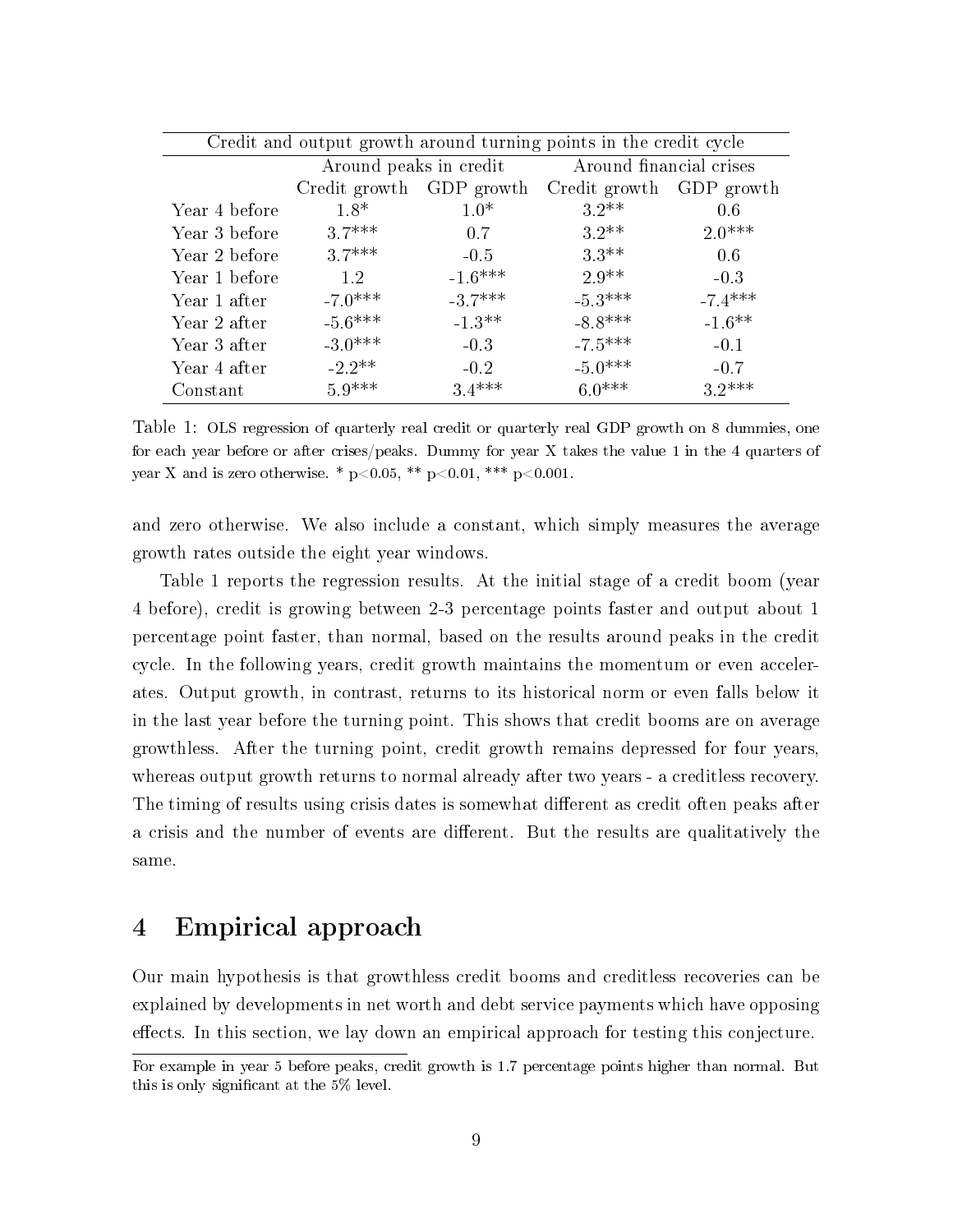We first establish empirical benchmarks for when aggregate net worth and debt service costs are above or below the norm. The idea is to estimate long-run steadystates for net worth and the debt service burden. We then link deviations from the two stead-states to future credit and expenditure growth. We do this by including them as error correction terms in a VAR.

For the analysis, we distinguish between the total non-financial private sector  $(TS)$ , the household sector  $(HS)$  and the non-financial corporate sector  $(CS)$ . Variables names are defined in Table (2) and data sources in Appendix A. We use small letters to denote the natural logarithm of a variable, for example  $p_t = \ln(P_t)$ , and the superscript r to denote real variables, for example  $y_t^r = y_t - p_t$  and  $r_t^r = r_t - \Delta p_t$ .

Throughout the paper, we use US quarterly time-series data covering the sample period 1985q1-2013q4.<sup>13</sup> We limit the analysis to the United States as this allows for a cleaner exposition and a detailed analysis of the household and corporate sectors separately. In addition, we can control for changes in LTV ratios, which are not available in a cross-country setting. It also enables us to do numerous robustness tests which are presented in Annex B and C. In a companion paper, we, however, confirm that similar results hold for xx countries (...).

#### 4.1 Specifying the steady-state debt service burden

The economics behind the debt service burden, defined as the ratio of debt service payments to income, are simple. A standard budget constraint implies that debt service payments (ie interest and amortisations) have to be paid out of income, absent new borrowing, a sale of assets or default. Hence, given steady-state levels of income and expenditure, there should also be a steady-state level for the debt service burden.

Deviations from the steady state debt service burden may occur if for example there are shocks to income and interest rates, or if there is an expansion in credit. To the extent that loans are not rolled over indenitely and steady-state income does not change, borrowers have to ultimately adjust their expenditure to correct such deviations. Alternatively, borrowers could also try to sell assets. This is a valid strategy for an

<sup>&</sup>lt;sup>13</sup>We start the estimation in 1985 to avoid two potential structural breaks related to the beginning of the Great Moderation in 1984 (eg Kim and Nelson (1999) or McConnell and Perez-Quiros (2000)) and the liberalisation of financial markets in the early 1980s allowing for more flexible ways to finance consumption and investment (eg Jermann and Quadrini (2006)). As a robustness check, we used a sample starting in 1980, the earliest point when we have household debt service ratios available from the FED. Results are qualitatively the same and available on request.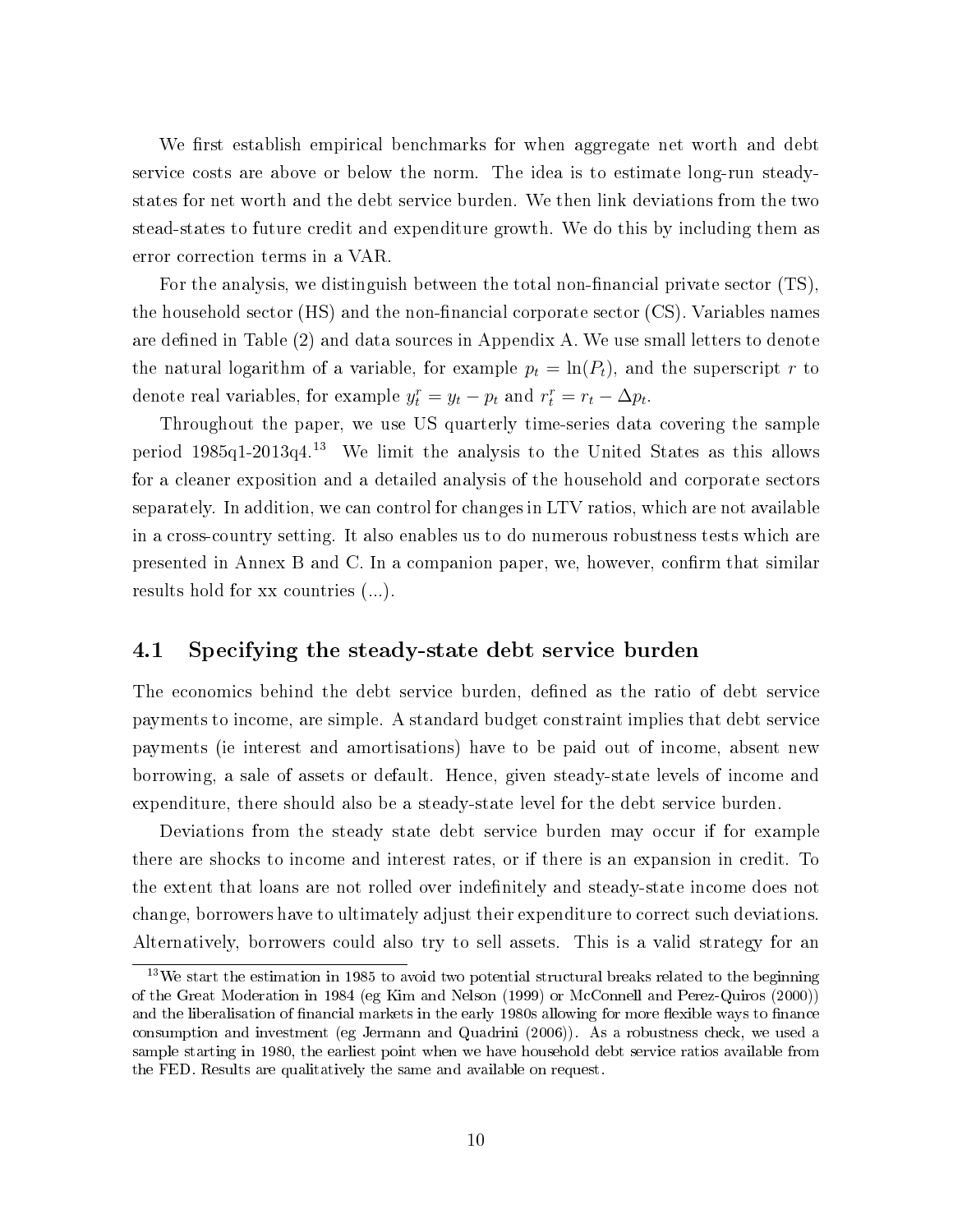| $D_t$       | Credit from all sources (PS: credit to total private non-financial sector;            |
|-------------|---------------------------------------------------------------------------------------|
|             | HS: credit to the household sector; CS: credit to the non-financial corporate sector) |
| $A_t$       | Value of assets                                                                       |
| $Y_t$       | Income (PS: GDP; HS: disposable income; CS: gross operating surplus)                  |
| $E_t$       | Private expenditure (PS: HS+ CS; HS: private consumption;                             |
|             | CS: gross fixed capital formation)                                                    |
| $LTV_t$     | Loan-to-value (LTV) ratio on new mortgage loans for first time home buyers            |
| $P_{H,t}$   | Residential property price index                                                      |
| $P_{C,t}$   | Commercial property price index                                                       |
| $P_{E,t}$   | Equity price index                                                                    |
| $P_t$       | GDP deflator                                                                          |
| $r_t$       | Average sector specific lending rate of the stock of credit                           |
| m           | Average sector specific remaining maturity of the stock of credit                     |
| $r_{M,t}$   | Federal funds rate                                                                    |
| $r_{BAA,t}$ | Yield on BAA bonds                                                                    |
| $\pi_t$     | Spread $(r_{BAA,t}-r_{M,t})$                                                          |

Table 2: Time varying variables are index by  $t$ . We use small letters to denote the natural logarithm of a variable, for example  $p_t = \ln(P_t)$ , and the superscript r to denote real variables, for example  $y_t^r = y_t - p_t$  and  $r_t^r = r_t - \Delta p_t$ . If given, information in brackets specifies the definition for the private non-financial sector (PS), the household sector (HS) and the non-financial corporate sector (CS).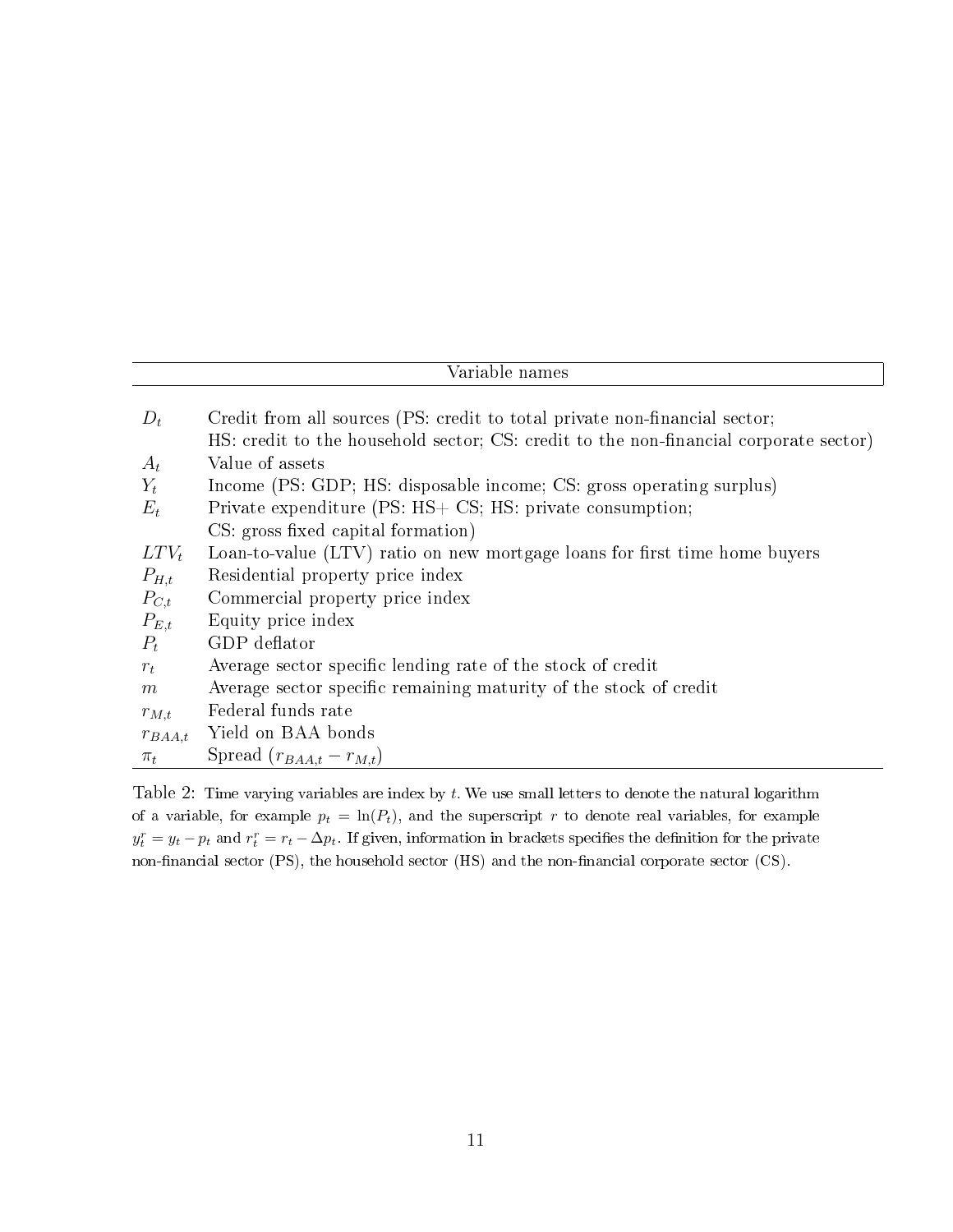individual borrow but may in the aggregate lead to a negative feedback loop between increased deleveraging needs and falling asset prices. A final option is to default, but micro-econometric evidence (eg Olney (1999)) strongly indicates that borrowers only do so once the other options are exhausted.

How far aggregate expenditure is affected by deviations from the steady-state debt service burdens is an empirical question. In a closed economy, lenders may theoretically compensate the shortfall in expenditure from borrowers, but only if interest rates decrease sufficiently, which may not be possible when there are frictions such as the zero lower bound (eg Eggerston and Krugman (2012), Farhi and Werning (2013), Korineck and Simsek (2014)). This is less clear in an open economy, when agents have borrowed from abroad.<sup>14</sup> In addition, low current expenditure to finance high debt service burdens may also be the outcome of an optimal borrowing decisions in earlier periods. For instance, if interest rates fell below the discount rate, it could have been optimal for consumers to trade off high expenditure financed with debt in earlier periods against low consumption when debt service payments are high later on.<sup>15</sup> The presence of collateral constraints will even amplify these dynamics (Kermani (2012)).

To measure debt service burdens we follow the FED methodology (Lucket (1980) and Dynan et al (2003)). The main assumption is that interest payments and amortizations on the aggregate debt stock are repaid in equal portions over the average remaining maturity of the loans, ie that debt is structured as an installment loan. The justication is that the differences between the repayment structures of individual loans will tend to cancel out in the aggregate.<sup>16</sup> Using the standard formula for calculating the debt service costs of an installment loan and dividing by income yields a proxy for the aggregate debt service burden; the debt service ratio (DSR) given by

$$
DSR_t = \frac{r_t D_t}{(1 - (1 + r_t)^{-m})} \frac{1}{Y_t}
$$
\n(1)

where  $D_t$  is the total level of debt in the economy,  $r_t$  the average lending rate,  $Y_t$  income

<sup>&</sup>lt;sup>14</sup>Foreign lenders often constitute an important source of funding during credit booms (eg Avdjiev et al (2012)).

 $15$ Interest rates falling below the discount rate may be the result of financial liberalisation (eg Mendoza et al (2009)) or if agents are heterogeneous with respect to the elasticity of inter-temporal substitution in consumption (Guvenen (2009)).

 $16$  For example, consider 10 loans of equal size for which the entire principal is due at maturity (bullet loans), each with 10 repayment periods and taken out in successive years over a decade. After 10 periods, when the first loan falls due, the flow of repayments on these 10 loans will jointly be indistinguishable from the repayment of a single installment loan.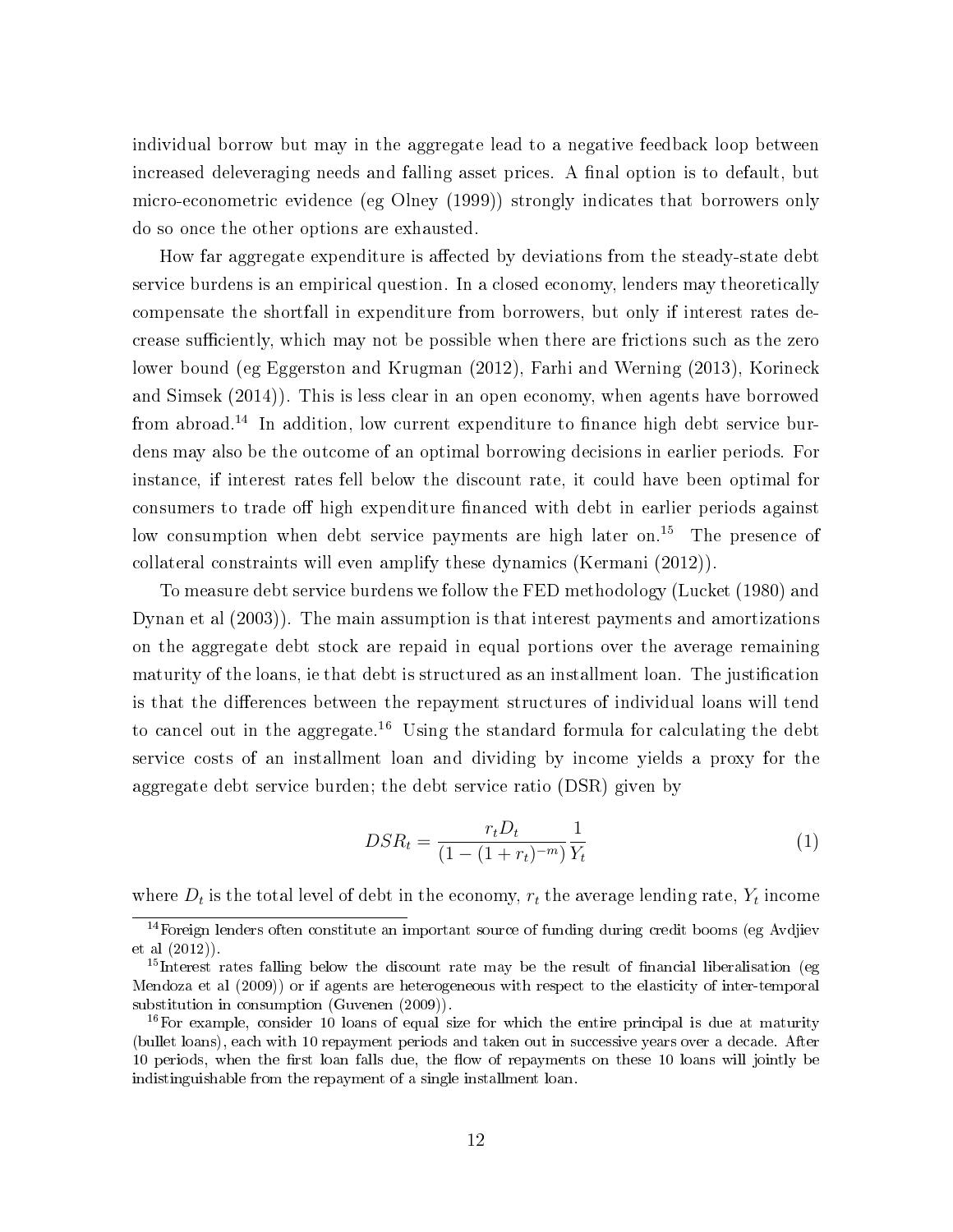

Figure 2: Debt service ratios and log asset-to-credit ratios for the total private non-financal (TS), the household  $(HS)$  and the non-financial corporate  $(CS)$  sectors.

and  $m$  the average remaining maturity of the outstanding stock of debt.

We supplement estimates of the household sector DSR provided by the FED with estimates based on  $(1)$  for the total non-financial private sector and the non-financial corporate sector derived in Drehmann and Juselius (2012). The debt service ratios for the three sectors are shown in Figure 2 (upper row).<sup>17</sup>

Taking logs of (1) and writing it in terms of deviations,  $v_{DSR,t}$ , from a constant,  $\psi_3$ , we get

$$
d_t - y_t + f(r_t) - \psi_3 = v_{DSR,t}
$$
\n(2)

where  $f(r_t) = \ln(\frac{r_t}{(1-(1+r_t)^{-s})})$ . Note that (2) provides a steady-state relationship between the credit-to-GDP ratio and the average lending rate. And as discussed above, we conjecture that positive (negative) deviations from this steady state decrease (increase)

 $17$ The aggregate DSR is not a simple weighted average of the household and corporate sector DSRs. A main reason is that the measures used for income in the household and corporate sectors do not sum to GDP which is used as income for the total private sector. Also, the FED has access to more accurate proxies for the average lending rate and uses a finer division of various loan types for the household sector.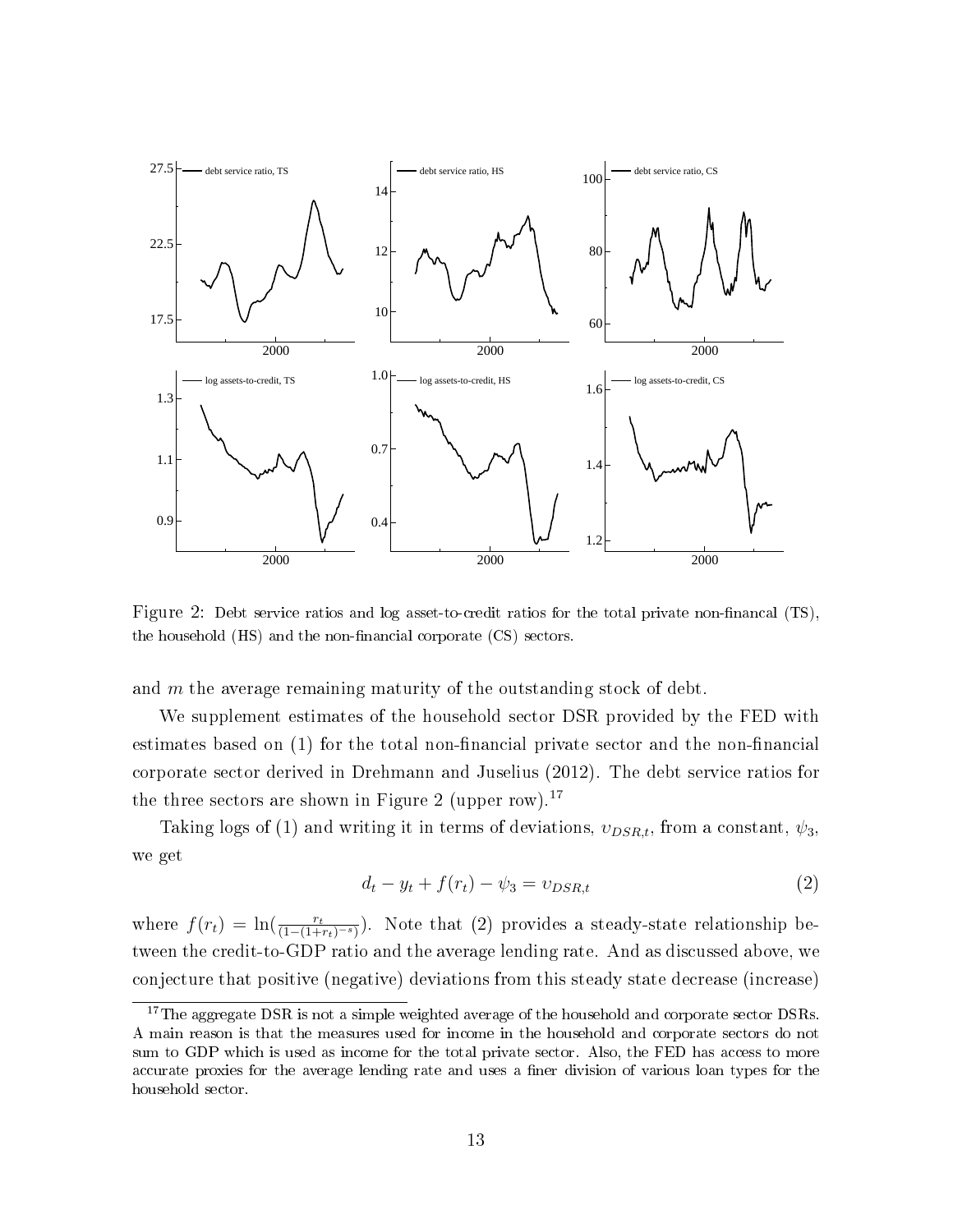expenditure, which is a testable proposition.

In the main part of the paper, we assume that the steady-state can be approximated by the long run average of the DSR. Indeed, the DSRs in all three sectors fluctuate around this average as can be seen in Figure (2). We also show more formally in Appendix B that a linearised version of equation (2) produces stationary mean reverting errors, ie there is indeed cointegration between credit-to-GDP and the lending rate.

#### 4.2 Specifying steady-state net worth

Financial frictions typically prevent borrowers from financing projects fully with debt. Hence, new borrowing by agent  $i$  is limited by the pledgeablilty of collateral so that the asset value cannot exceed the specific multiple  $\gamma$  of debt, or  $A_i/D_i \leq \gamma$ . In many macro models with nancial frictions agents are homogenous, so that this constraint holds for the aggregate. Borrowers in these models will also generally be constrained in equilibrium and finance one period projects with one period debt so that aggregate debt will change with underlying asset values. Given atomistic behaviour, this in turn generates the potential for aggregate feedback effects between asset prices, credit and output.

However, the mapping between individual constraints and the aggregate is not as straight forward if borrowers finance long term projects with long term debt. But this is certainly the case as the average new loan has a 20 year maturity.<sup>18</sup> If we now assume for illustration purposes an economy with overlapping generations where borrowers take out a loan once (eg to buy a house) and then pay it back over the next 20 years in equal proportions, the aggregate asset to debt ratio in the economy will be roughly half of initial LTV ratio, everything else equal.

Similar considerations also suggest that there will be swings around the steadystate asset to debt ratio. In our simple example economy, swings in asset prices would only affect new borrowing. And thus, it would take 20 periods before debt to asset ratio is would reach long-run levels after asset prices permanently change. Clearly, in reality firms manage leverage continuously and households can engage in home equity withdrawals or delever by shedding assets. But unconstrained borrowers, whose asset values exceed debt levels, may still not adjust instantaneously. More generally, agent heterogeneity can lead to endogenous leverage cycles as shown by eg Fostel and

 $18$ Our best estimate of the average remaining maturity for the total private non-financial sector in the US is 10.5 years, indicating that the average new loan as a 20 year maturity.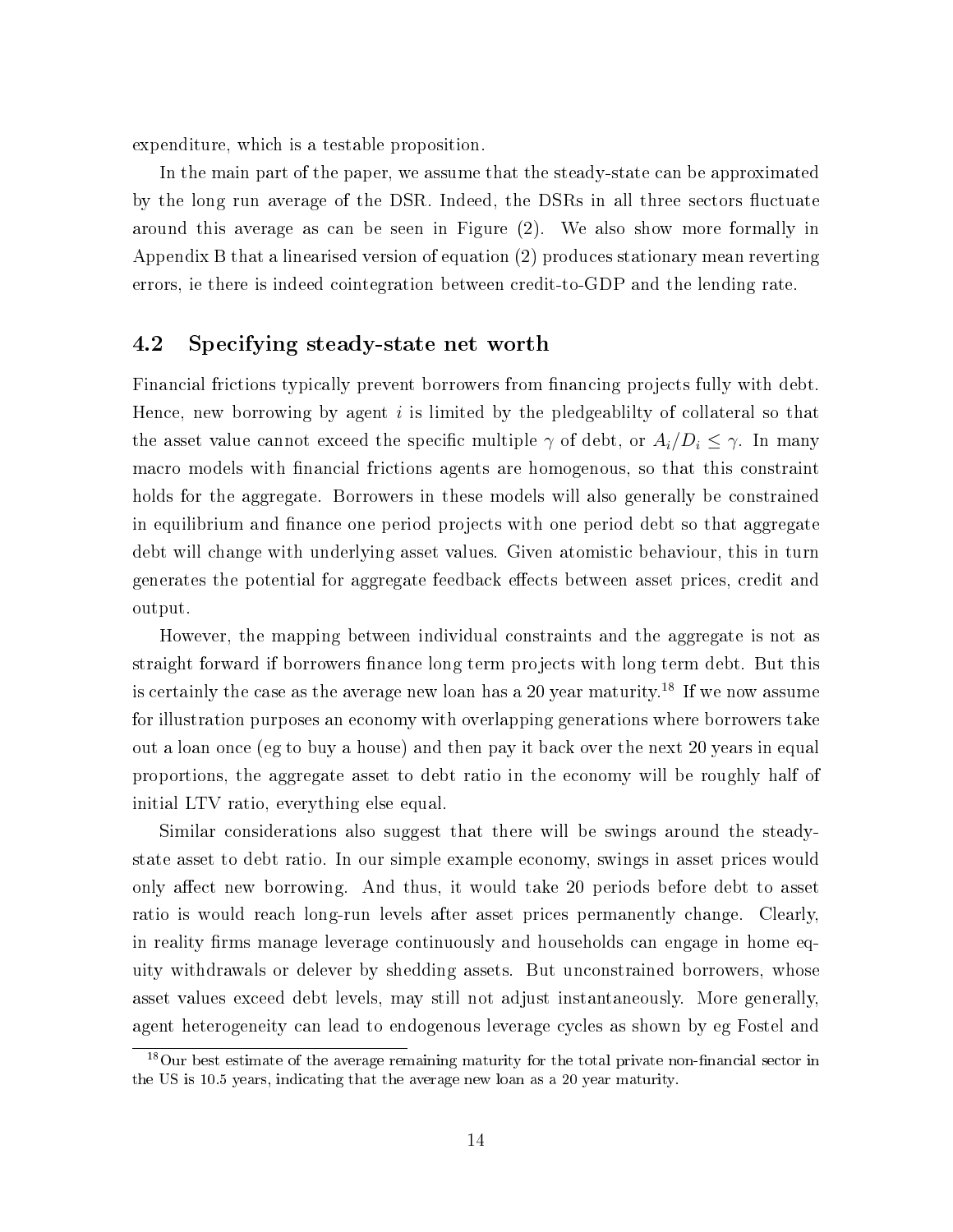Genakopolos (2013).

We therefore have to allow for the potential of positive and negative deviations from any empirical steady-state relationship between total debt and aggregate assets  $(A_t)$ . Taking logs, the aggregate credit-to-asset ratio, which we also refer to as net worth, can be written as

$$
a_t - d_t - \psi_1 = v_{NW,t} \tag{3}
$$

where  $\psi_1$  is the steady-state value of net worth and and  $v_{NW,t}$  the deviation from it. If there is a steady-state, then  $v_{NW,t}$  should be stationary, which we can test for. Moreover, for the steady-state in (3) to be meaningful, we should expect positive (negative) values of  $v_{NW,t}$  to lead to future increases (decreases) in credit growth which is also a testable prediction.

Equation (3) can be estimated directly as  $A_t$  and  $D_t$  are available from the US financial accounts. We do so in Appendix B. But  $\psi_1$  may have changed over time as credit growth has persistently exceeded asset growth so that there is a slight downward trend in  $a_t - d_t$  (lower panels in Figure 2).<sup>19</sup> Possible reasons for this could be supply side factors, such as financial innovation or relaxed credit standards, that have allowed the private sector to hold more credit for a given amount of assets.

The decline the (log) net worth is primarily related to the household sector. Figure 2 shows that there is hardly any trend in (log) net worth of the corporate sector, until the recent crisis where it falls substantially. Not so for the household sector suggesting that loan-to-value ratios (LTV) have changed since the mid-80s. This is in line with the median LTV on new loans for first time home buyers as estimated by Muellbauer et al.  $(2013).^{20}$  This variable increases steadily from approximately 90% in the mid 80's to 97% in the mid 2000's and then starts to decline again in the wake of the crises (upper left hand panel Figure 3).

Assuming that the growth rate in  $LTV_t$  for first time home buyers is proportional (with proportion  $\psi_2$ ) to the change in aggregate loan-to-value ratios, we modify (3) to

$$
a_t - d_t - \psi_1 + \psi_2 l t v_t = v_{NW,t} \tag{4}
$$

where  $l t v_t = \ln(L T V_t)$  and  $v_{NW,t}$  is expected to be stationary. Again, equation 4 can be estimated directly, which we do in Appendix B.

However, assets  $A_t$  recorded in the financial accounts are a mix of book and market-

<sup>&</sup>lt;sup>19</sup>Formally, the null hypothesis that  $v_{NW,t}$  from (3) is stationary is rejected due to the trend.

 $20$ We are grateful to Muellbauer et al. for sharing this series with us.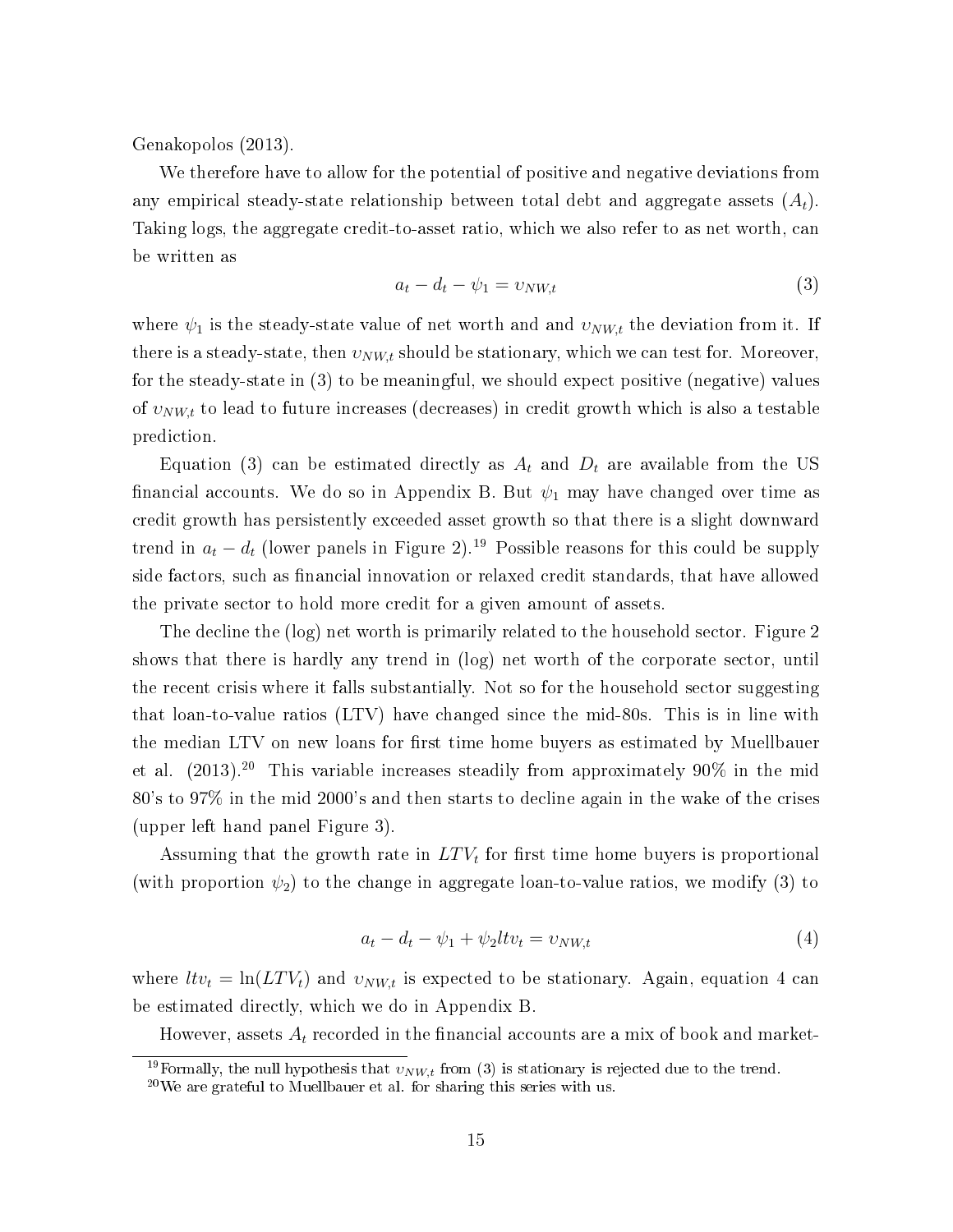

Figure 3: Loand-to-value ratio and real asset prices.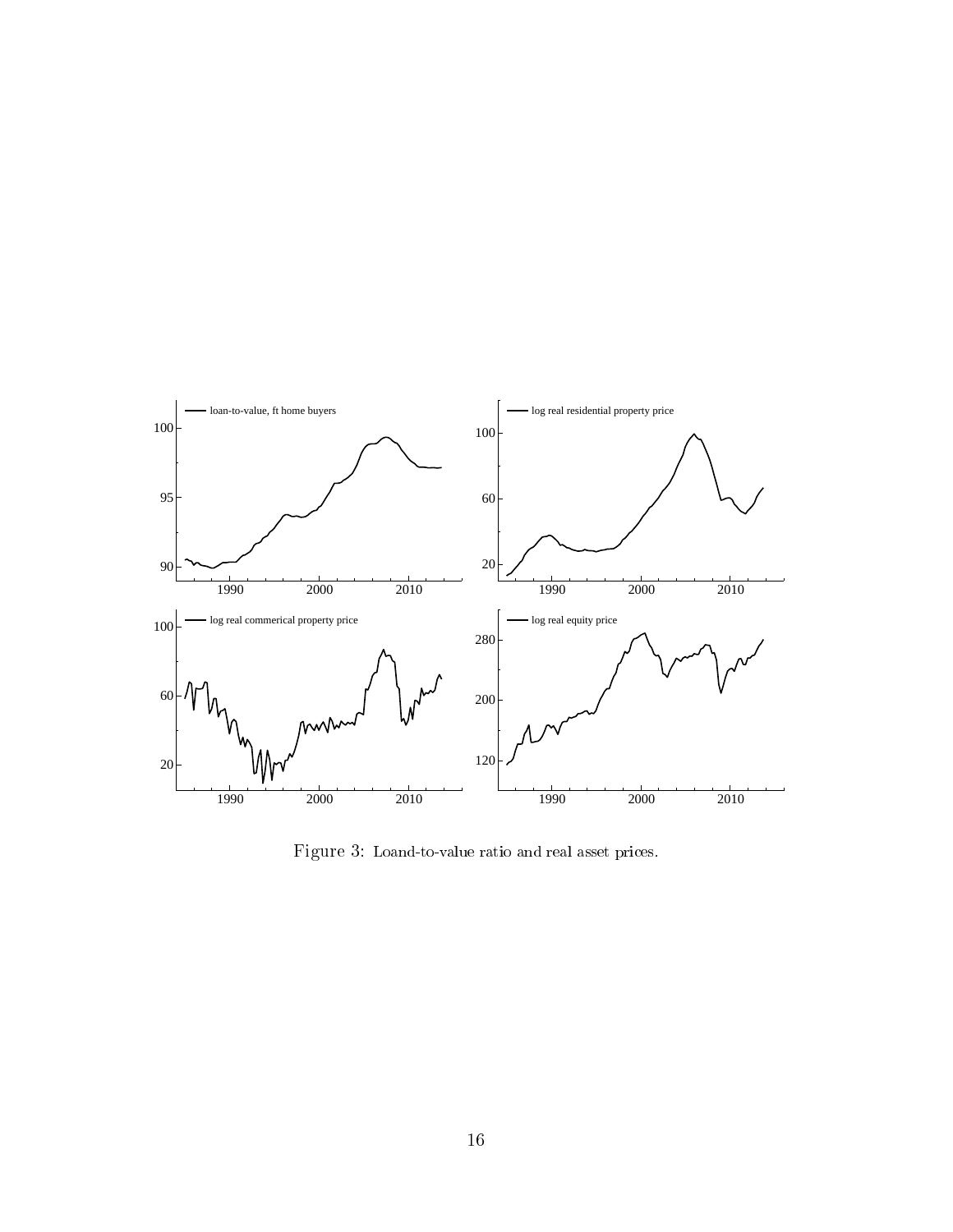to-market values (eg Emmons (2006)) and may therefore not fully reflect the value of pledgeable assets. We therefore consider an alternative proxy for  $A_t$  which relies on asset prices explicitly. This is based on the idea is that the real stock of assets is built up over time from real output. Suppose that a fraction  $\mu$  of real output,  $Y^r = Y_t/P_t$ , is invested into durable assets and  $\delta$  is the depreciation rate. Then real assets,  $A_t^r = A_t/P_{A,t}$ , follow  $A_t^r = (1 - \delta)A_{t-1}^r + \mu Y_t^r$ , which in steady-state implies  $A_t^r = \lambda Y_t^r$  with  $\lambda = \mu/\delta$ . Rearranging steady-state real assets yields

$$
A_t = P_{A,t} \left( \lambda \frac{Y_t}{P_t} \right) \tag{5}
$$

To derive an expression for the real asset price index we assume that it is a Cobb-Douglas index of *n* different asset classes, ie  $P_{A,t} = \prod_{i=1}^{n} P_{A_i,t}^{\psi_{A_i}}$  with  $\sum_{i=1}^{n} \psi_{A_i} = 1$  and  $P_{A_i,t}$  is the price of an asset of class i. In the empirical section below, we distinguish between three asset classes as shown in Figure 3: residential real estate, commercial real estate, and equity.

Using the expression for the price index in (5), taking logs, and substituting for assets in (3) yields

$$
y_t - d_t - \psi_1 + \psi_2 l t v_t + \sum_{i=1}^n \psi_{A_i}(p_{A_i, t} - p_t) = v_{NW, t}
$$
 (6)

where, out of convenience, we take  $\psi_1$  to also include  $\ln(\lambda)$ .

One advantage of (6) is that it allows us to establish the connection between various asset prices and credit, as well as to clarify the link between (log) credit-to-GDP - an often used empirical measure of leverage - and (log) net worth. Moreover, by including real asset prices we are likely get a more accurate measure of their pledgeability and how this affects credit.

In the results section below, we therefore focus on (6) to obtain an estimate of  $v_{NW,t}$ . It turns out that this specification also yields the highest explanatory power over real credit growth in all three sectors. But as discussed earlier we estimate the results base on equations (3) and (4) as well and results are both quantitatively and qualitatively similar for specifications in the total private and the household sectors. The biggest differences arise in the corporate sector. We report and discuss this issue in detail in Appendix B.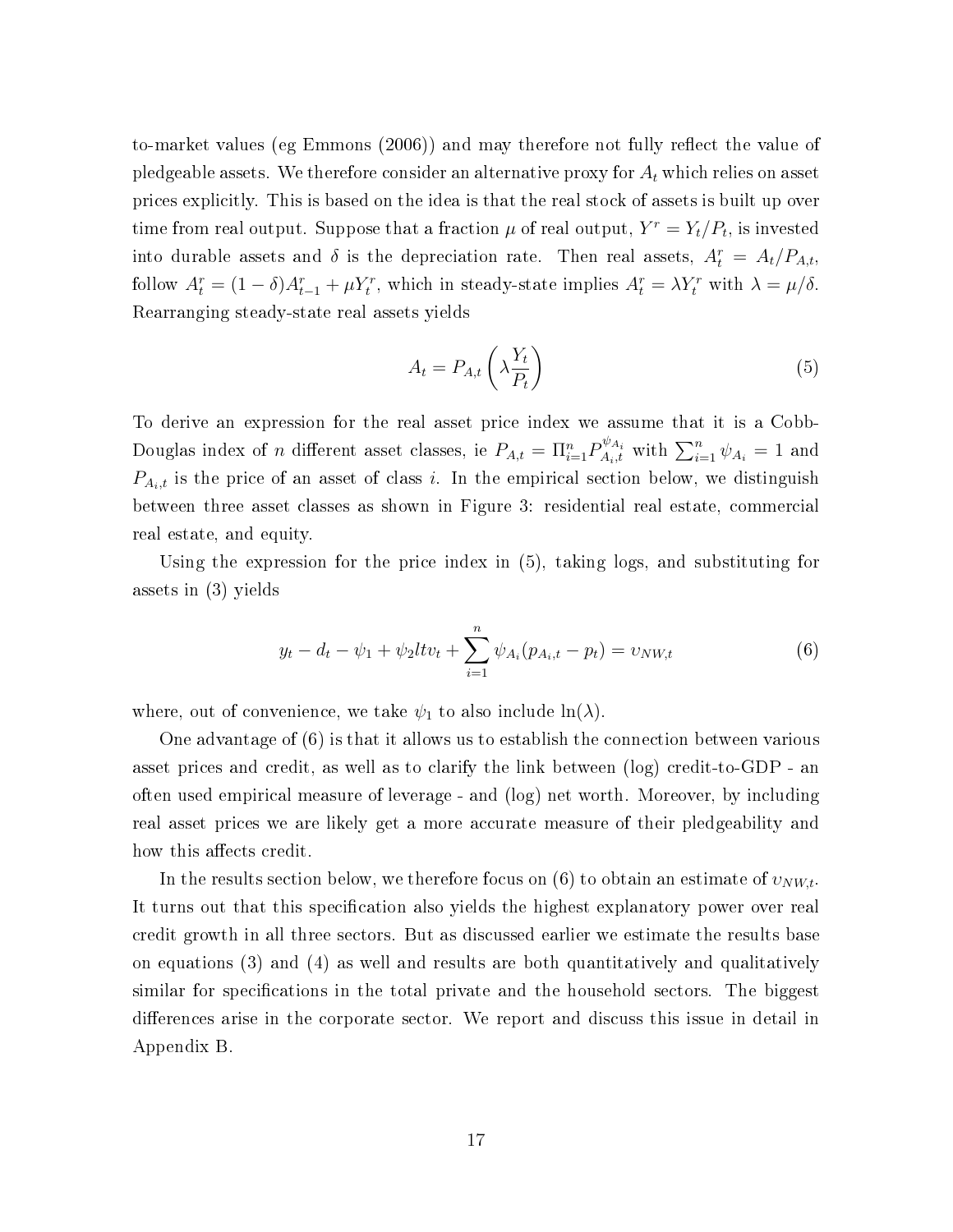#### 4.3 Estimating the net-worth steady-states

It is possible to estimate the above net worth relationships for each sector and simultaneously test their empirical validity using cointegration analysis. To this end, we use a vector auto-regressive (VAR) model written in error correction form

$$
\Delta x_t = \gamma_0 + \Pi x_{t-1} + \sum_{i=1}^{l-1} \Pi_i \Delta x_{t-i} + \Gamma s_t + \varepsilon_t \tag{7}
$$

where  $x_t$  is a q dimensional vector of endogenous variables,  $s_t$  is a vector of other deterministic terms than the constant (such as seasonal and impulse dummies), and  $\varepsilon_t \sim N_q(0,\Sigma)$  is the error term.

In Appendix B we show for the total private non-financial sector that approximately the same results are obtained if the relationships are estimated by OLS directly. This, however, is imprecise as the empirical model is seriously misspecified and involves several untested assumptions. The advantage of adopting a more VAR approach is greater precision and valid inference. Moreover, (7 ) allows us to treat all variables as endogenous at the outset and test several of the underlying assumptions, which is informative on its own.

The parameter matrix  $\Pi$  in (7) captures the cointegration properties of the data. If this matrix is of full rank, ie  $rank(\Pi) := v$  and  $v = q$ , then  $x_t$  is stationary and all linear relationships are trivially cointegrating. To build intuition for this, note that if  $x_t$  is a scalar variable, (7) becomes identical to the specification of the Augmented Dickey-Fuller (ADF) test. In this case, the unit root is rejected if  $\Pi \neq 0$ . The corresponding condition when  $x_t$  is a vector, which ensures that none of its scalar variables have unitroots, is that  $\Pi$  has full rank. Conversely, if  $v = 0$ , the  $x_t$  process is not cointegrated and all of its scalar variables have unit-roots. Again this can be compared to the null hypothesis of the ADF-test. Most interestingly, if  $0 < v < q$ , there are v cointegration relationships and  $q - v$  common stochastic trends. In this case  $\Pi$  can be represented as the product of two  $(q \times v)$  matrices of full column rank,  $\alpha$  and  $\beta$ . That is  $\Pi = \alpha \beta'$ , where  $\beta' x_{t-1}$  describes the cointegration relationships and  $\alpha$  describes how they feed into the left-hand side growth rates.

We use the likelihood ratio (LR) test (Johansen (1995)) to test the null hypothesis that the rank of  $\Pi$  is equal to a specific integer. Determining the correct rank of  $\Pi$ seemingly requires applying this test to all values of v between 0 and q. However, a testing sequence that ensures correct overall power and size starts from the null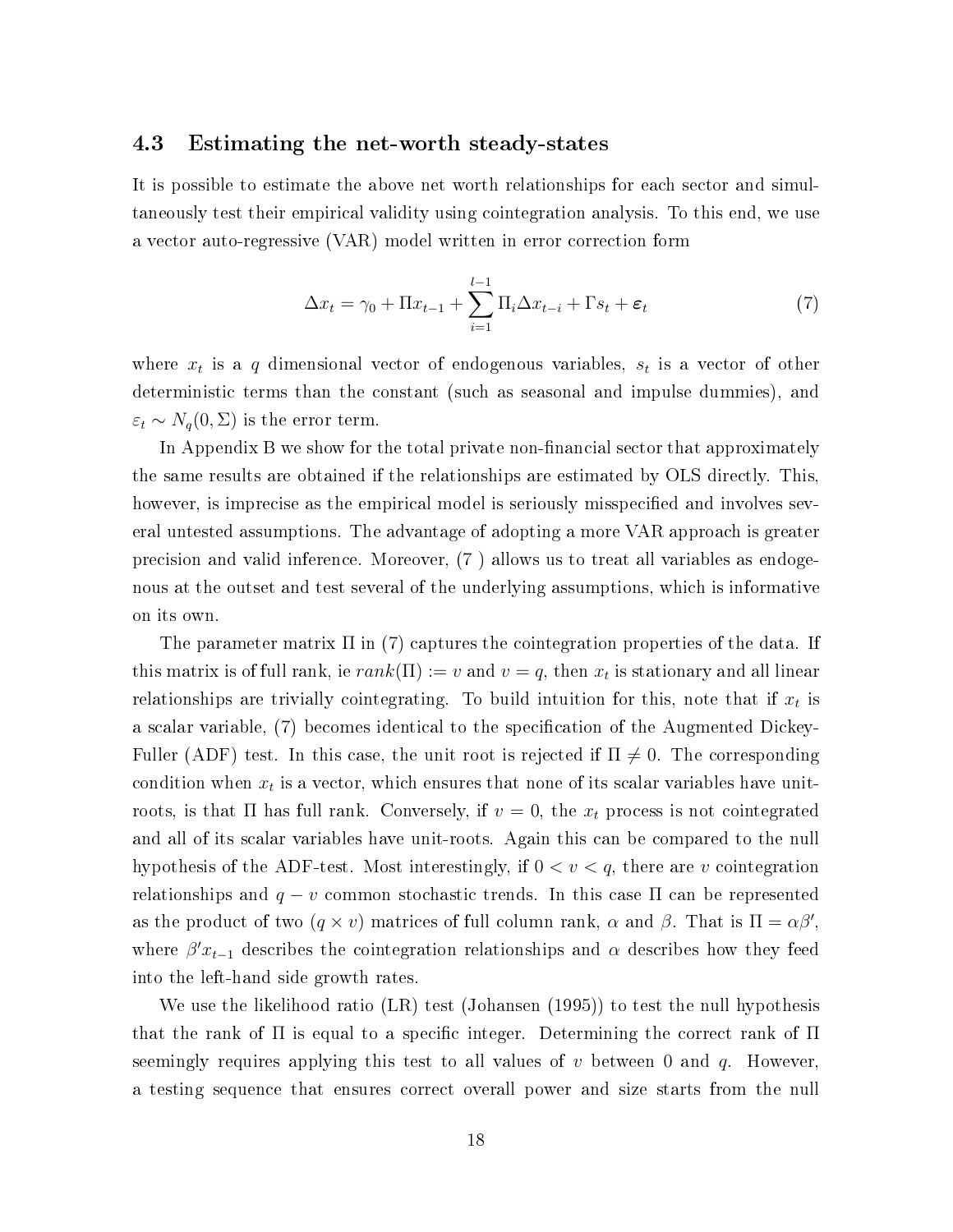hypothesis of rank zero, successively increases the rank by one, and then stops when the first non-rejection occurs.

Cointegration relationships have a property that simplies the analysis considerably: they are super consistent and invariant to extensions of the information set (Phillips (1991)). This means that, for the sole purpose of establishing the validity of a long-run relationship, we can work with the smallest possible set of variables. For example, the minimal system required to test that (4) is valid is  $x_t = (y_t - d_t, \, l t v_t, \, p_{H,t}^r, \, p_{C,t}^r, \, p_{E,t}^r)'$ in which case we expect one cointegration relationship  $(v = 1 < q = 2)$  between the credit to GDP ratio, the LTV ratio and asset prices.

This is an important and convenient property that we rely on several times. First, within larger VAR systems, there can be a number of different cointegration relationships, some of which may be less relevant for describing the interaction between financial and real variables and inference may be less precise. Focusing on minimal information sets sidesteps this added complexity. Second, we can of course appeal to the same property and study how the estimated steady-state deviations affect various growth rates outside the minimal system. As such, we can also include the deviations from additional potentially relevant cointegration relationships in the analysis.

#### 4.4 Modeling growth rates

Given the long-run steady-states, it is straight forward to study how their deviations feed into various growth rates. This is, for example, directly done for the variables that enter (7). However, it might also be of considerable interest to know how the steady-state deviations feed into variables outside the original system, such as real GDP and consumption growth. To analyze such effects we take the estimated steady-state deviations as given and appeal to the property that cointegration vectors are invariant to extensions of the information set. This allows us to study an expanded system given by

$$
\Delta z_t = \gamma_0 + \alpha_1 (v_{NW}, v_{DSR})'_{t-1} + \sum_{i=1}^{l-1} \Pi_i \Delta z_{t-i} + \Gamma_2 s_t + \varepsilon_t \tag{8}
$$

where  $x_t$  is included in a larger vector of other endogenous variables,  $z_t$ . We can even go one step further an add the deviations from other cointegration relationships to (8) to control for omitted level effects. For instance, in the empirical application below, we  $\operatorname{add}\alpha_2(r_M^r)_{t-1}'$  to the left hand side of  $(8)$  to make sure that our estimated net worth and debt service deviations provide information beyond that contained in the real interest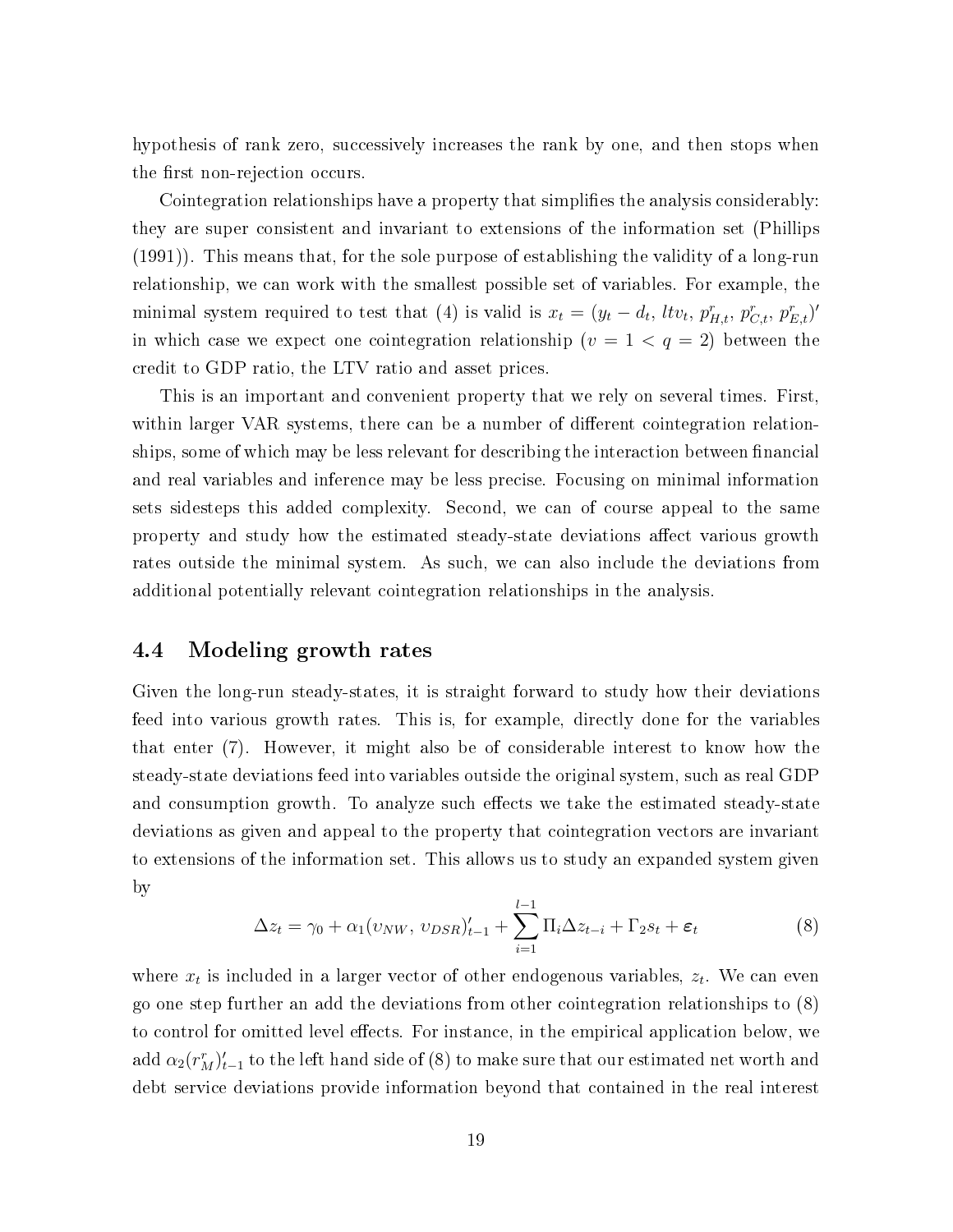rate.

It is often of interest to test that one variable of the system,  $z_{i,t}$  say, precedes another,  $z_{j,t}$  say, in the long-run. This is equivalent to the restriction that the row in the matrix  $\alpha_1$  which corresponds to  $z_{i,t}$  is zero, i.e. that  $z_{i,t}$  does not error correct to deviations from the steady state. If the null hypothesis cannot be rejected,  $z_{i,t}$  is said to be weakly exogenous with respect to the long-run parameters of the model.

### 5 Results

This section reports the estimation results. We only discuss the results for steady-state net worth here, since the steady-states for the DSRs can be reasonably well approximated by their sample average. We then present our results on how deviations from net worth and debt service burdens impact on credit and output growth.

#### 5.1 Steady-state net worth

We estimate steady-state net worth given by specification  $(6)$ . Making use of the property that cointegration relationships are super consistent and invariant to extensions of the information set (Phillips (1991)), we only include the minimal number of variables necessary to estimate this specification, ie we set  $x_t = (y_t - d_t, \, l t v_t, \, p_{H,t}^r, \, p_{C,t}^r, \, p_{E,t}^r)'$  in (7) for each sector separately.

We include an unrestricted constant and seasonal dummies in all three VAR models, and select the lag length based on standard information criteria (we find  $l = 2$  in most cases). We also use impulse dummies to block out large outliers, with particular attention to so-called additive outliers as these can bias tests for cointegration (Bohn-Nielsen (2004)). These dummies do not, however, have a large impact on the results. The definitions of all the dummies are listed in Appendix B.

To further reduce the dimensionality and complexity of the estimated systems, we undertake preliminary testing and only report results after excluding insignificant variables from the cointegration space. For the total private sector, a test for the null hypothesis that equity prices can be excluded from the cointegration space was not rejected (p-value 0.63). For the household sector, commercial property prices (p-values 0.11) and equity prices can be excluded (p-values 0.28). For the corporate sector, residential property prices (p-values 0.69) and LTV ratios can be excluded (p-values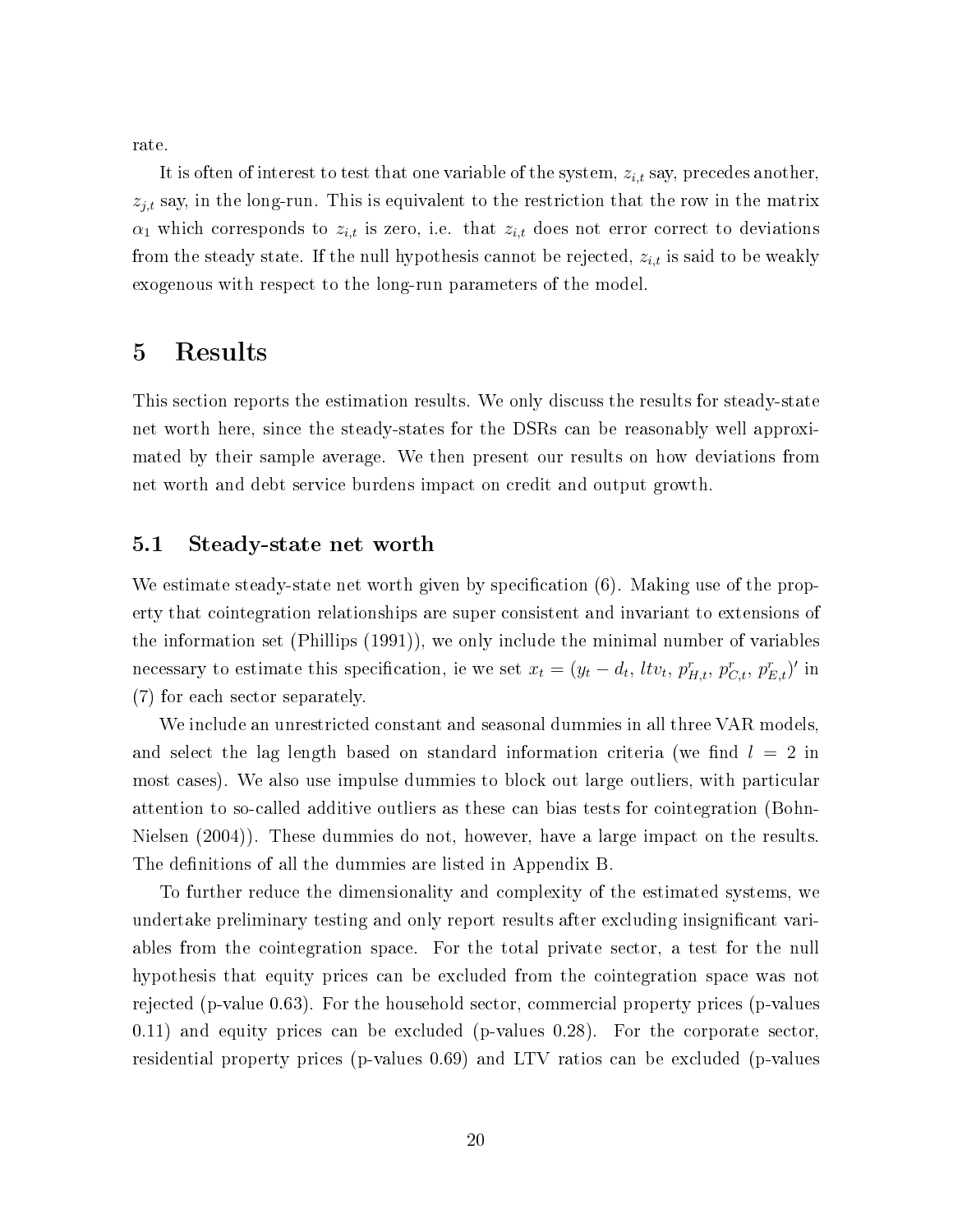0.07). The results are, however, both quantitatively and qualitatively very similar if no variable is dropped but the estimates are less precise.<sup>21</sup>

We find clear evidence of one cointegrating steady-state relationship in each of the three sectors. This can be seen from the upper part of Table 3 which reports the results of Johansen's LR test for the rank of Π. In all three models, the null hypothesis of no cointegration between the variables (ie  $v = 0$ ) is rejected at the 5% significance level, whereas the null hypothesis that there is one cointegration relationship cannot be rejected.<sup>22</sup> This is a benefit from using a minimalistic system, and hugely convenient as it implies that we do not have to search for the relationship (6) within a cointegration space - a process that is both difficult and may be subject to judgment.

The estimated cointegration coefficients correspond intuitively to a net worth steadystate (middle part of Table 3). For the total private sector, for example, the coefficient on  $l t v_t$  has the expected positive sign, suggesting that relaxed credit conditions, as approximated by the increase of LTV ratios from 90% in the 80's to 97% in the mid  $2000s$ , pushed up credit-to-GDP ratios by around  $20\%$ . The coefficients on asset prices are strictly between zero and one. They also imply that a 10% increase in residential and commercial property prices leads to an increases of around 2% in credit-to-GDP ratios in the long-run. These may sound like small effects, yet they account for a large part of the increase in credit to GDP ratios. For example, real residential property prices nearly doubled from 1985 to the peak before the recent crisis. At the same time credit-to-GDP rose by approximately 50%.

The results for the household and corporate sectors are qualitatively similar. As noted above, commercial property prices and equity prices where excluded from the household sector models whereas residential property prices and LTV ratios were excluded from the corporate sector models. The LR tests for the rank of  $\Pi$  of the models suggests that the appropriate choice of cointegration rank is one  $(v = 1)$  in both cases. This implies that is one steady-state relationship in each sector. Again, the estimated cointegration coefficients are in line with those expected from  $(6)$ . Note, that the coefficients on the relevant real asset prices for each sector almost double in magnitude relative to the total private non-financial sector.

The estimated steady-states capture the broad trend in credit-to-GDP well and

<sup>21</sup>Results are available on request.

<sup>&</sup>lt;sup>22</sup>Given the appropriate testing sequence described in Section 4.3, the remaining tests for  $v > 1$  are redundant and reported for completeness.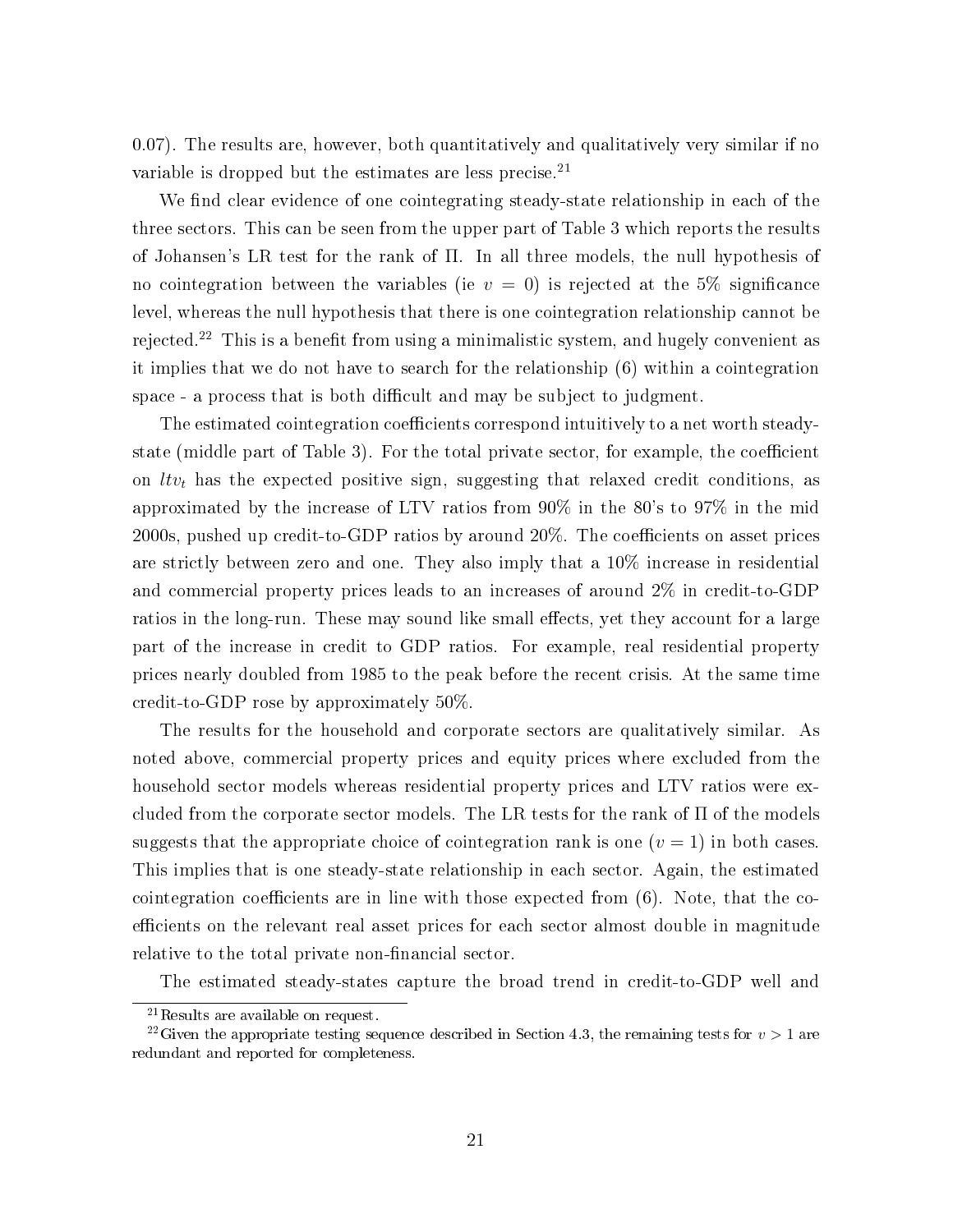|    | Cointegration results for Equ. $(6)$    |                                   |        |                         |             |  |  |  |  |
|----|-----------------------------------------|-----------------------------------|--------|-------------------------|-------------|--|--|--|--|
|    | Rank test statistic                     |                                   |        |                         |             |  |  |  |  |
|    | $v=0$                                   | $v=1$                             | $v=2$  | $v=3$                   | $v=4$       |  |  |  |  |
| TS | $0.01^{\star}$                          | 0.16                              | 0.41   | 0.13                    | $-1)$       |  |  |  |  |
| ΗS | $0.00**$                                | 0.13                              | 0.31   | $-2)$                   | $-2)$       |  |  |  |  |
| CS | $0.00**$                                | 0.16                              | 0.14   | $-3)$                   | $-3)$       |  |  |  |  |
|    | Estimated cointegration vectors $(v=1)$ |                                   |        |                         |             |  |  |  |  |
|    | $y_t - d_t$                             | $ltv_t$                           |        | $p_{H,t}^r$ $p_{C,t}^r$ | $p_{E,t}^r$ |  |  |  |  |
| TS | $\begin{array}{c} 1 \end{array}$        | 2.44                              | 0.19   | 0.23                    |             |  |  |  |  |
|    |                                         | (7.88)                            | (3.57) | (5.64)<br>$-2)$         | $-2)$       |  |  |  |  |
| ΗS | $\overline{1}$                          | $2.83$ 0.35<br>$(10.09)$ $(8.39)$ |        |                         |             |  |  |  |  |
| CS | 1                                       | $-3)$                             | $\_3)$ | $0.40\,$                | 0.09        |  |  |  |  |
|    |                                         |                                   |        | (4.74)                  | (3.10)      |  |  |  |  |
|    | Test for weak exogeneity                |                                   |        |                         |             |  |  |  |  |
|    | $u = d$ , $Hv$ , $n^r$ $n^r$            |                                   |        |                         | $r^{r}$     |  |  |  |  |

|    | $y_t - d_t$ | $ltv_t$ | $p_{H,t}^r$ | $p_{C,t}^r$ | $p_{E,t}^r \overline{=}1)$ |
|----|-------------|---------|-------------|-------------|----------------------------|
| ТS | $0.00**$    | 0.25    | 0.17        | 0.36        |                            |
| НS | $0.00**$    | 0.65    | 0.64        | $-2)$       | $\_{2}$                    |
| CS | $0.00**$    | $-3)$   | $\_{3}$     | $0.00**$    | 0.35                       |
|    |             |         |             |             |                            |

Table 3: \*Denotes rejection at the 5% significance level. \*\*Denotes rejection at the 1% significance level. Rank test:  $p$ -values of the null hypothesis that the rank equals v. Estimated cointegration relationships  $(\beta' x_t)$ : t-values in parenthesis. Tests for weak exogeneity: p-values of the null hypothesis that the variable is weakly exogenous. TS: total private non-financial sector, HS: household sector, CS: non-financial corporate sector. <sup>1</sup> A test for the null hypothesis that  $p_{E,t}^r$  can be excluded from the cointegration space was not rejected with p-value 0.63.<sup>2)</sup> Tests for the null hypothesis that  $p_{C,t}^r$ and  $p_{E,t}^r$  can be excluded from the cointegration space were not rejected with p-values 0.11 and 0.28.<sup>3)</sup> Tests for the null hypothesis that  $l t v_t$  and  $p_{H,t}^r$  can be excluded from the cointegration space were not rejected with p-values 0.07 and 0.69.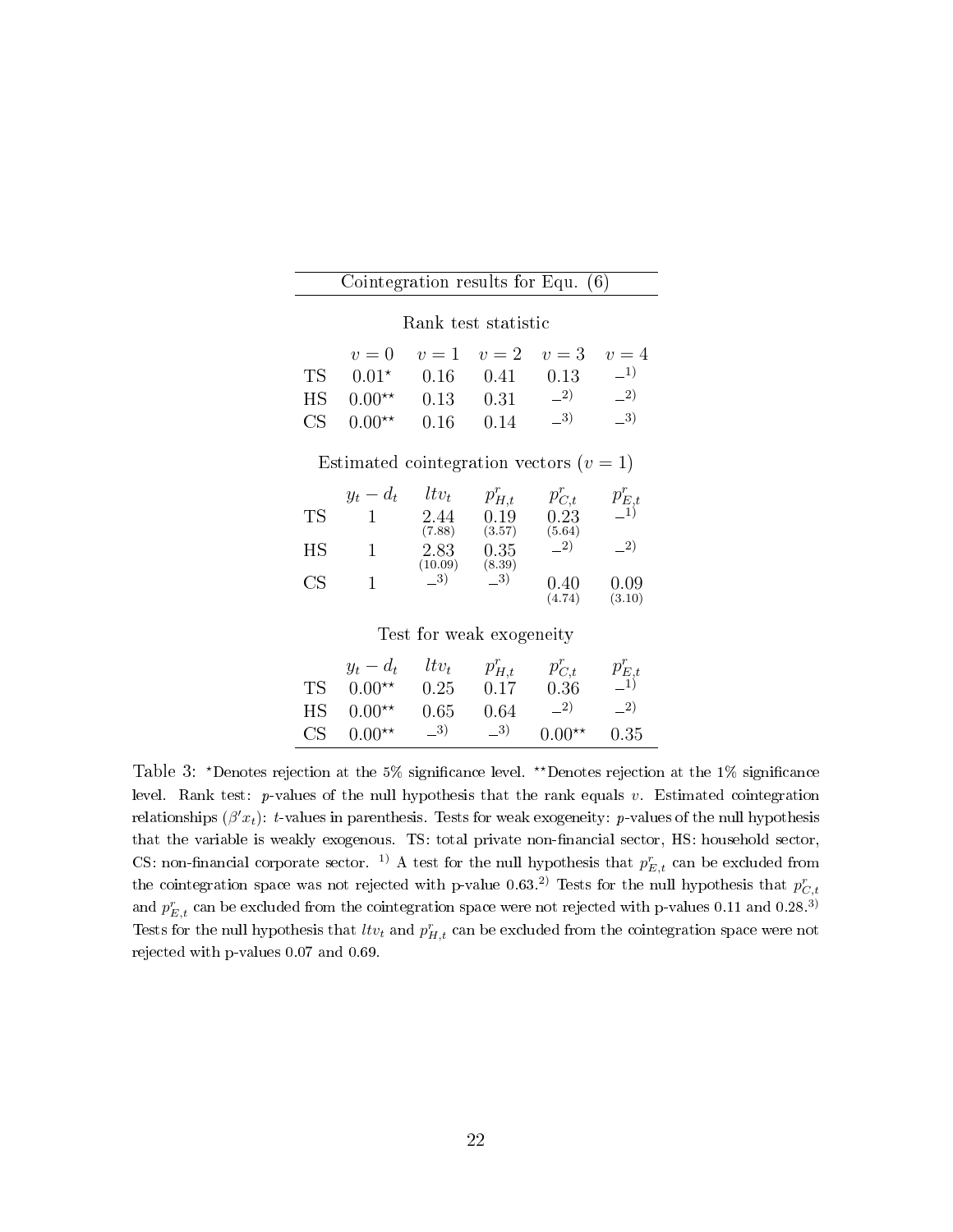

Figure 4: Credit-to-GDP ratios (log), etimated net-worth steady-states and deviation  $v_{NW}$  for the total non-financial private (TS), the household (HS) and the non-financial corporate (CS) sectors.

their deviations are clearly mean reverting (lower panels).<sup>23</sup> This can be seen from Figure 4 showing in the upper panels the inverse of the aggregate credit-to-income ratio (solid lines) and the estimated steady-states (dotted lines) in the different sectors. But adjustment back to steady-state is slow, resulting in long "cycles", in particular in the household sector.

#### 5.1.1 Tests for weak exogeneity

An interesting auxiliary finding of our analysis is that the LTV ratio and the real asset prices are generally the long-run drivers in the systems. This can be seen from the lower part of Table 3 which reports the results from testing each variable in turn for weak exogeneity with respect to the other variables in the system, i.e. that they drive steadystate deviations but do not adjust to them. This hypothesis is rejected (or borderline

 $23$ Given the higher volatility of asset prices and interest rates, the estimated steady-state are more volatile than credit-to-GDP ratios, helping to explain the bulk of high-frequency movements in deviations from steady state.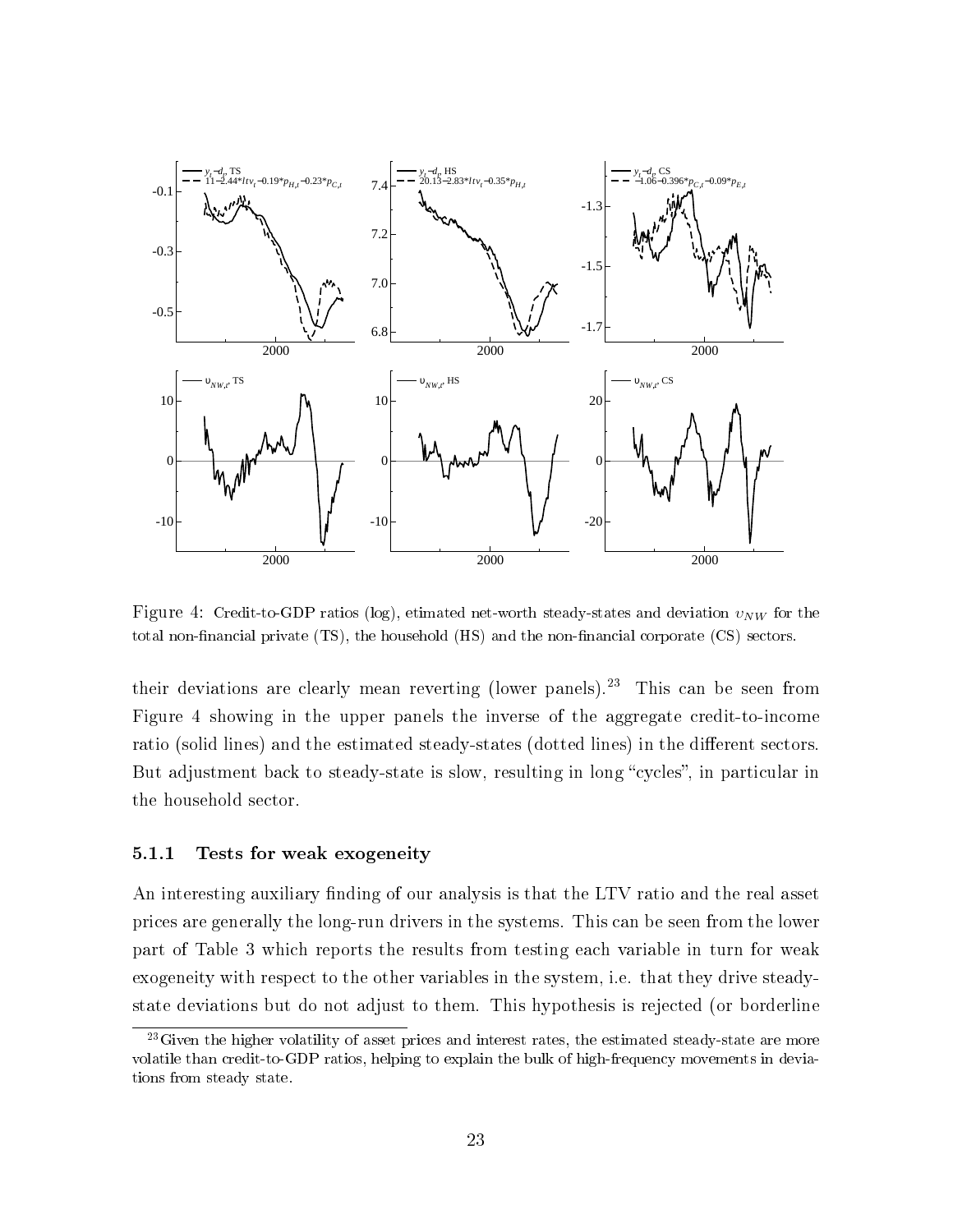rejected) at the 5% signicance level for the credit-to-GDP ratio in all three sectors. Hence, this variable endogenously adjust to deviations from steady-state within the system.

Weak exogeneity cannot, however, generally be rejected for the LTV-ratio and the real asset prices. This implies that these variables generate long swings in the data which determine credit-to-GDP over the long run.<sup>24</sup> Interestingly, real commercial property prices are weakly exogenous in the total private sector model, from which real equity prices could be excluded, but not weakly exogenous in the corporate sector model where real equity prices are found to be weakly exogenous. Hence, there seems to be a pecking order: low frequency swings in equity prices are transmitted to commercial property prices and then to credit-to-GDP.

#### 5.2 Steady-state deviations and growth

We are now in a position to test how deviations from net worth and debt service steady-states affect credit and expenditure growth. For ease of exposition, we focus the discussion around the estimated coefficients for net worth deviations  $(v_{NW,t-1})$  and debt service deviations  $(v_{DSR,t-1})$  and refer to Appendix C for complete descriptions of the estimated systems.

To study the growth effects of the steady-state deviations, we use the vector error correction model in (8). Again, we use the fact that cointegration vectors are super consistent. A natural specification for the vector of endogenous variables,  $z_t$ , is to  ${\rm include\; real\; credit},$   $d_t^r,$  real  ${\rm output},$   $y_t^r,$  real asset prices,  $p_{A,t}^r,$  the loan-to-value ratio,  $ltv_t,$ and the real lending rate,  $r_t^r$ . This specifications collects the minimum amount variables without discarding relevant information as all these variables enter the steady-states (6) and (2) because  $d_t - y_t$  is a transform of  $d_t^r = d_t - p_t$  and  $y_t^r = y_t - p_t$ . Based on a preliminary analysis, however, we find that having  $l t v_t$  and  $r_t^r$  in  $z_t$  only has a marginal effect on the remaining equations in the system. Hence, to increase the precision of the estimates, we drop these two variables from  $z_t$ . Thus, they only affect the system through their influence over the steady-states. We add real private sector expenditure,  $e_t^r$ . In the end, we use a parsimonious specification with  $z_t = (d_t^r, e_t^r, y_t^r, p_{A,t}^r)'$ . Finally, we add the real federal funds rate,  $r_{M,t-1}^r$ , as an additional "cointegration" term to the

 $24$ This results dos not imply that asset prices are weakly exogenous with respect other variables outside the system, such as policy rates and technology shocks. Furthermore, over shorter horizons there can be, and are, two-way feedbacks between the credit and asset prices.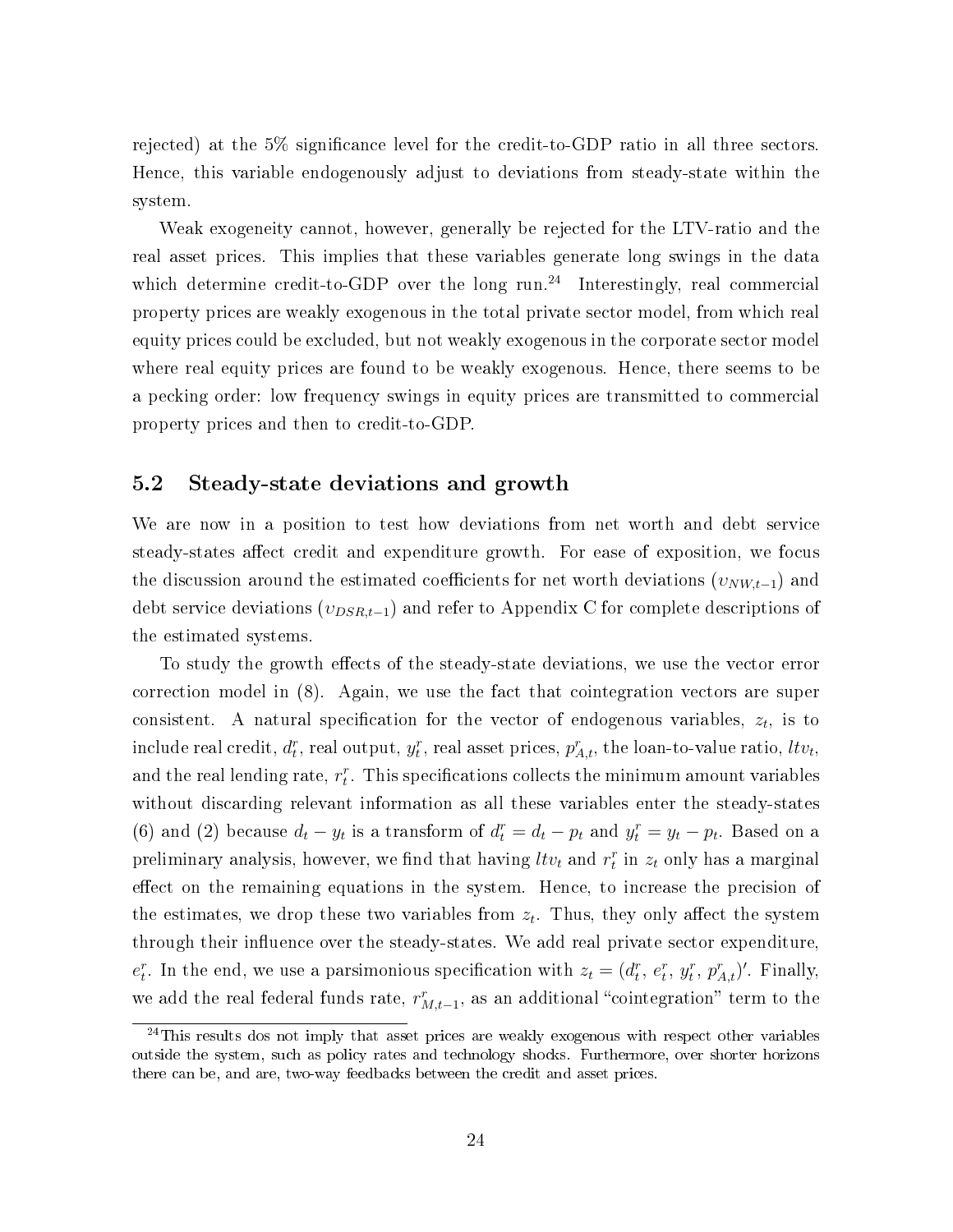| Growth effects of the steady-state deviations |                                           |                       |                       |                           |                       |                       |  |  |
|-----------------------------------------------|-------------------------------------------|-----------------------|-----------------------|---------------------------|-----------------------|-----------------------|--|--|
|                                               | Total private<br>Households<br>Corporates |                       |                       |                           |                       |                       |  |  |
|                                               | $\Delta d^r_t$                            | $\Delta e_t^r$        | $\Delta d^r_t$        | $\Delta e_t^r$ (con.)     | $\Delta d^r_{\tau}$   | $\Delta e_t^r$ (inv.) |  |  |
| $v_{NW,t-1}$                                  | 0.092<br>(6.58)                           | $-0.014$<br>$(-0.73)$ | 0.113<br>(5.42)       | $-0.024$<br>$(-1.36)$     | 0.078<br>(6.61)       | $-0.005$<br>$(-0.22)$ |  |  |
| $v_{DSR,t-1}$                                 | $-0.010$<br>$(-1.68)$                     | $-0.026\,$<br>(3.42)  | $\,0.021\,$<br>(2.46) | $\bf -0.022$<br>$(-3.05)$ | $-0.004$<br>$(-0.22)$ | $-0.066$<br>$(-3.94)$ |  |  |

Table 4: Estimated loadings to the net worth  $(v_{NW})$  and debt service  $(v_{DSR})$  deviations in the equations for real credit  $(\Delta d^r)$  and expenditure  $(\Delta e^r)$  growth. Expenditure consists of consumption (con.) and investments (inv.). Boldface values indicate significance at the  $5\%$  level.

right hand side of  $(8)$  to control for the costs of refinancing.<sup>25</sup> As before, we also block out large outliers by adding impulse dummies in  $d_t$  (listed in Appendix C).<sup>26</sup>

We find that net worth deviations are a key driver of future real credit growth. Table 4 highlights that  $v_{NW,t-1}$ ) has a significant and positive effect on reduced-form<sup>27</sup> credit growth in all three sectors. That is, above trend net worth in this period leads to higher real credit growth in the next. And the effect is economically large. For example, a 10% net worth deviation for the total private sector leads to a 0.92 percentage point increase in per quarter real credit growth. Thus, in 2005 and 2006, deviations in net worth pushed up annual real credit growth by 4 percentage points.

Table 4 also clearly shows that debt service deviations  $(v_{DSR,t-1})$  hamper growth in real private expenditure. In all sectors, deviations from the steady-state debt service ratio have a significant and negative effect on future expenditure growth. The effects are again economically large: A 10% debt service deviation this quarter reduces total real private expenditure by 0.26 percentage points, real consumption by 0.22 percentage points, and real investments by 0.66 percentage points in the next quarter. To get a proper sense of the magnitude of these effects, debt service costs before the recent crisis were approximately 21% above steady-state in the total private sector.

Endogenous feedback effects between credit, expenditure, and income growth are also important drivers of the system (see full model results in Appendix C). In line with the predictions of standard macro-finance models, for instance, high net worth feeds into

<sup>&</sup>lt;sup>25</sup>The main results stay intact for alternative specifications where, for example,  $l t v_t$  and  $r_t$  are retained in  $z_t$  or  $r^r_{M,t-1}$  is excluded from the system. The results from these alternative specifications are available upon request.

<sup>&</sup>lt;sup>26</sup>This was done by the automatic procedure Autometrix in PcGive, described in Hendry (). Some of the dummy variables reduce seemingly strong correlation caused by joint large outliers in the variables, but otherwise do not have a large effect on the system.

 $27$ That is, once all endogeneous feedback effects are taken into account.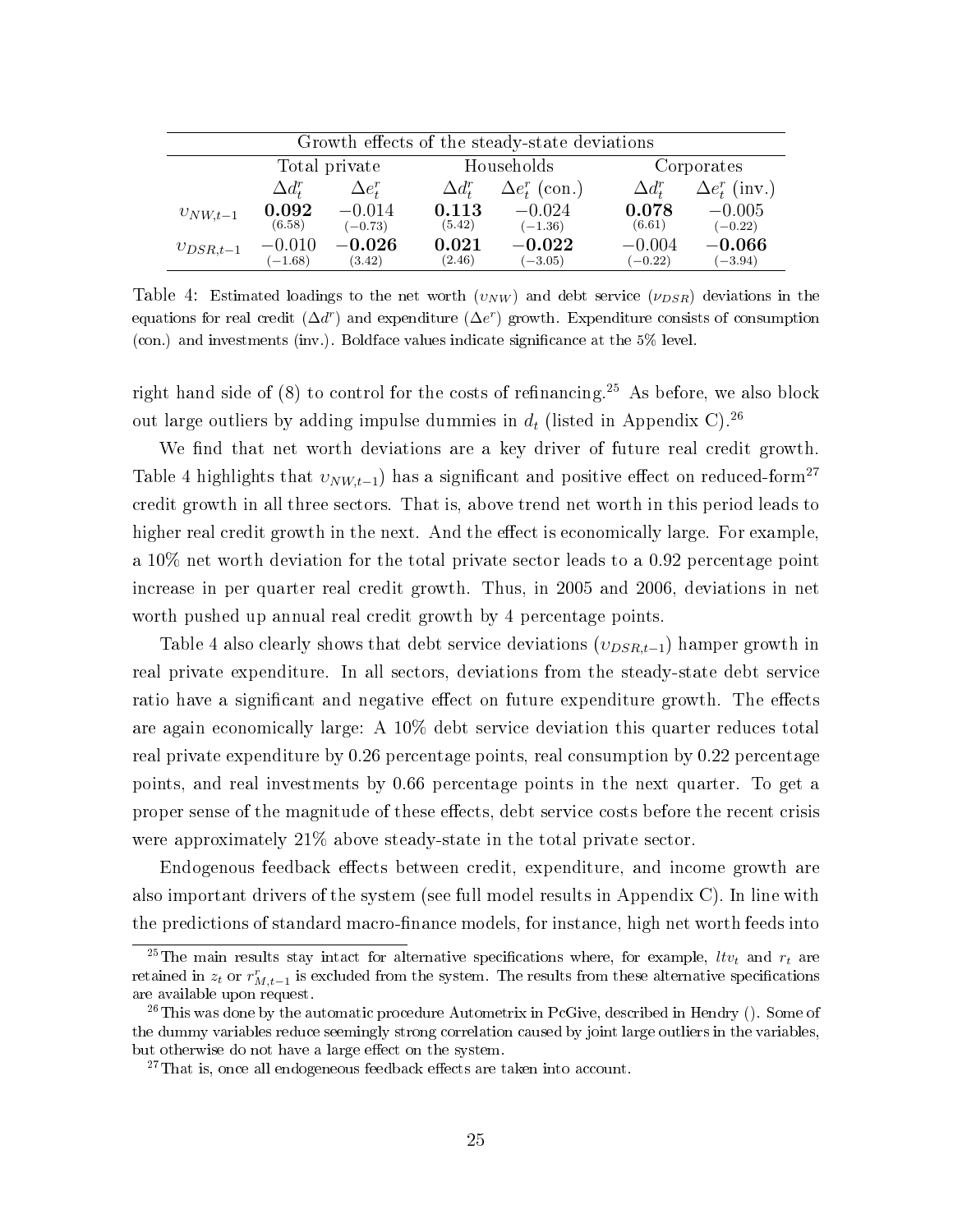credit growth, which in turn increases consumption growth and thus GDP. Surprisingly, though, our results show that net worth deviations do not have any signicant direct effect on expenditure growth and debt service deviations do have any significant direct effect on credit growth directly. This can be seen from the off-diagonal coefficient estimates in Table 4 which are generally insignificant.<sup>28</sup>

#### 5.3 Robustness over time

How much of our results are driven by observations around the recent financial crisis? The answer turns out to be not much, even though a few properties of the system have changed to some extent in recent years. This can be seen by looking at estimates that recursively expand the sample from 1985q1-1999q4 until all data are included (Figure 5).

For credit growth, the short run loadings related to both steady-state deviations are generally stable over time. The impact of net worth deviations is constant, positive and significant in all sectors, even though it somehow drops for the household sector in the wake of the dot-com bubble in the early 2000s (lower row). The same applies to the loadings of the debt service deviations, which are generally both stable but insignificant over time (upper row). The only exception is in the household sector, where these deviations receive a positive and significant coefficient at the end of the sample, suggesting that low on debt service burden during this crisis may have directly supported higher credit growth.

For expenditure growth, the loadings to the DSR steady-state deviations are similarly stable over time, but the coefficients the net worth deviations display more variation over time, indicating the potential for non-linear effects or structural breaks (Figure 6). The loadings to debt service deviations in expenditure growth become signicantly negative by the sample midpoint in the 2000s in all three sectors as the confidence bands are initially too wide. This could be a result of slow error correction so that a lot of time observations are needed to detect it statistically. It may also hint at some non-lienearities, in the sense that very high debt service burdens may be more detrimental to expenditure growth than very low ones are beneficial.

Similarly, the loadings to deviations in net worth show some fluctuations, in particular for the corporate sector. In the household sector, the loadings are consistently

<sup>&</sup>lt;sup>28</sup>The only exception is in the household sector, where debt service deviations have a positive and significant sign in the credit equation. This result, however, appears to be driven by the most recent crisis: the effect is insignificant in any sample that ends prior to  $2013$  (see Section 5.3).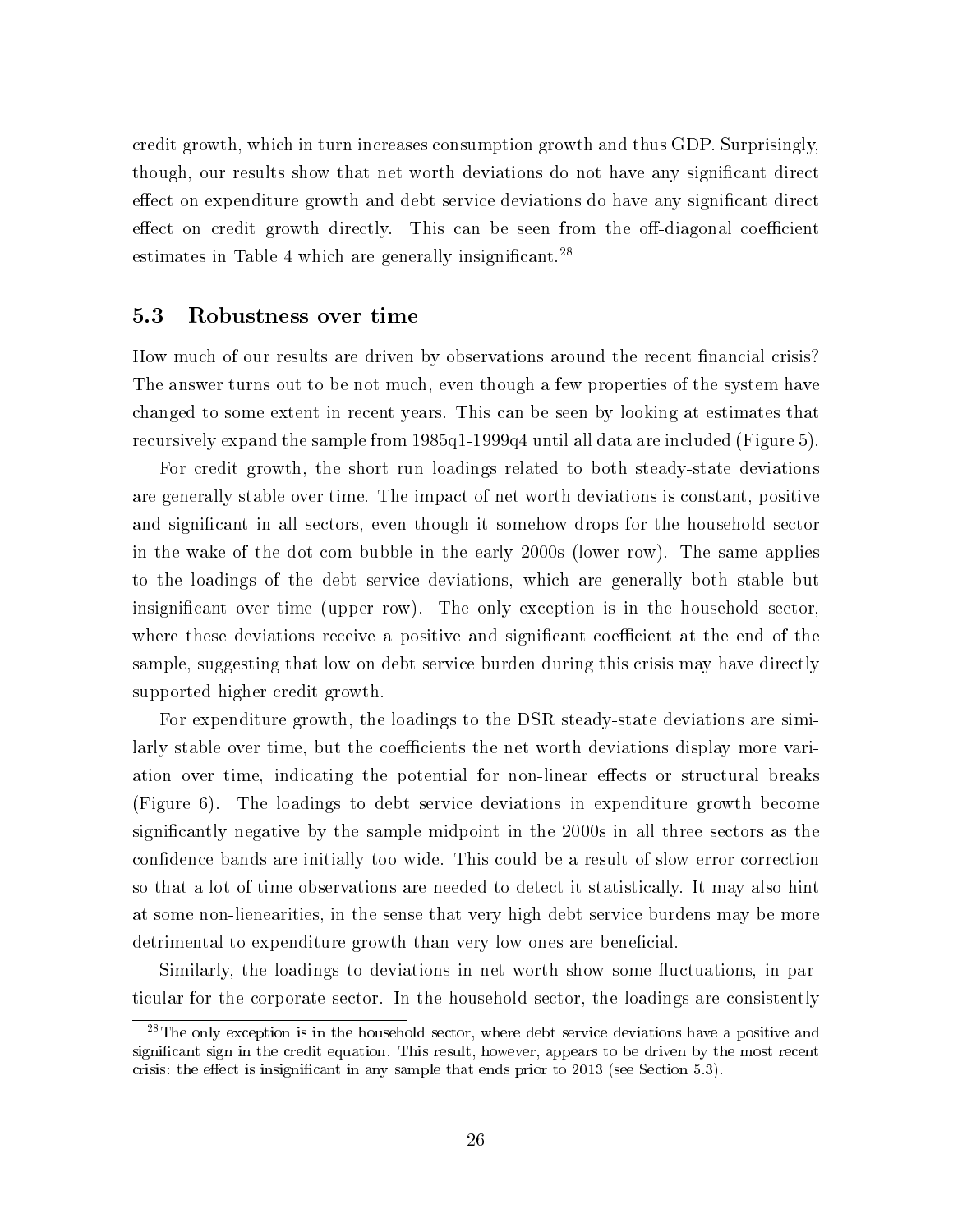

Figure 5: Recursive estimates of the loadings to the net worth and debt service deviations from the real credit growth equation. The training sample is 1985q1-1994q4. TS: total non-financial private sector, HS: household sector, CS: non-financial corporate sector.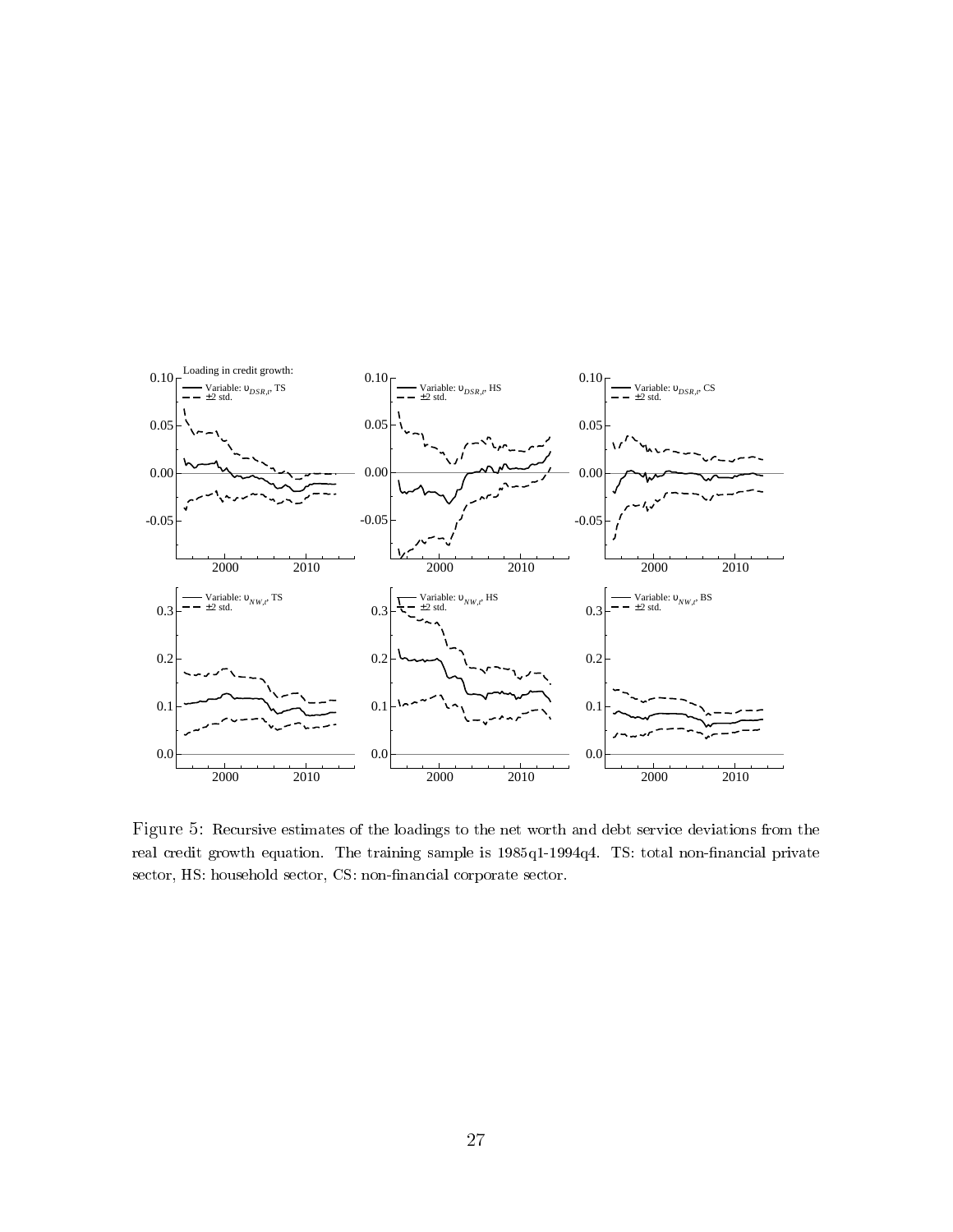

Figure 6: Recursive estimates of the loadings to the net worth and debt service deviations from the real expenditure growth equation. The training sample is 1985q1-1994q4. TS: total non-financial private sector, HS: household sector, CS: non-financial corporate sector.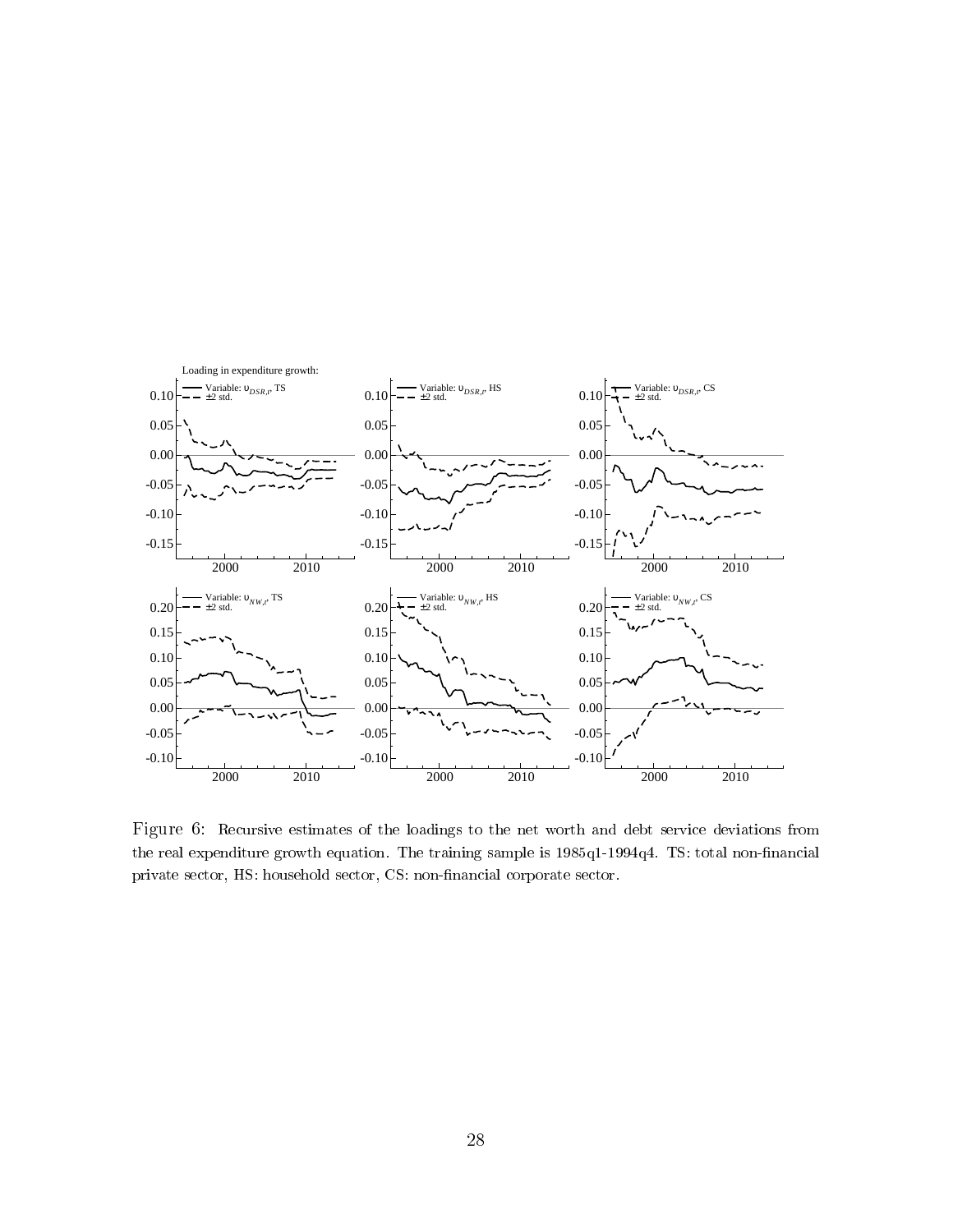insignificant and the effect of credit on consumption is more indirect. In contrast, from 2000 until the nancial crisis, deviations from steady-state net worth in the corporate sector had a positive and significant direct impact on corporate investment. Economically it may well be the case that there is a positive, direct effect. But the crisis could to be a structural break as there are indications that firms' behaviour changed substantially in its wake. For example, companies have been holding back investment and hoarded cash in the post-crisis period, given increased uncertainty and a very weak macro outlook.<sup>29</sup> Assessing this more fundamentally is, however, beyond this article. But independent of the sample, though, net worth affects investment in the system. either directly or indirectly through its impact on credit growth.

# 6 Net-worth, debt service payments and the evolution of credit and expenditure growth

In this section, we use our results to take a closer look at the impact of net worth and debt service deviations on the evolution of credit and expenditure growth in the United States since 1985. This also allows us to explain the phenomena of growthless credit booms and creditless recoveries.

To illustrate the impact of both constraints on the economy, we isolate the effects of the steady-state deviations from the estimated system. For this, we set the VAR residuals to zero and take initial conditions, the evolution of debt service and net-worth deviations as given. We then feed the steady-state deviations one-by-one, as well as both together, through our estimated models (full sample results) and calculate the implied evolution of credit and expenditure growth in the US since 1985. The results are shown in Figure 7, which also includes the net worth and debt service deviations in the upper row.

A clear pattern of three cycles emerges for the corporate sector. And viewed through the lens of net worth and debt service burdens, a typical cycle could be characterised as follows: during the boom phase, debt service burdens are below steady-state levels whereas net worth is above, together boosting credit and expenditure growth. As credit expands more rapidly than income, debt service burdens increase above steadystate levels over time, putting a drag on the economy until it enters a recession. At

 $29$ See for example "Investor calls grow for corporates to splash their cash", Financial Times, 22 January 2014.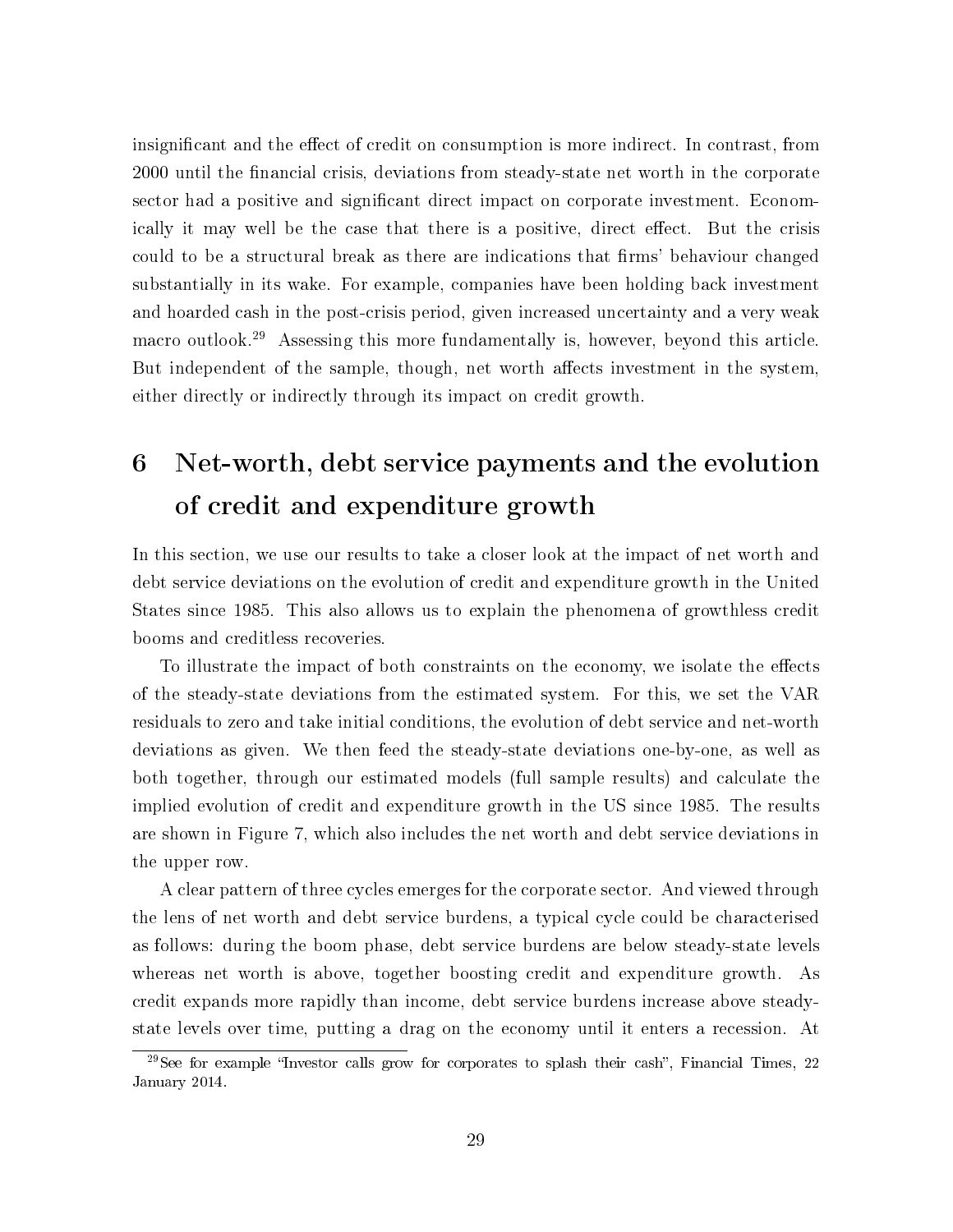

Figure 7: The joint and individual effects of net worth  $(\nu_{NW})$  and debt service  $(\nu_{DSR})$  deviations on real expenditure growth  $(\Delta e^r)$  and real credit growth  $(\Delta d^r)$  for the household sector (HS) and non-financial corporate sector (CS). Effects are calculated by setting the VAR residuals to zero and taking initial conditions, the evolution of debt service and net-worth deviationse as given to then feed the deviations one-by-one, as well as both together, through the estimated models (full sample results).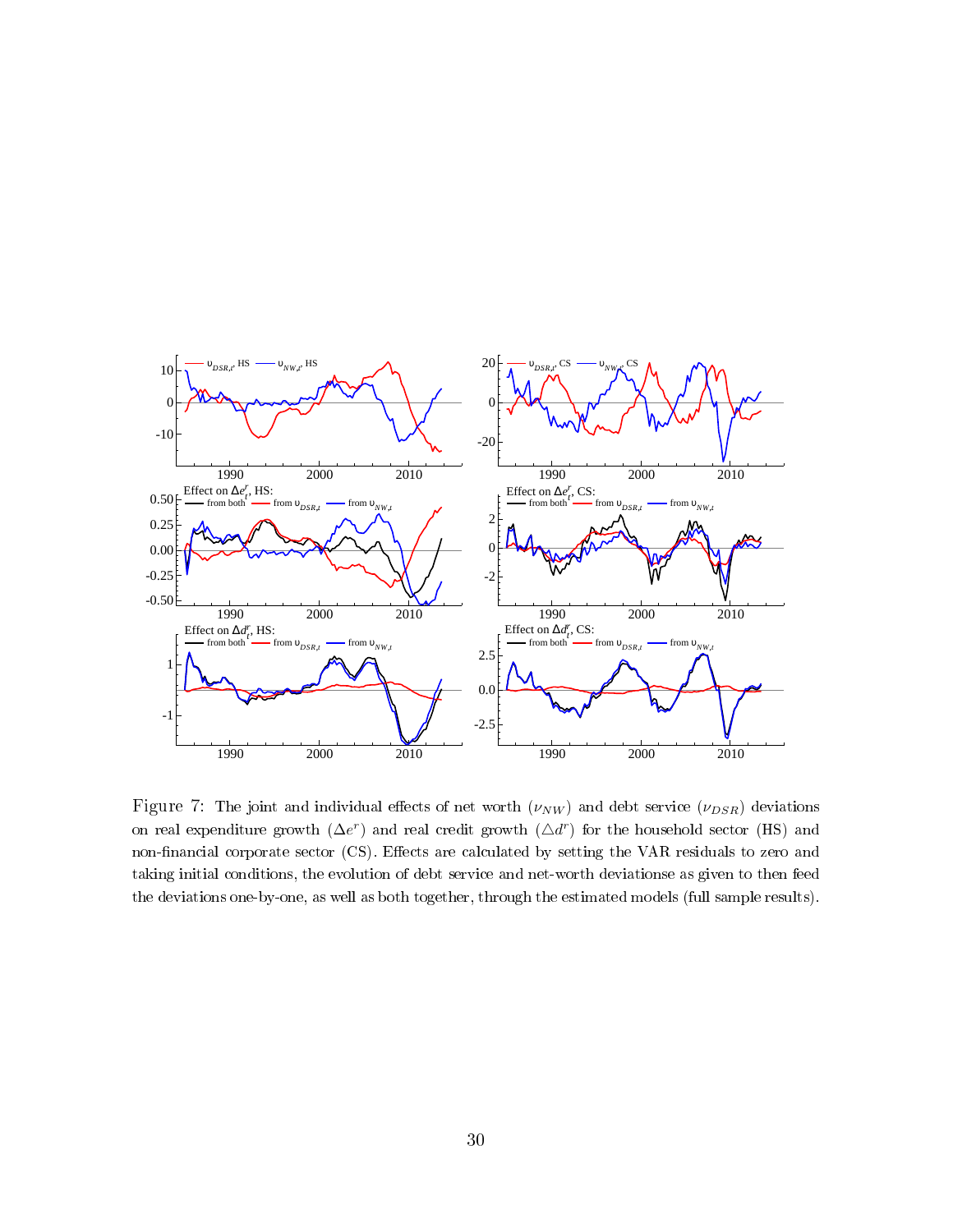this point, low net worth forces companies to delever. As debt service burdens are still high, both effects depresses investment substantially. But the economy starts to recover as deleveraging and a lowering of interest rates decreases debt service burdens below steady-state levels whilst also helping to bring back net worth above longer levels.

Household sector developments are markedly different. First, there are certainly not three but more like two cycles in net worth and debt service burdens for the household sector since 1985. Net worth deviations were high in the mid-1980s and then again from 2000 onwards until the crisis. Both times, this significantly affected credit growth, increasing debt service burdens above steady-state levels.

Second, and more important, net worth and debt service burdens can push consumption growth in opposite directions, sometimes for several years. These effects are particularly strong from 2000 onwards until the outbreak of the crisis. During this period, rapidly rising property prices boosted net worth above long-run levels, which in turn increased credit growth but also indirectly supported consumption. Yet, high credit growth increased high debt service burdens even further putting an ever growing drag on consumption growth. In 2005 and 2006, both effects nearly offset each other as rising asset prices increased consumption growth by 1 percentage point, whereas debt service burdens reduced it by 0.9 percentage points. During the "Great Recession" from late 2007 to mid 2009, both effects worked in the same direction, depressing annual consumption growth by on average 1.5 percentage points.

Severely depressed net worth can also explain why consumption growth has remained so low for so long, something which has puzzled policymakers and economist for some time. Even after the recession, low net worth forced households to delever, which in turn reduced consumption growth by around on average 1.8 percentage points from mid 2009 until the end of 2013. Shedding of debt and ultra-loose monetary policy had pushed debt service burdens below steady-state levels in mid-2010. Yet, the positive consumption effects only started to outweigh low net worth by the end of last year. at which point rising asset prices also started to relieve net worth constraints. But as net-worth deviations remain negative, credit growth continues to be depressed.

Growthless credit booms and creditless recoveries are a straightforward outcome from these results. Before the crisis, net worth supported high credit growth but high debt service burdens exerted an the opposite effect on expenditure, leading to a growth less credit boom. And after the recession had bottomed out, a creditless recoveries occurred as low debt service burdens boosted consumption growth whilst net worth remained very low, holding back credit growth.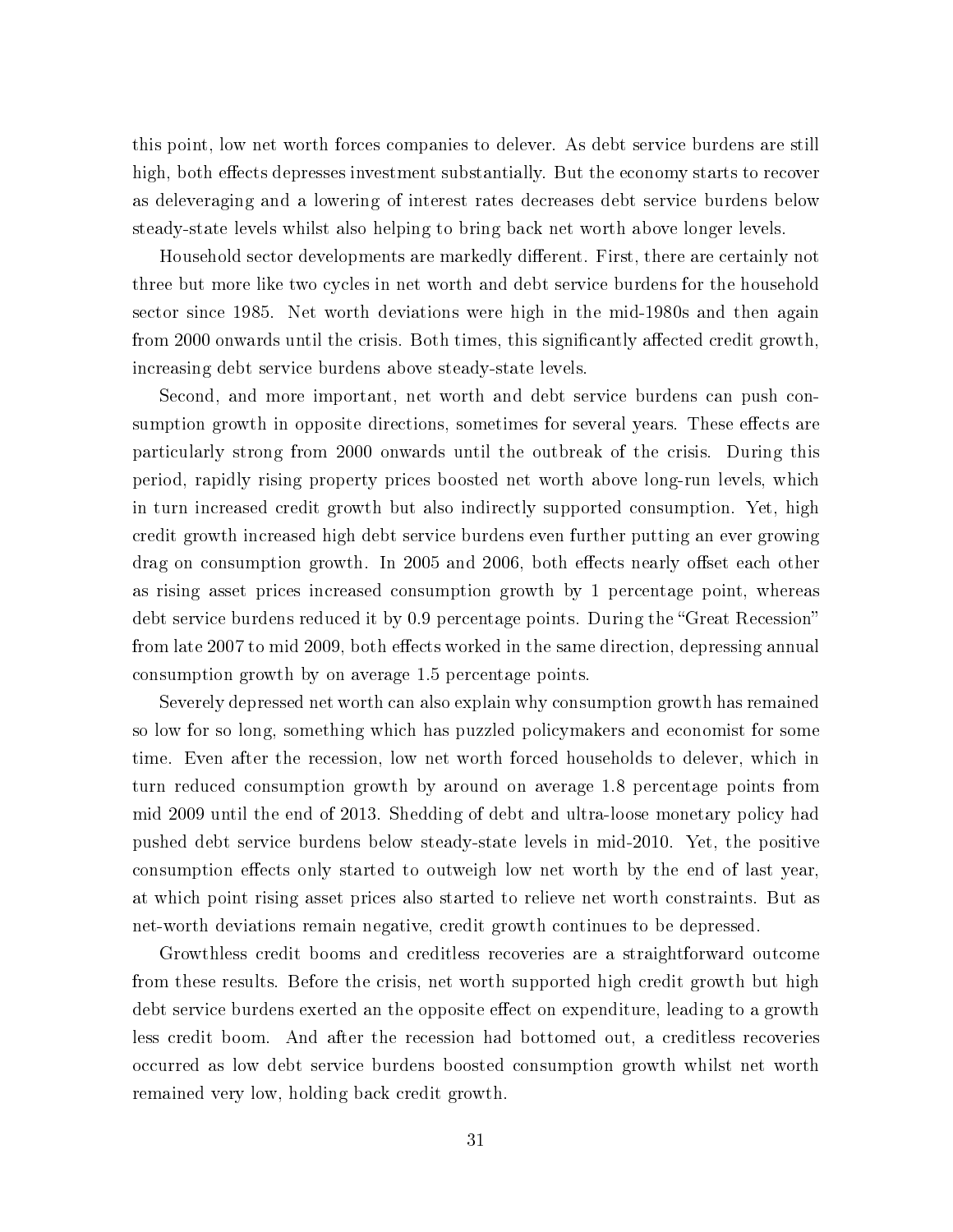## 7 Conclusion and policy implications

In this paper, we conduct an empirical investigation into macro-financial linkages. We show that high net worth increase credit growth which then feed into higher expenditure and output growth. In addition, there is an important channel that has been mainly overlooked: the effects of debt service payments on expenditure.

Technically, we estimate two intuitive long-run cointegrating relationships using data for the United States from 1985-2013. First, the net worth conditions relate to a steady-state relationship between the credit-to-GDP ratio and asset prices. Second, debt service conditions are associated with a steady-state relationship between the credit-to-GDP ratio and interest rates. We then study the effects that deviations from these steady-states have on both real credit and expenditure, controlling for several factors such as wealth, the term spread and the interest rate level. Using an error correction framework, we find that deviations from long-run net worth directly feed into future credit growth, whereas similar deviations from long-run debt service costs feed into future growth of consumption and investment.

At the minimum, our findings suggest that that policymakers, and macroeconomists more generally, should take debt service burdens into account. These burdens have first order negative effects on expenditure and output. And the results are robust to different empirical specifications, different estimation windows and a different set of countries (see companion paper).

But once this is acknowledged, it raises some fundamental questions. Most importantly, our results suggest that an economy can be on an unsustainable path even though output appears to be normal. During a growthless credit boom, two countervailing forces are at work: there is the growth enhancing effect of new credit and a growth reducing effect of debt service burdens. These effects push demand in opposite directions. The net effect on output is roughly zero. Yet, over time, loosened net worth conditions increase the stock of credit thus raising debt service burdens even further. At some point, the negative effects begins to dominate, asset prices collapse, and a severe recession follows.

We also show that the evolution of net worth and debt service burdens in the household and corporate sector do not necessarily move in lock-step. For example, in contrast to the corporate sector, the household sector was not much affected by the dotcom boom and bust. But given the slow moving buildup of net worth and debt service burdens, this can raise challenges for policymakers. For instance policy makers lowered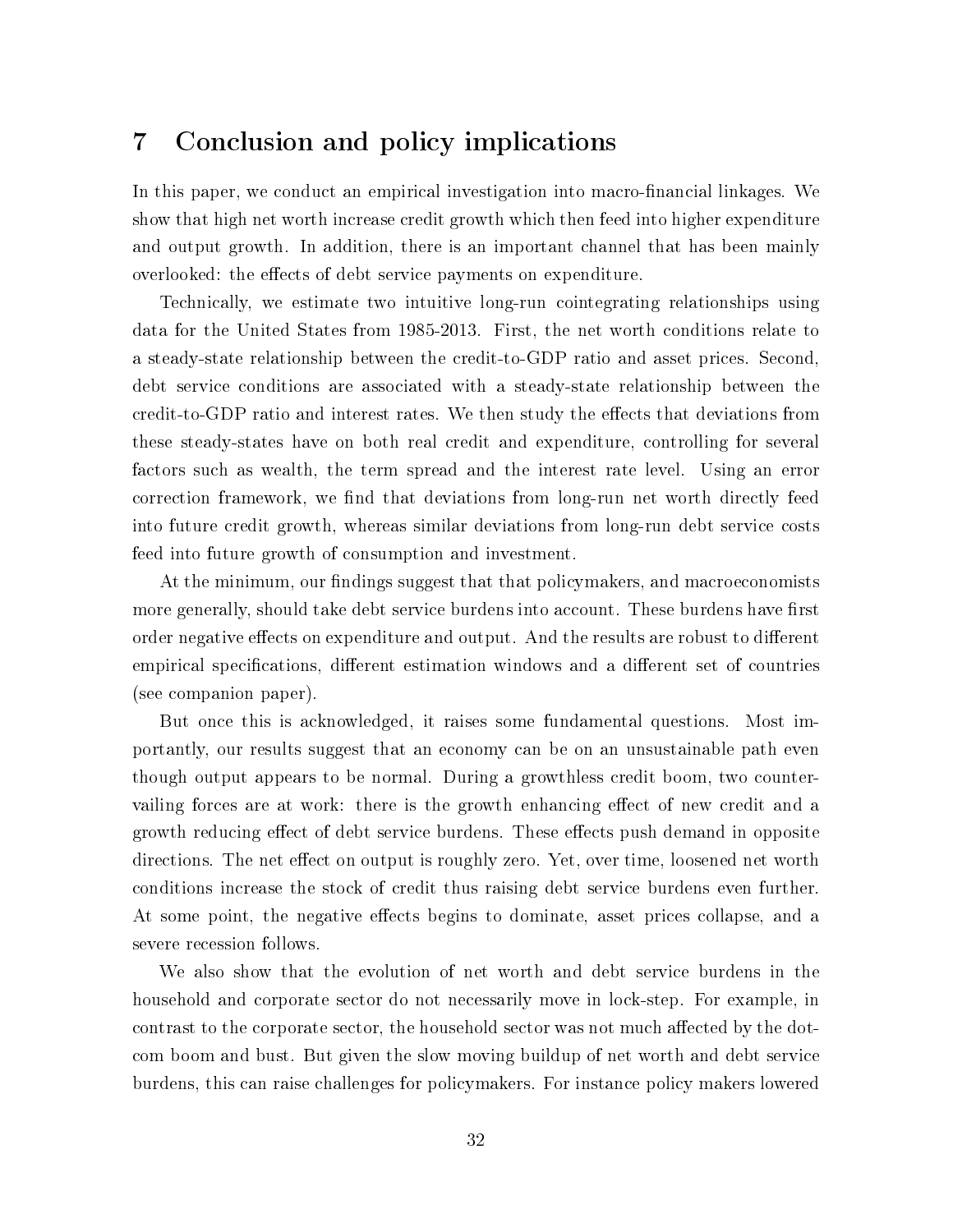interest rates to alleviate the recession in 2000 in the wake of the dot-com bust. But lower interest rates increased house prices and credit growth in the household sector, leading to unprecedentedly high debt service burdens ahead of the current crises, with a well-known consequences.

This paper opens many important research questions. For one, we conjecture that the opposing demand effects of high net worth and high debt service burdens may also explain why inflation has not moved much during the credit booms since the beginning of the Great Moderation. This is a question we intend to assess more formally in future work. Furthermore, we also conjecture that if the credit boom is large enough, households and firms will be so overextended that a reduction in consumption and investment is not enough to pay back debts, leaving default as the only option, thus leading to a banking crisis. Again, this seems to be borne out by the US data, but needs to be assessed more formally. Clearly, our results beg to be rationalized within a theoretical model, something we also leave for further work.

# 8 Bibliography

Abiad, A, B Li, and G Dell'Ariccia (2011): "Creditless recoveries". IMF Working Paper, no. 11/58

Alessi, L, A Antunes, J Babecký, S Baltussen, M Behn, D Bonfim, . . . D Z Zigraiová (2014): "Comparing different early warning systems: Results from a horse race competition among members of the Macroprudential Research Network", Paper presented at the nanal conference of the Macroprudential Research Network.

Avdjiev, S, R N McCauley, and P McGuire (2012): "Rapid credit growth and international credit: Challenges for Asia", BIS Working Papers, no 377.

Bernanke, B, and M Gertler (1990): "Financial fragility and economic performance", Quarterly Journal of Economics, 105(1), 87-114.

Bernanke, B S, M Gertler, and S Gilchrist. (1999). The financial accelerator in a quantitative business cycle framework. In J B Taylor and M Woodford (Eds.), Handbook of macroeconomics. Volume 1c. Elsevier Science, North-Holland, Amsterdam; New York and Oxford.

Bijsterbosch, M, and T Dahlhaus (2011): "Determinants of credit-less recoveries", European Central Bank, Working Paper Series, no 1358.

Campello, M, E Giambona, J R Graham, and C R Harvey (2011): "Liquidity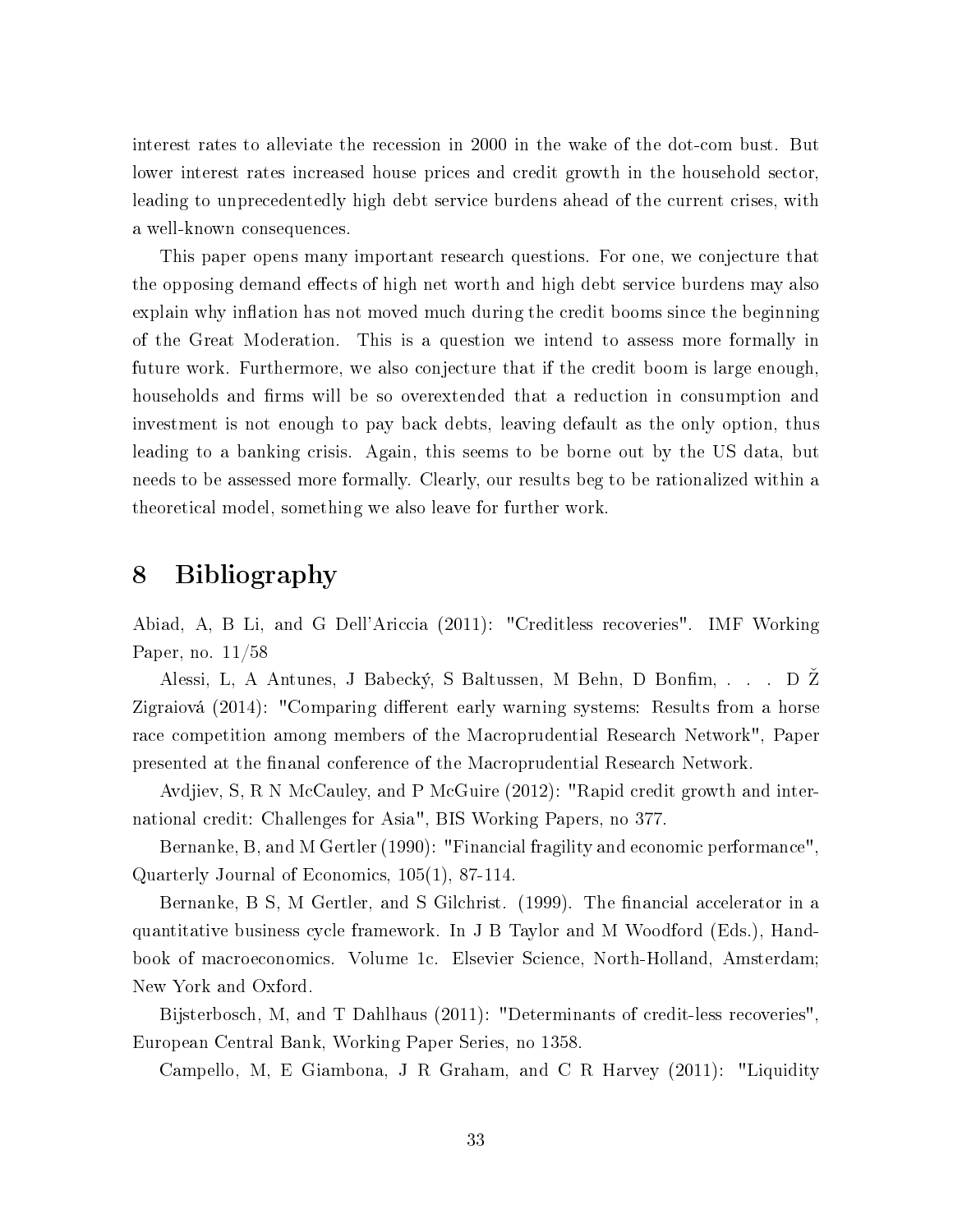management and corporate investment during a financial crisis", Review of Financial Studies, 24(6), 1944-1979.

Cantuto, O, R Nallari, and Griffith (2014): "Sluggish postcrisis growth: Policies, secular stagnation, and outlook", Economic Premise, The World Bank.

Chaney, T, D Sraer, and D Thesmar (2012): "The collateral channel: How real estate shocks affect corporate investment", American Economic Review,  $102(6)$ ,  $2381-$ 2409.

Claessens, S, M A Kose, and M E Terrones (2009): "What happens during recessions, crunches and busts?", Economic Policy(60), 653.

Claessens, S, M A Kose, and M E Terrones  $(2011)$ : "How do business and financial cycles interact? ", IMF Working Paper, no WP/11/88.

Drehmann, M, C Borio, and K Tsatsaronis (2011): "Anchoring countercyclical capital buffers: The role of credit aggregates", International Journal of Central Banking, 7(4).

Drehmann, M, C Borio, and K Tsatsaronis  $(2012)$ : "Characterising the financial cycle: Don't lose sight of the medium term!", BIS Working Papers, no No 380.

Drehmann, M, and M Juselius  $(2012)$ : "Do debt service costs affect macroeconomic and financial stability?", BIS Quarterly Review, September, 21-34.

Drehmann, M, and M Juselius (2013): "Evaluating early warning indicators of banking crises: Satisfying policy requirements", BIS Working Papers, no 421.

Dynan, K (2012): "Is a household debt overhang holding back consumption?", Brookings Papers on Economic Activity, 299-344.

Eggertsson, G B, and P Krugman (2012): "Debt, deleveraging, and the liquidity trap: A Fisher-Minsky-Koo approach", Quarterly Journal of Economics, 127(3), 1469- 1513.

Farhi, E, and I Werning (2013): "A theory of macroprudential policies in the presence of nominal rigidities", mimeo.

Fazzari, S M, R G Hubbard, and B C Petersen (1988): "Financing constraints and corporate investment", Brookings Papers on Economic Activity(1), 141-195.

Gan, J (2007): "Collateral, debt capacity, and corporate investment: Evidence from a natural experiment", Journal of Financial Economics, 85(3), 709-734.

Gourinchas, P-O, and M Obstfeld (2012): "Stories of the twentieth century for the twenty-first", American Economic Journal: Macroeconomics, 4(1), 226-265.

Greenspan, A. (1993). Testimony before the Committee on Banking, Housing and Urban Affairs, United States Senate, 19 February 1993.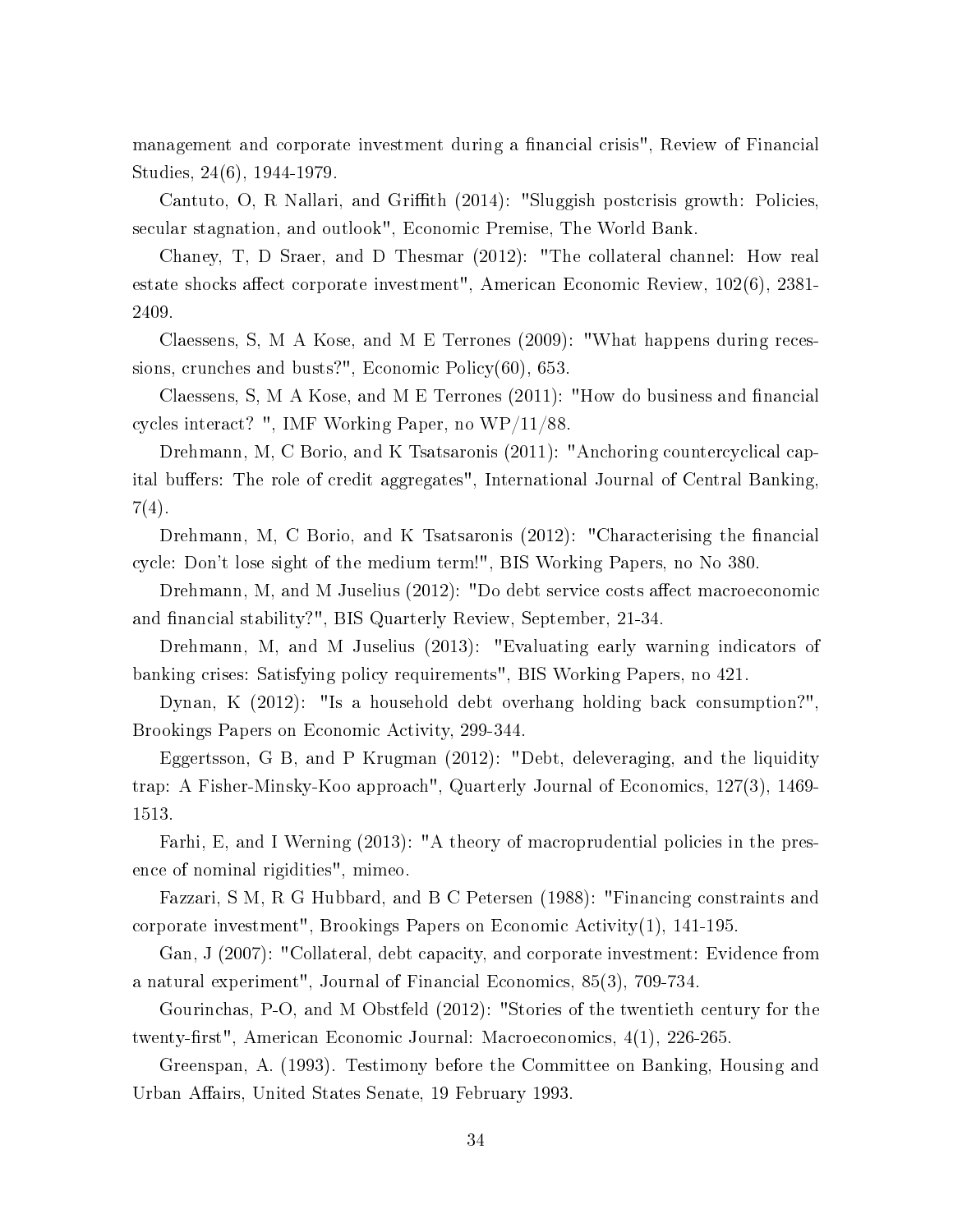Guvenen, F (2009): "A parsimonious macroeconomic model for asset pricing", Econometrica, 77(6), 1711-1750.

Jermann, U, and V Quadrini (2006): "Financial innovations and macroeconomic volatility". National Bureau of Economic Research Working Papers: 12308.

Johnson, K W, and G Li (2010): "The debt-payment-to-income ratio as an indicator of borrowing constraints: Evidence from two household surveys", Journal of Money, Credit, and Banking, 42(7), 1373-1390.

Jorda, O, M Schularick, and A M Taylor (2013): "When credit bites back", Journal of Money, Credit, and Banking, 45, 3-28.

Jorda, O, A M Taylor, and M Schularick (2014): "Betting the house", Conference Draft, NBER International Seminar on Macroeconomics.

Kermani, A (2012): "Cheap credit, collateral and the boom-bust cycle", mimeo.

Kim, C-J, and C R Nelson (1999): "Has the U.S. Economy become more stable? A bayesian approach based on a markov-switching model of the business cycle", Review of Economics and Statistics, 81(4), 608-616.

Kiyotaki, N, and J Moore (1997): "Credit cycles", Journal of Political Economy, 105(2), 211-248.

Korinek, A, and A Simsek (2014): "Liquidity trap and excessive leverage", mimeo. Krugman, P (2013): "Secular stagnation, coalmines, bubbles, and larry summers", The New York Times, 16 November.

Laeven, L, and F Valencia (2012): "Systemic banking crises database: An update", IMF Working Paper no WP/12/163. Luckett, C (1980): "Recent financial behaviour of households", Federal Reserve Bulletin, 66, 473-443.

McConnell, M M, and G Perez-Quiros (2000): "Output fluctuations in the united states: What has changed since the early 1980's?", American Economic Review, 90(5), 1464-1476.

Mendoza, E G, V Quadrini, and J-V Rios-Rull  $(2009)$ : "Financial integration, financial development, and global imbalances", Journal of Political Economy, 117(3), 371-416.

Mendoza, E G, and M E Terrones (2008): "An anatomy of credit booms: Evidence from macro aggregates and micro data", NBER Working Paper, no 14049.

Mian, A, and A Sufi. (2014). House of debt. The University of Chicago Press, Chicago. Rauh, J D  $(2006)$ : "Investment and financing constraints: Evidence from the funding of corporate pension plans", Journal of Finance, 61(1), 33-71.

Reinhart, C M, and K S Rogoff (2008): "Is the 2007 US sub-prime financial crisis so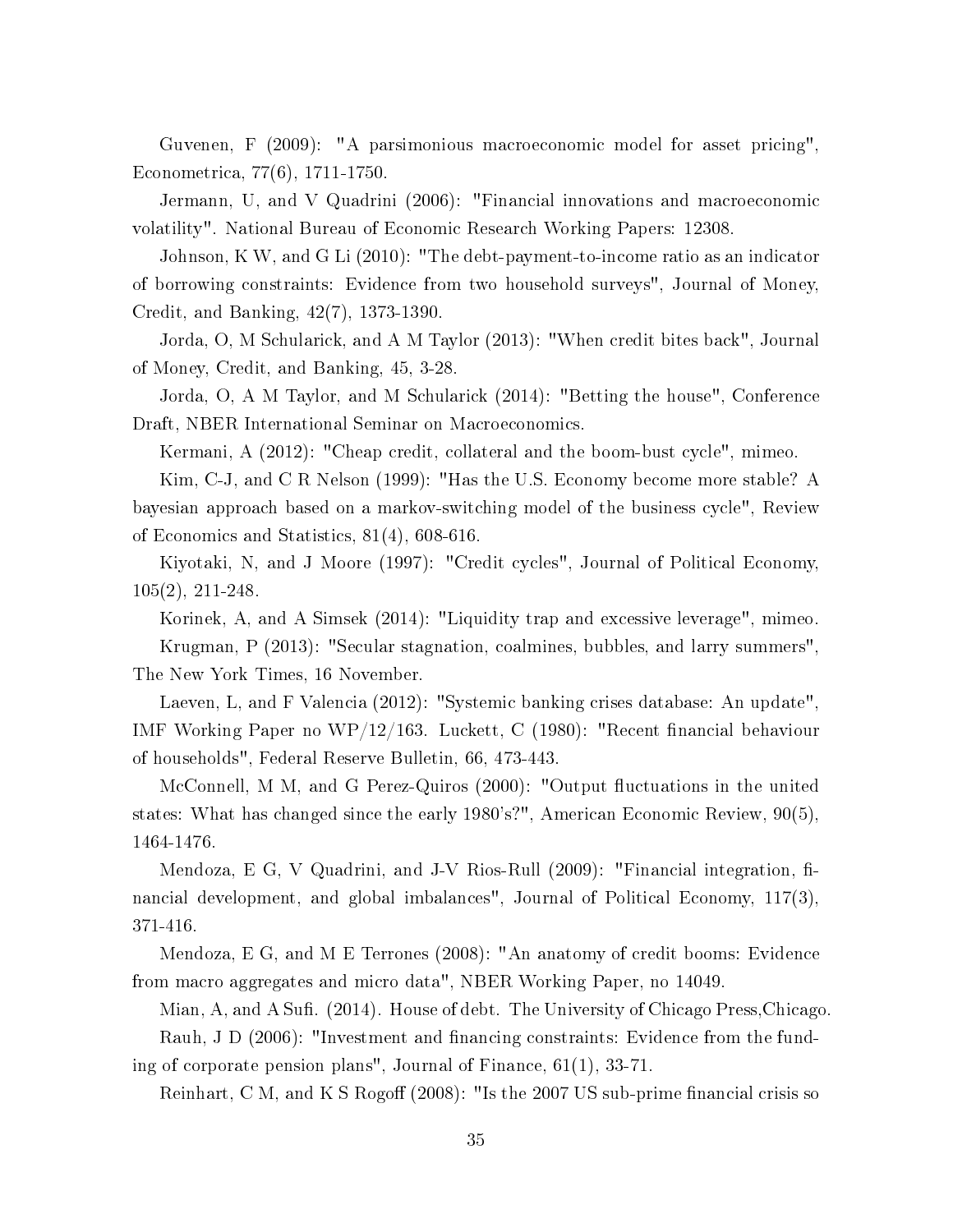different? An international historical comparison", The American Economic Review, 98(2), 339-344.

Reinhart, C M, and K S Rogoff. (2009). This time is different: Eight centuries of nancial folly. Princeton University Press,Princeton and Oxford.

Summers, L H (2013): Speech at the IMF 14th annual research conference in honor of Stanley Fisher.

Taylor, J B (2014): "The economic hokum of 'secular stagnation'", The Wall Street Journal, 1 January.

## Appendix A (data)

## Appendix B (robustness, preliminary)

This Appendix discusses robustness of the results presented in the main text along two dimensions. First, we investigate how sensitive the results are to alternative specifications for steady-state net worth. Second, we study how robust the estimates are to alternative samples, and in particular if the results hold up when the last decade is excluded.

#### Alternative specifications for steady-state net worth

We consider five alternative specifications for steady-state net worth:

$$
-\pi_t - \psi_{11} = v_{NW1,t} \tag{9}
$$

$$
a_t - d_t - \psi_{21} = v_{NW2,t} \tag{10}
$$

$$
a_t - d_t - \psi_{31} + \psi_{32} l t v_t = v_{NW3,t} \tag{11}
$$

$$
y_t - d_t - \psi_{41} + \sum_{i=1}^n \psi_{A_{4i}}(p_{A_i, t} - p_t) = v_{NW4, t} \tag{12}
$$

$$
y_t - d_t - \psi_{51} + \psi_{52} l t v_t + \sum_{i=1}^n \psi_{A_{5i}}(p_{A_i, t} - p_t) = v_{NW5, t}
$$
 (13)

where  $\psi_{i1}$ , for  $i = 1, ..., 5$ , is a constant. The first specification measures the steadystate deviations by the difference between the inverse refinancing premium and its sample mean. The second specification reproduces Equation  $(3)$  in the main text. It identifies the deviations from the difference between the log asset-to-credit ratio and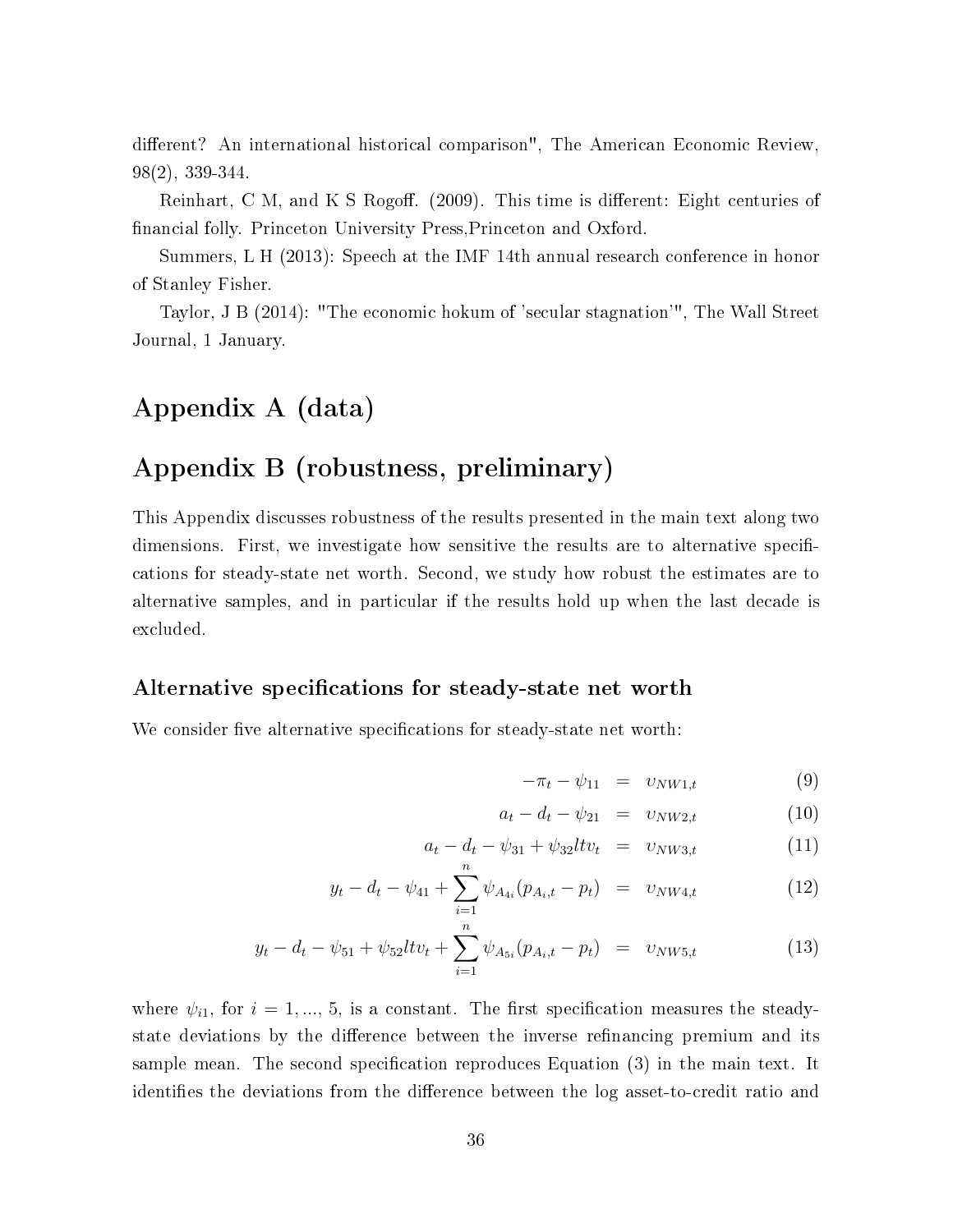its sample mean. The third specification augments the second by the LTV ratio for first time home buyers (Equation  $(4)$  in the main text). The fourth specification uses the approximation for assets (5) in (10). The fifth specification uses (5) in (11) and reproduces our preferred specification in the main text.

Specifications  $(11)$ ,  $(12)$  and  $(13)$  require more elaborate estimations as they involve other steady-state parameters in addition to a constant. We consider two different approaches: (i) the CIVAR methodology outlined in Section 4.3 and (ii) direct estimates using OLS.<sup>30</sup>

We generally find support for one steady-state relationship in the CIVAR models for the three specifications. This can be seen from the upper part of Table 5 which reports the results of Johansen's cointegration rank test. The null hypothesis of no cointegration  $(v = 0)$  is rejected at the 5% significance level in the models for (12) and (13), whereas it cannot be rejected in the model for (11). In the latter case the test statistic is only marginally below the critical value, suggesting that  $v = 1$  can be imposed without doing too much violence to the data. For the former two models, where  $v = 0$  was clearly rejected, we also see that the null hypothesis of one cointegration vector  $(v = 1)$ cannot be rejected for (12) but is rejected for (13). Hence, there might be more than one cointegration relationship in the latter case. However, this data feature turns out to be largely irrelevant for our purposes: if two cointegration relationships are imposed  $(v = 2)$  the first cointegration vector is almost identical to the one obtained from imposing  $v = 1$ . Moreover, the second cointegration relationship is not a significant driver of real credit growth, but rather relates the LTV-variable to the real residential property price with the latter variable being weakly exogenous.<sup>31</sup> This suggests that steady-state net worth can be accurately estimated even if we ignore the possible second cointegration relationship.

The estimated coefficients from imposing  $v = 1$  on the different models are reported in the lower part of Table 5. As can be seen from the table, both the CIVAR approach and the simple OLS yields estimates that are broadly in line with each other. There

 $30$ The main difference between the two approaches is that the CIVAR methodology allows us to test the cointegration assumptions explicitly, whereas the OLS regressions implicitly assumes that  $v = 1$ holds. Moreover, the OLS estimates are severely misspecified, implying that the standard errors are not valid. Hence, inference based on these errors should be view with a great deal of caution. In contrast, the CIVARs fully exploits the dynamic interaction between the variables in the system and allows for more valid inference.

<sup>&</sup>lt;sup>31</sup>This result implies that LTV ratios on new loans have a tendency to rise during periods of persistent asset price increases. A possible interpretation is that lenders become overly optimistic about the risks involved.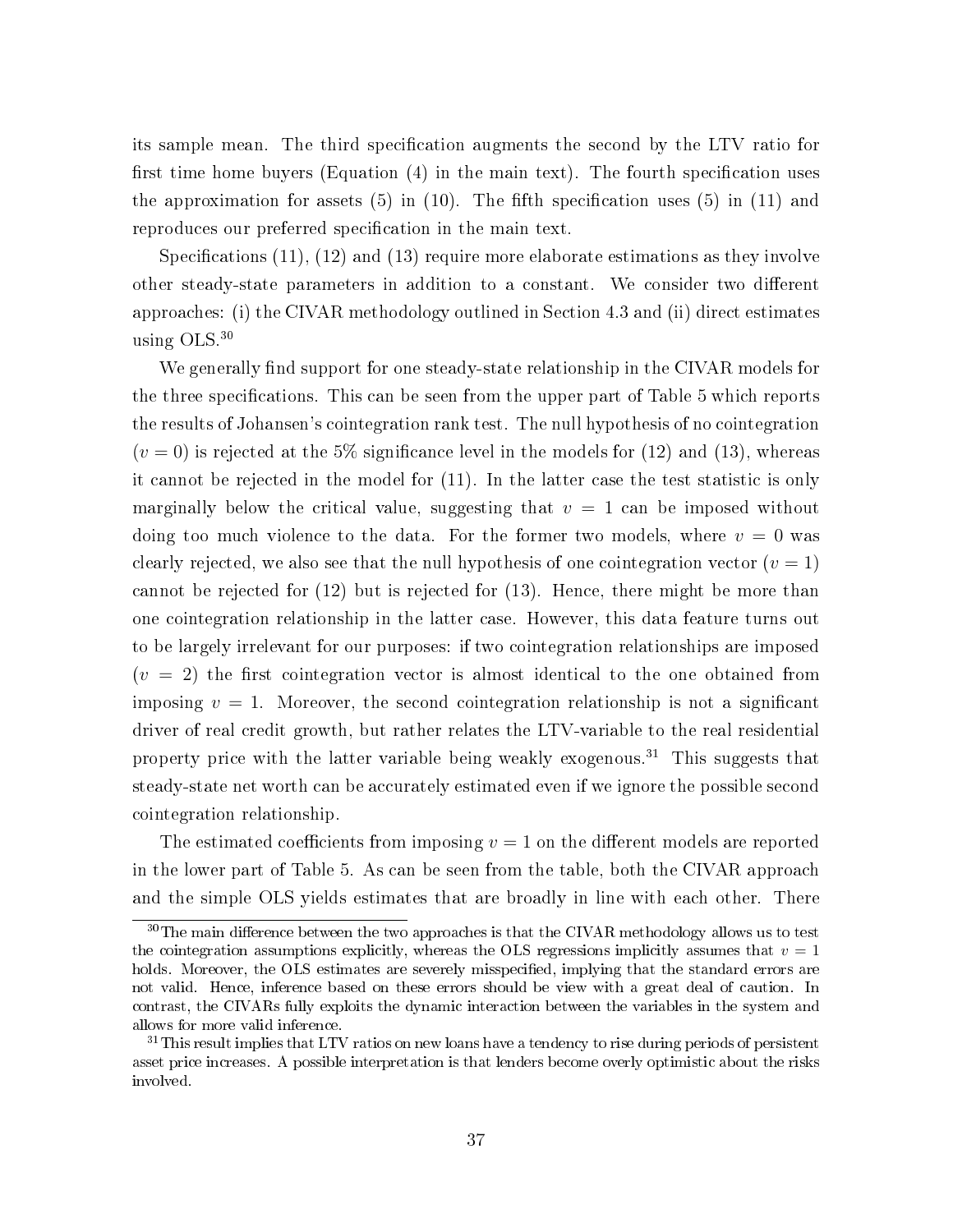|                                                        | Alternative specifications of steady-state net worth |                |                     |      |                |                 |  |  |  |
|--------------------------------------------------------|------------------------------------------------------|----------------|---------------------|------|----------------|-----------------|--|--|--|
|                                                        | Equ. $(11)$                                          |                | Equ. $(12)$         |      | Equ. $(13)$    |                 |  |  |  |
|                                                        |                                                      |                | Rank test statistic |      |                |                 |  |  |  |
| $v=0$                                                  | 0.06                                                 |                | $0.03*$             |      |                | $0.01*$         |  |  |  |
| $v=1$                                                  | 0.10                                                 |                | 0.26                |      | 0.16           |                 |  |  |  |
| $v=2$                                                  |                                                      |                |                     | 0.41 |                | 0.41            |  |  |  |
| $v=3$                                                  |                                                      |                |                     | 0.13 |                | 0.13            |  |  |  |
| $v=4$                                                  |                                                      |                |                     |      |                | $\_{1}$         |  |  |  |
| Estimated cointegration vectors conditional on $v=1$   |                                                      |                |                     |      |                |                 |  |  |  |
|                                                        | CIVAR                                                | OLS.           | CIVAR.              | OLS  | CIVAR          | <b>OLS</b>      |  |  |  |
|                                                        |                                                      | 1              |                     |      |                |                 |  |  |  |
| $\begin{aligned} a_t - c_t \\ y_t - c_t \end{aligned}$ |                                                      |                |                     |      |                |                 |  |  |  |
| $ltv_t$                                                | 1.54<br>(3.67)                                       | 1.91<br>(9.49) |                     |      | 2.44<br>(7.88) | 3.60<br>(12.60) |  |  |  |

| $p_{H,t}^r$ |  | 0.41<br>(6.24)       | 0.33<br>(6.31)     | .19<br>(3.57)         | 0.03<br>(0.75)      |
|-------------|--|----------------------|--------------------|-----------------------|---------------------|
| $p_{C,t}^r$ |  | 0.28<br>(4.13)       | 0.22<br>(4.51)     | 0.23<br>(5.64)        | 0.22<br>$^{(6.91)}$ |
| $p_{E,t}^r$ |  | $\rm 0.10$<br>(3.72) | $0.07\,$<br>(3.25) | $\mathbf{I}^{\prime}$ |                     |

Loading on  $v_{NW i,t-1}$  in the equation for  $\Delta d_t^r$ 

| $0.079$ 0.068<br>$v_{NWi,t-1}$ 0.042 0.045<br>$0.038$ 0.045<br>(4.27)<br>(4.84)<br>(6.18)<br>(5.03)<br>$(4.14)$ $(4.1)$ | (4.62) |
|-------------------------------------------------------------------------------------------------------------------------|--------|
|-------------------------------------------------------------------------------------------------------------------------|--------|

Table 5: Alternative specification for steady-state net worth.  $\;$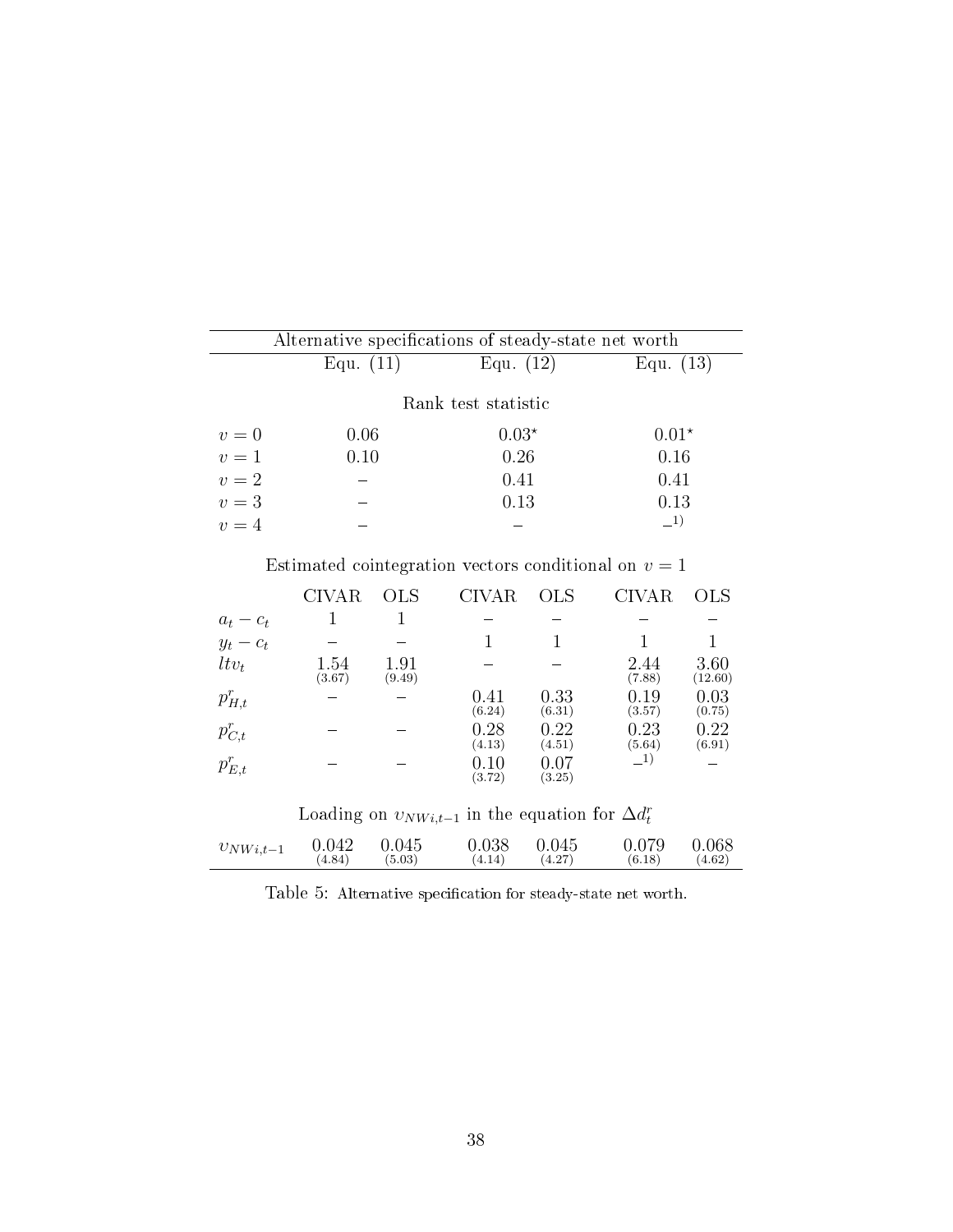

Figure 8: Deviations from long-run net worth based on alternative specifications and estimators.

is only one important exception: the coefficient on real residential property becomes very small and insignificant, whereas the coefficient on the LTV variable increases, in specification  $(13)$  when estimated by OLS. This result is likely due to the close connection between these two variables noted above. For instance, when the LTV variable is left out of the steady-state, as in specification  $(12)$ , the coefficient on the real residential property price becomes much larger and is significant regardless of the estimator.

The estimated steady-state deviations from (11)-(13) are fairly similar in terms of their time patterns. Hence, it does not seem to matter much which of these specifications is adopted in the analysis. In contrast, the deviations (9) and in particular (10) show more diverse patterns. This can be seen from the three uppers panels in Figure 8. Which specification should we choose? Ultimately, the alternative estimates of the deviations from long-run net worth should be assessed based on how well they can account for credit growth (or, in particular, growth of new credit). The lower part of Table 5 reports the loadings to the different net worth deviations, corresponding to (11)-(13), in the equation for real credit growth from an estimated system of the form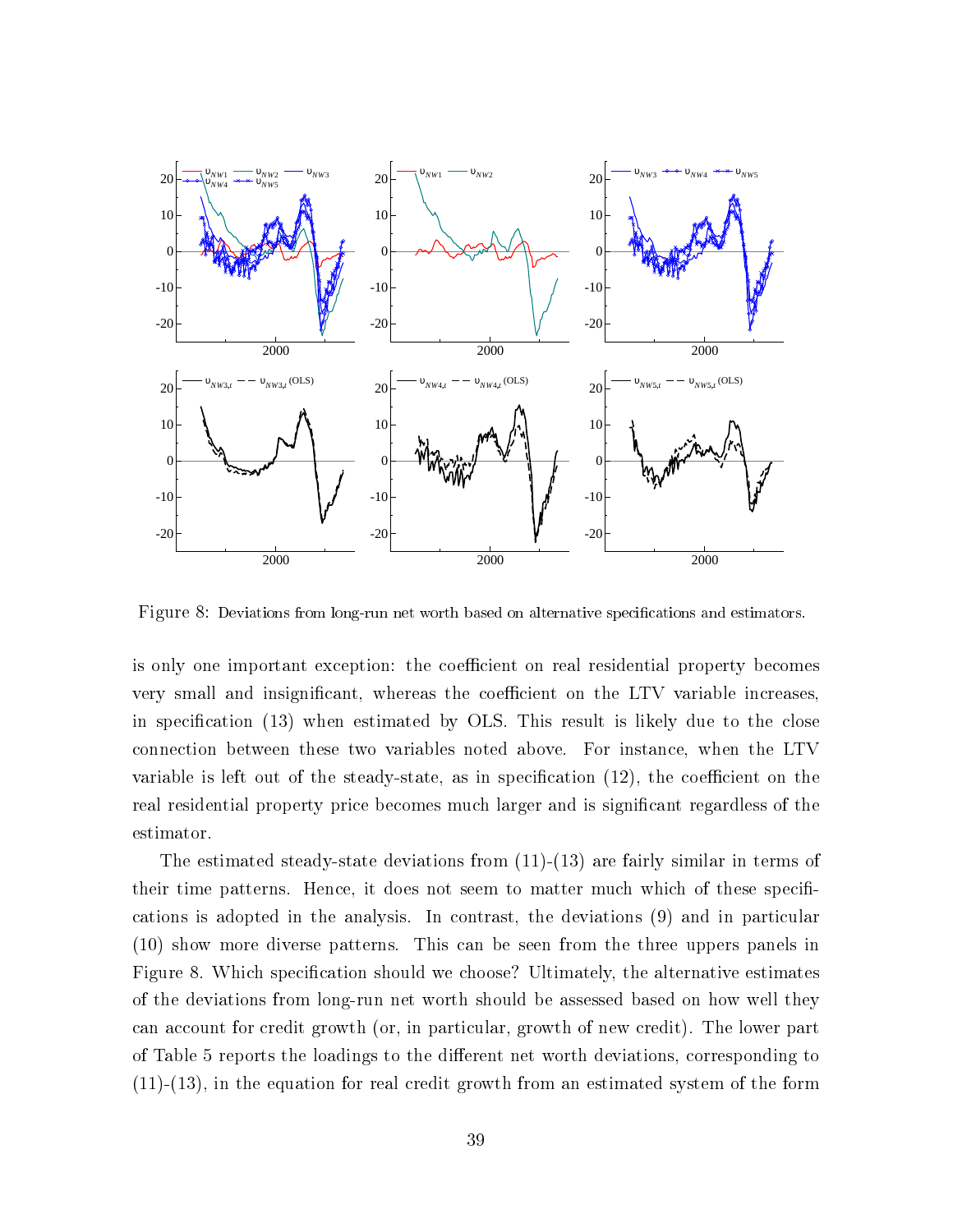

Figure 9: Recursive tests for parameter stability of the cointegration space. The test statistics are scaled so that the 95% critical value takes the value of unity. Values below unity indicate that the null hypothesis of a stable cointegration space cannot be rejected.

(8). As can be seen, the estimated deviations are highly signicant in all cases. The best performing specification is  $(13)$  estimated by the CIVAR methodology, but the difference is not huge. In contrast, the deviations from specifications  $(9)$  and  $(10)$  do not perform equally well in (8). The estimated loadings to these deviations in the real credit growth equation, are 0.026 and 0.018, respectively, with corresponding t-values of 0.81 and 2.81.

#### Parameter stability over different samples

We begin by studying parameter stability with respect to the estimated steady-states and then, taking these as given, with respect to their loadings in the VAR equations for real credit and expenditure growth. To do so, we recursively re-estimate the models, starting from a 15 year training sample (ie from 1985 to 2000) and successively enlarging it by one observation.

Stability tests for the steady-state parameters indicate that they are stable and, crucially, do not depend on developments around the recent financial crisis. Figure 9 reports tests for the null hypotheses that the recursively estimated cointegration vectors are identical to the full sample estimates. To enhance readability of the graphs, the 95% critical value is normalized to unity in the graph.

Parameter stability cannot be rejected except in one case. This is good news as it shows that our analysis is robust to dropping developments around the recent financial crisis, which arguably is special because of its magnitude. The one exception is the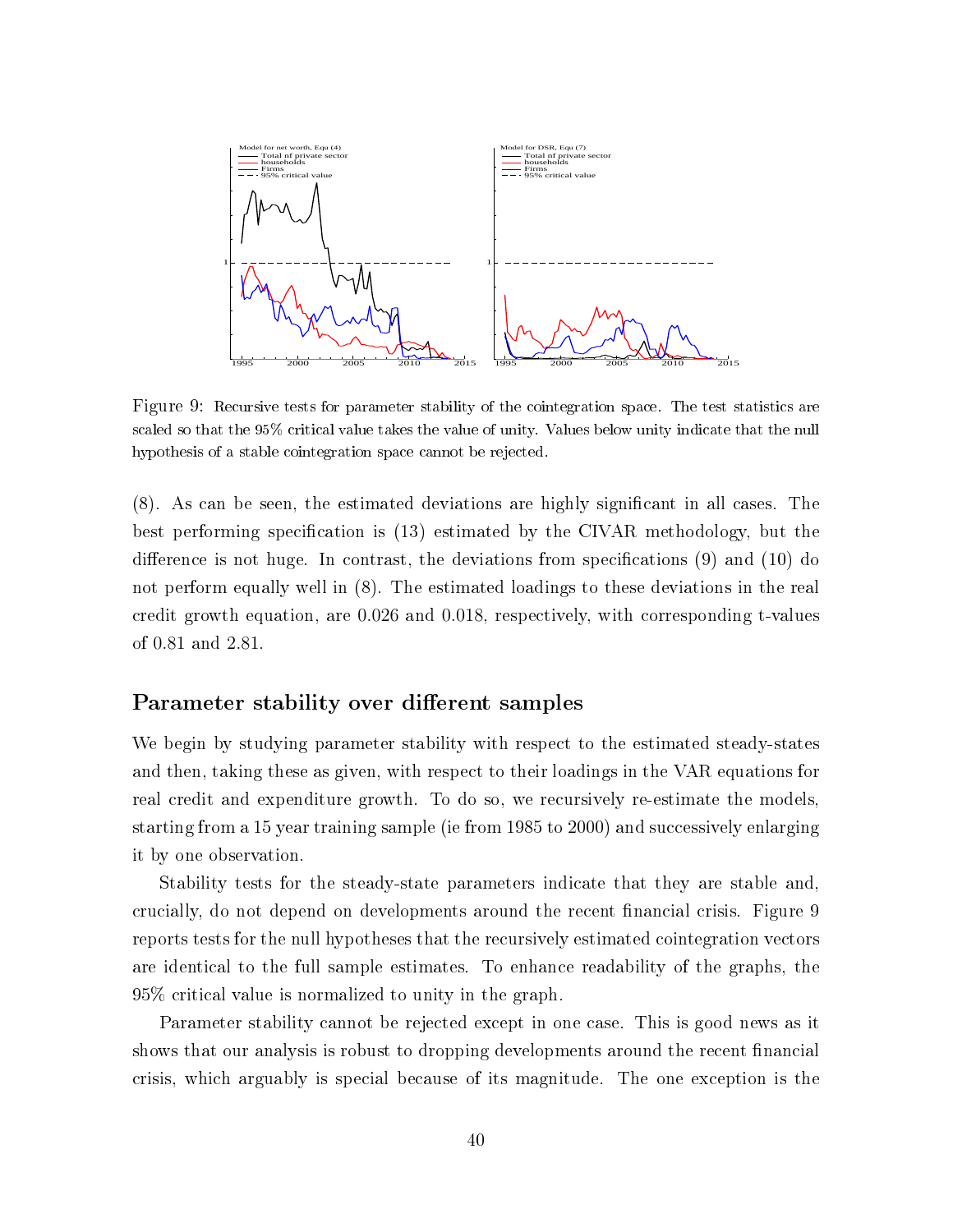estimated net worth steady-state for the total private sector which shows a clear break in the early 2000's. The likely reason for the rejection is the chaning importance of the household sector compared to the corporate sector at that time. This suggest that results from combining the two sectors should be interpreted with greater caution.

#### The linearized debt service steady-state

As a technical detail, the lower right-hand panel of Figure ?? highlights that estimating the debt service steady-state based on the non-linear installment loan formula (equation  $(2)$ ) is more likely to reflect true debt serivice burdens than using the linearized version (equation (??)). While the deviations from both approaches show show very similar dynamics, the ones based on the linearzied verison are higher in the beginning of the sample and lower at the end. This is to be expected as it does not properly account for amortizations, which constitute a smaller share of debt payments when interest rates are high and vice versa. Hence, the deviations from the non-linear version is more likely to be in line with true private debt service conditions and we will primarily them in the analysis below.

## Appendix C (preliminary)

Table 4 in Section 5.2 reported the estimated loadings to the steady-state deviations from the equations for real credit and expenditure growth in (8). In this Appendix, we report the full system estimates.

For ease of exposition we explicitly write out the system. With the specific particular variable and parameter choices in Section 5.2, the system can be written as

$$
\begin{pmatrix}\n\Delta d^r \\
\Delta e^r \\
\Delta y^r \\
\Delta p_A^r\n\end{pmatrix}_t = \gamma + \alpha \begin{pmatrix}\nv_{NW} \\
v_{DSR} \\
r_M^r \\
\pi\n\end{pmatrix}_{t-1} + \Pi \begin{pmatrix}\n\Delta d^r \\
\Delta e^r \\
\Delta y^r \\
\Delta p_A^r\n\end{pmatrix}_{t-1} + \Gamma s_t + \varepsilon_t\n\tag{14}
$$

where we have suppressed the redundant indices on the parameter matrices  $(\gamma, \alpha, \Pi)$ and  $\Gamma$ ) and collected the two steady-state deviations and the additional "cointegration" relationships  $(r_{M,t-1}^r$  and  $\pi_{t-1})$  into one vector. The vector  $s_t$  contains centered seasonal dummies and additional impulse dummies described in Table 6.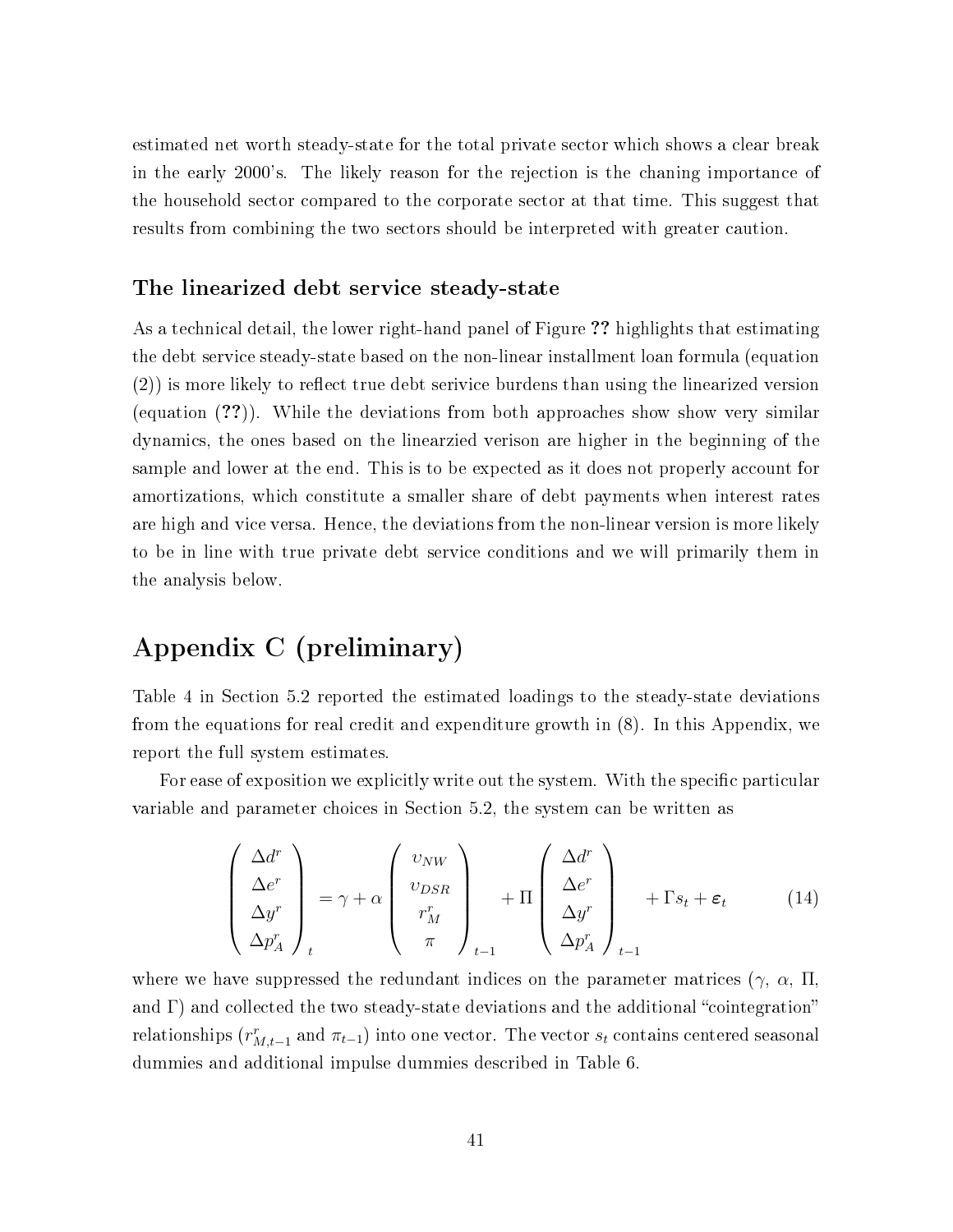Total private sector:

$$
\begin{array}{l} d_1 = 1_{\{86:1\}},\, d_2 = 1_{\{87:4\}},\, d_3 = 1_{\{89:3\}},\, d_4 = 1_{\{92:1\}},\, d_5 = 1_{\{92:2\}},\, d_6 = 1_{\{99:3\}},\\ d_7 = 1_{\{07:1\}},\, d_{58} = 1_{\{08:4\}} \end{array}
$$

Household sector:

 $d_1 = 1_{\{87:2\}} - 1_{\{87:1\}}, d_2 = 1_{\{88:1\}}, d_3 = 1_{\{90:4\}}, d_4 = 1_{\{91:2\}}, d_5 = 1_{\{92:1\}}, d_6 = 1_{\{05:1\}},$  $d_7 = 1_{\{06:2\}}, d_8 = 1_{\{08:2\}}, d_9 = 1_{\{09:2\}}, d_{10} = 1_{\{12:1\}}, d_{11} = 1_{\{12:3\}}, d_{12} = 1_{\{12:4\}},$  $d_{13} = 1_{\{13:1\}}$ 

Business sector:

 $d_1 = 1_{\{87:4\}}, d_2 = 1_{\{93:4\}} + 1_{\{94:4\}}, d_3 = 1_{\{05:4\}}, d_4 = 1_{\{08:3\}}, d_5 = 1_{\{08:4\}}, d_6 = 1_{\{09:1\}}$ 

Table 6: Dummy variables. Several impulse dummies were included in the models to account for outliers using the automatic procedure Autometrix in PcGive. The dummy variables are labeled  $d_i$ , where i is an index, and defined using the indicator function,  $1_{\{yy:q\}}$ , where yy and q are the year and quarter digits.

The full system estimates are reported in Table 7, with the expection of Γ which is available upon request.

;